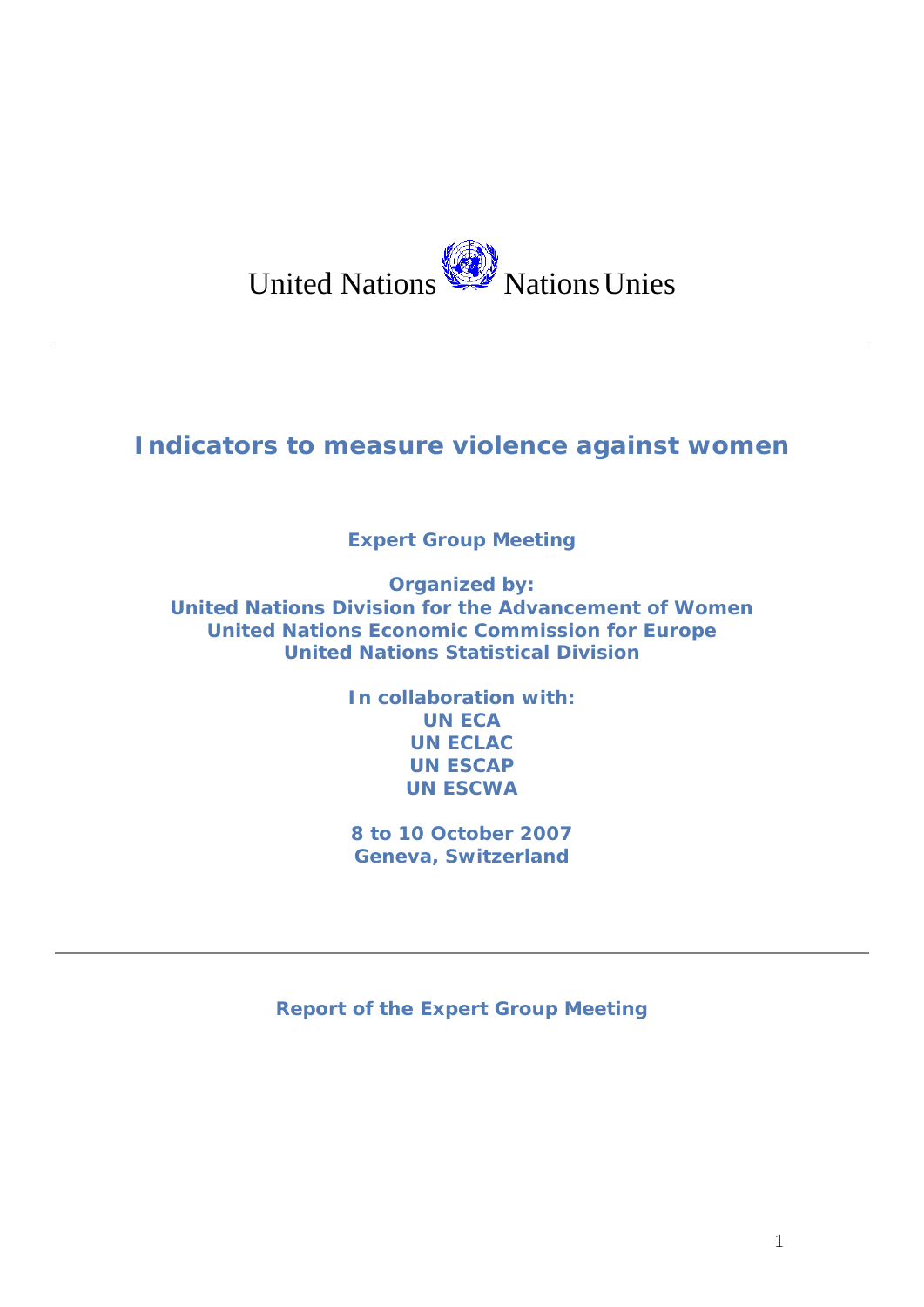### **Table of contents**

- **I. INTRODUCTION: SCOPE OF THE MEETING** 
	- **a. Background**
	- **b. Introduction to indicators**

## **II. INDICATORS TO MEASURE VIOLENCE AGAINST WOMEN**

- **a. Definition and forms of violence against women**
- **b. International, regional and national legal frameworks**
- **c. Building indicators**
- **d. The role of national statistical systems and official statistics**
- **III. MEASUREMENT OF DIFFERENT FORMS OF VIOLENCE AGAINST WOMEN** 
	- **a. Review of available data sources**
	- **b. Challenges associated with data collection for different forms of violence against women**
	- **c. Overview of current initiatives to develop indicators**
	- **d. Comparability of data and indicators between countries and over time**

## **IV. AN INTERNATIONAL FRAMEWORK FOR INDICATORS ON VIOLENCE AGAINST WOMEN: A PROPOSAL**

- **a. Issues arising in the development of indicators**
- **b. Proposed international indicators**
- **c. Required future work to expand the set of indicators**

## **V. CONCLUSIONS AND RECOMMENDATIONS – A COURSE OF ACTION FOR DIFFERENT STAKEHOLDERS**

- **a. Global level: Intergovernmental bodies/international organizations/United Nations system**
- **b. Regional organizations**
- **c. Member States**
- **d. Donor community**
- **Annex I List of participants**
- **Annex II List of documents**
- **Annex III Programme of work**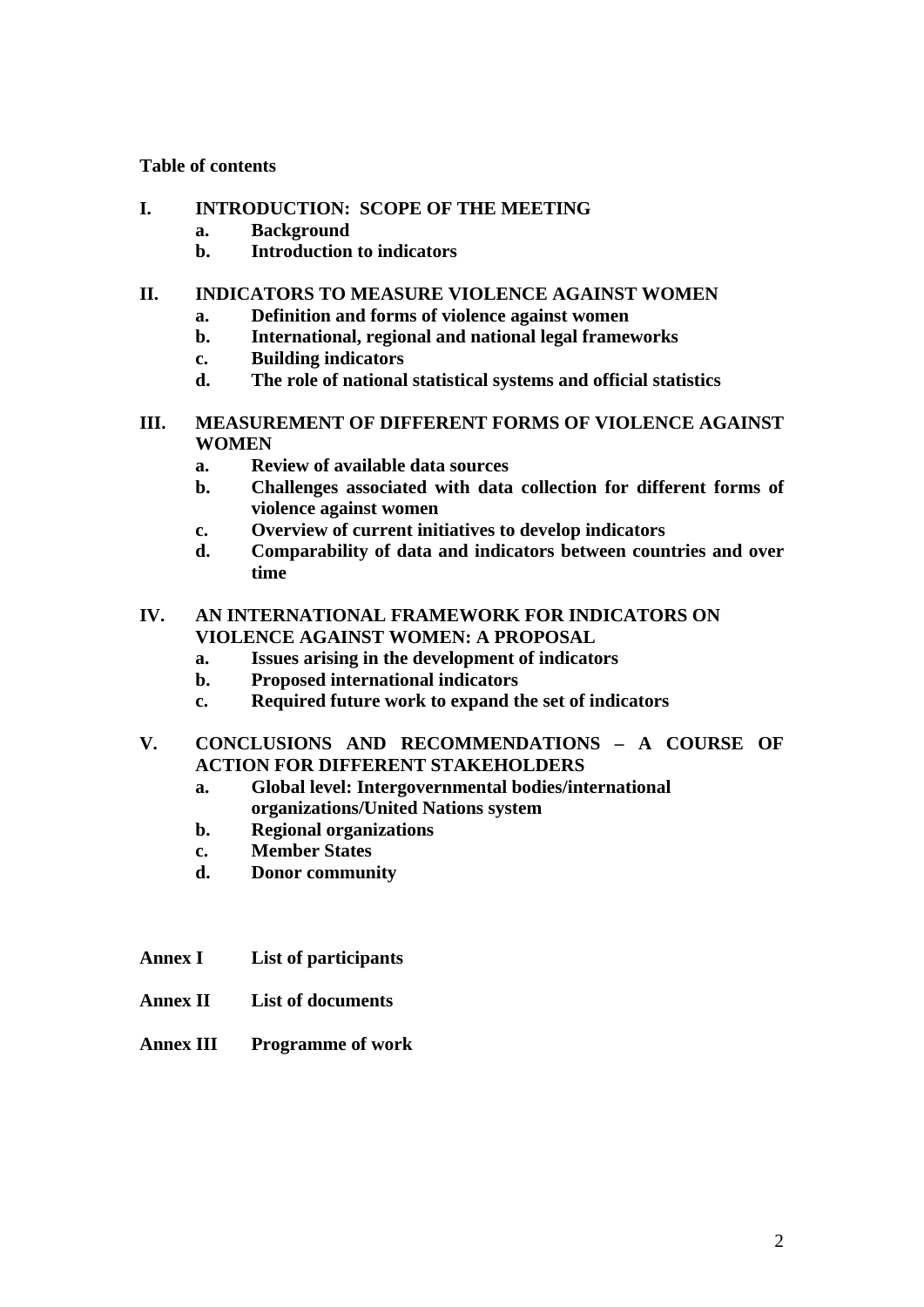## **I. INTRODUCTION: SCOPE OF THE MEETING**

### **a. Background**

On 19 December 2006, the General Assembly of the United Nations adopted without a vote a resolution entitled 'Intensification of efforts to eliminate all forms of violence against women' (A/RES/61/143). The resolution requested:

*the Statistical Commission to develop and propose, in consultation with the Commission on the Status of Women, and building on the work of the Special Rapporteur on violence against women, its causes and consequences, a set of possible indicators on violence against women in order to assist States in assessing the scope, prevalence and incidence of violence against women.* 

This mandate provided by the General Assembly reinforces the increasing demand for indicators on violence against women. Widespread and consistent use of an agreed indicator, or set of indicators, would be an incentive for States to collect data on violence against women and monitor the extent of such violence in a more systematic way. Such efforts would contribute to strengthening the knowledge base on violence against women. Availability of knowledge about violence against women would result in better informed legislative and policy reforms and strategy development to address and eliminate violence against women. The Statistical Commission, in consultation with the Commission on the Status of Women, has the opportunity to support the collection of data and indicators that can be measured through official statistics on the scope, prevalence and incidence of violence against women. Such efforts would also enhance the role and contribution of national statistical offices in one crucial area of gender equality.

In order to support the work of the Statistical Commission and the Commission on the Status of Women, the United Nations Economic Commission for Europe (UN ECE), the United Nations Division for the Advancement of Women (UN DAW) and United Nations Statistics Division (UNSD), in collaboration with the Economic Commission for Africa (UN ECA), the Economic and Social Commission for Latin America and the Caribbean (UN ECLAC), the Economic and Social Commission for Asia and the Pacific (UN ESCAP), and the Economic and Social Commission for Western Asia (UN ESCWA), convened a meeting of experts in Geneva, from 8 to 10 October 2007. The meeting was hosted by the Conference of European Statisticians' Task Force on Violence against Women.

The main objectives of the meeting were to:

- Take stock of existing major national, regional and international initiatives aimed at developing indicators on violence against women;
- Assess advantages and disadvantages of various indicator proposals;
- Develop criteria for the identification of a possible set of indicators on violence against women;
- Summarize options, and put forward recommendations for a possible set of indicators to support countries to measure the scope, prevalence and incidence of violence against women;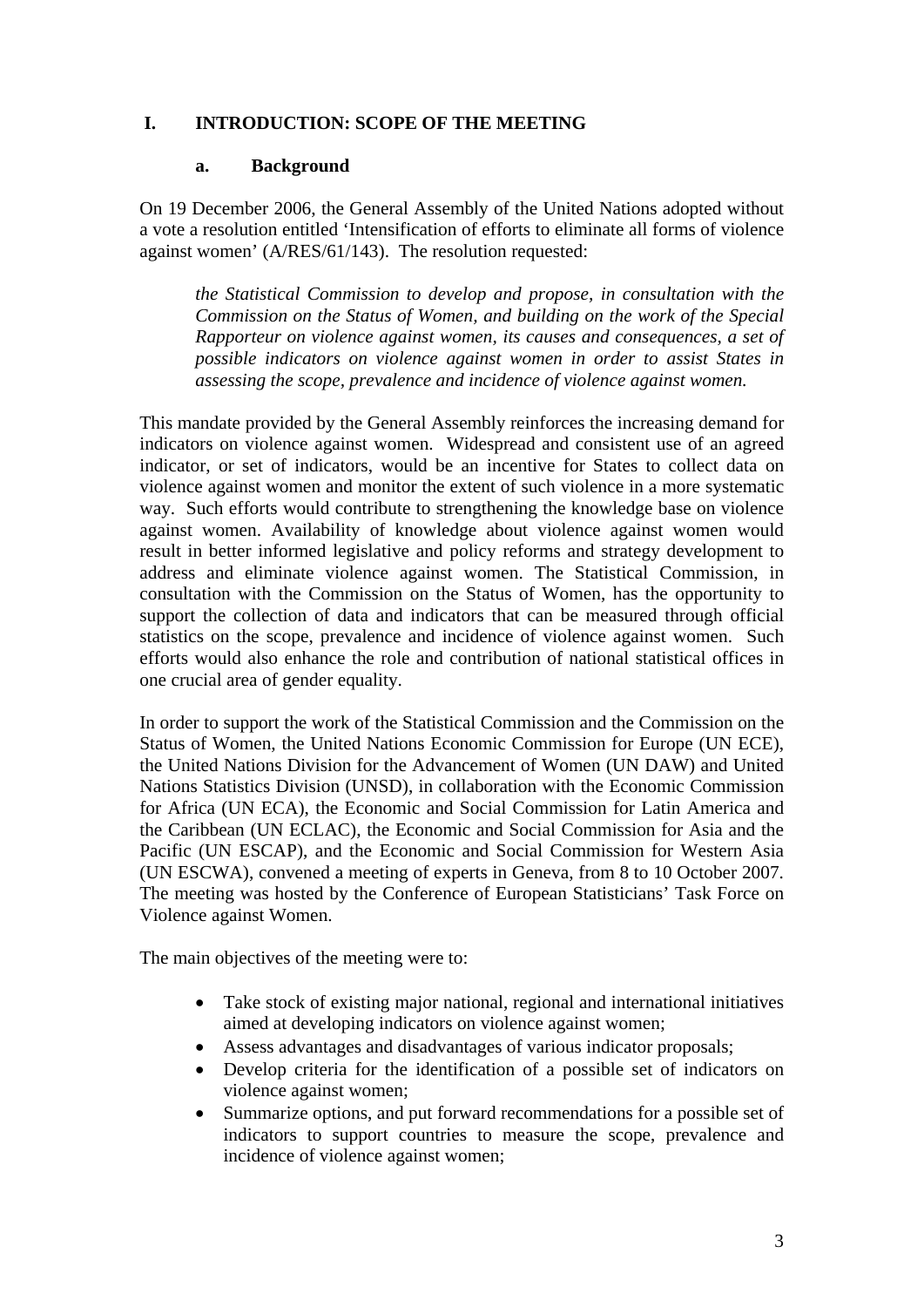- Outline related data collection requirements and constraints, as well as opportunities for overcoming these, taking into consideration users' needs;
- Consider the types of violence that should be covered in a possible set of indicators and propose an approach for defining a technical description of each possible indicator.

The meeting brought together a broad range of experts, including representatives from national statistical offices, United Nations regional commissions, inter-governmental organizations, academia and non-governmental organizations (see Annex I for the list of participants).

The meeting was chaired by Ms Angela Me, Chief, Social and Demographic Statistics Section, Statistical Division, UN ECE. The rapporteur of the meeting was Professor Sylvia Walby, Lancaster University, UK.

The papers presented at the meeting can be found on the websites of UN ECE and UN DAW, at:

<http://www.unece.org/stats/documents/2007.10.gender.htm>

[http://www.un.org/womenwatch/daw/egm/vaw\\_indicators\\_2007/egm\\_vaw\\_indicators](http://www.un.org/womenwatch/daw/egm/vaw_indicators_2007/egm_vaw_indicators_2007.htm) [\\_2007.htm.](http://www.un.org/womenwatch/daw/egm/vaw_indicators_2007/egm_vaw_indicators_2007.htm) The list of documents and the programme of work for the meeting are contained in Annexes II and III, respectively.

## **b. Introduction to indicators**

Indicators summarize complex data into a form that is meaningful for policy makers and the public. Indicators provide a simple summary of a complex picture, abstracting and presenting in a clear manner the most important features needed to support informed decision-making. They are selected to specifically address one issue or question, and can be expressed as rates, percentages, ratios or numbers.

Indicators are part of the knowledge base needed to assist policy and decision-making. They help to raise awareness of an issue. Indicators, with their associated benchmarks, contribute to the monitoring of progress in achieving goals, and in policy evaluation. They enable an evidence-based comparison of trends over time, and within and between countries. Indicators on violence against women may also support the assessment of States' exercise of their due diligence obligation to prevent and address violence against women, and the effectiveness of related policies and other measures.

Two main types of indicators on violence against women are being developed: indicators that measure the extent of the phenomenon; and indicators that measure States' responses to the problem. The remit of this meeting is on indicators to measure the scope, prevalence and incidence of violence against women. An overview of initiatives to develop indicators on violence against women presented and discussed at the meeting is set out below (see section  $III(c)$ ).

Indicators to measure States' responses, including changes in policy, are being developed elsewhere. In particular, the United Nations Special Rapporteur on violence against women, its causes and consequences is working on a set of indicators, including measuring State responses to combat violence against women. The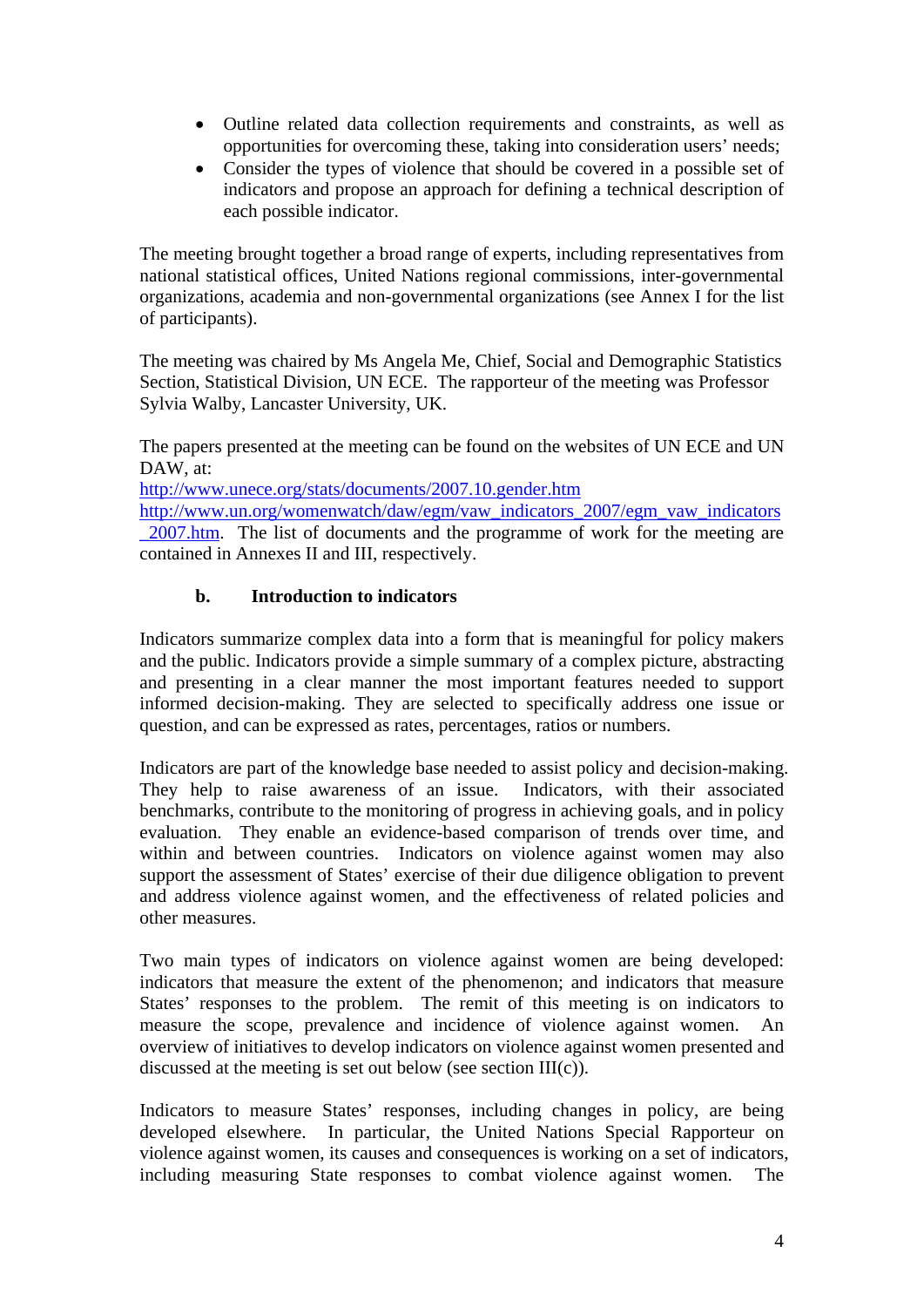National Violence Against Women Monitor Programme for Central and Eastern Europe, South Eastern Europe, the Caucasus, Central Asia and Mongolia, launched by the Open Society Institute's Network Women's Programme and Minnesota Advocates for Human Rights, is an example of an NGO initiative to measure State responses. This programme examines the following areas: States' mechanisms, including coordinating bodies, budget and action plans; legislation; special protocols to deal with cases of violence against women; special units in law enforcement bodies; services; education and training; role of the media; awareness raising activities; research and surveys; statistics and data collection; and case law.

## **II. INDICATORS TO MEASURE VIOLENCE AGAINST WOMEN**

### **a. Definition and forms of violence against women**

Violence against women is one of the most systematic and prevalent human rights abuses in the world. It is directed against a woman because she is a woman or affects women disproportionately. Such gender-based violence against women is a form of discrimination and deeply rooted in power imbalances and structural relationships of inequality between women and men. Violence against women is a global phenomenon, occurring in every continent, country and culture. It harms families, impoverishes communities and reinforces other forms of inequality and violence throughout societies.

A focus on the collection of data on violence against women remains essential: intergovernmental bodies, including the General Assembly, have on many occasions reiterated this need and have mandated work on this issue. Violence against women is a concern which is still hidden and not well recognized in many countries, and policy makers consistently request more and better quality information, including data, on this phenomenon: to guide legislative and policy reforms; to ensure adequate provision of targeted and effective services; to monitor trends and progress in addressing and eliminating violence against women; to assess the impact of measures taken. Accurate and comprehensive data are crucial for increasing societal awareness of violence against women and its unacceptability, and for enhancing the accountability of States to act against such violence.

As noted in the Secretary-General's in-depth study on all forms of violence against women (A/61/122/Add.1 and Corr.1), violence against women is understood to mean "any act of gender-based violence that is directed against a woman because she is a woman or that affects women disproportionately". As discussed in the study, women are subjected to violence in a wide range of settings, including the family, the community, State custody and armed conflict. The Secretary-General's study addresses, inter alia, the following forms of violence against women: intimate partner violence; harmful traditional practices, including female genital mutilation/cutting, female infanticide and prenatal sex selection, early marriage, forced marriage, dowryrelated violence, crimes against women committed in the name of "honour", maltreatment of widows; femicide; sexual violence by non-partners; sexual harassment and violence in the workplace and elsewhere, and trafficking in women. These aspects are relevant in data collection efforts.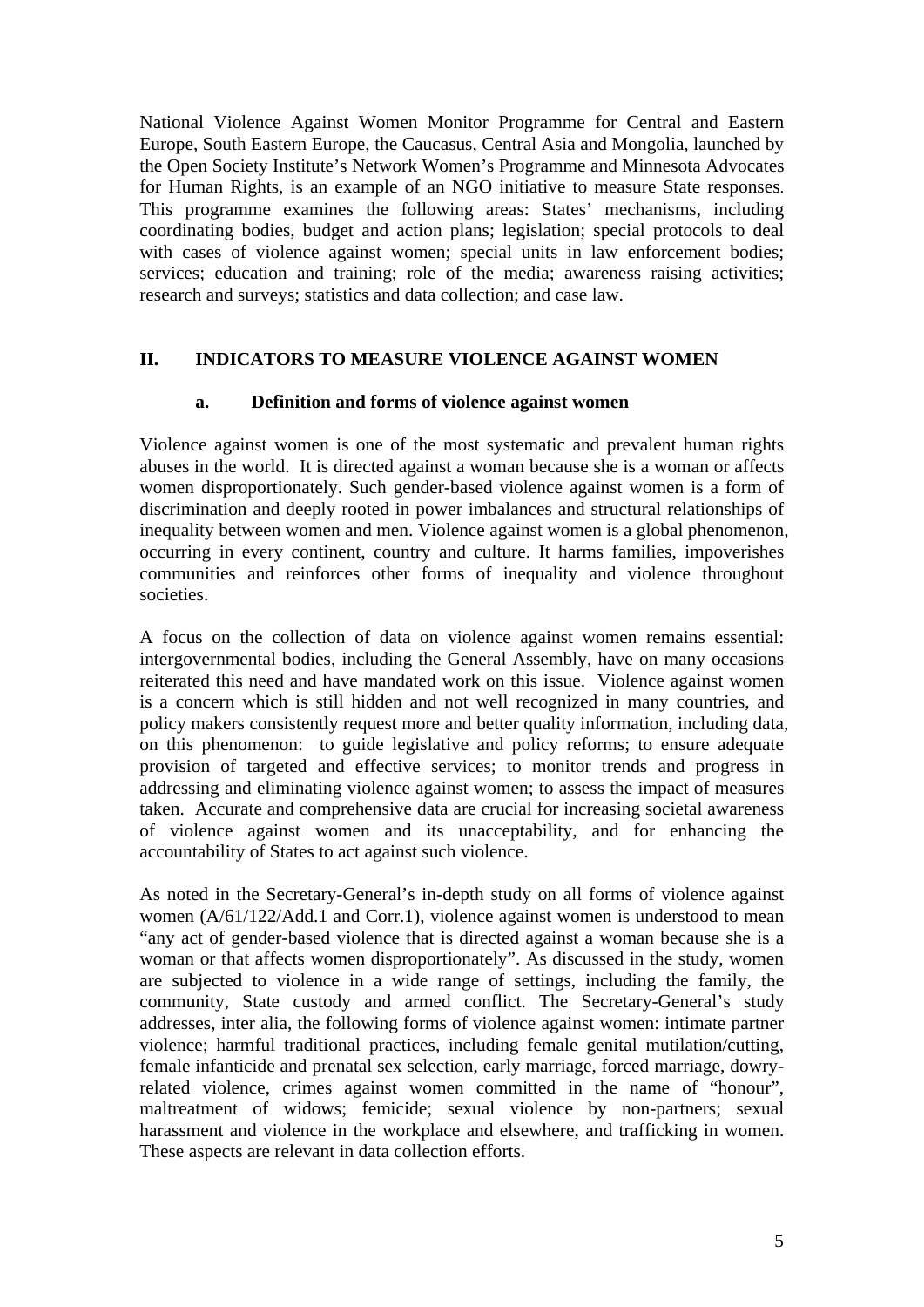While violence against men is also an important issue requiring attention, this violence takes different forms and is not rooted in power imbalances and structural relationships of inequality between women and men. Thus, the broader issue of interpersonal violence, which has male and female victims, who may also be vulnerable by way of age, disability or social exclusion, requires a separate approach and different methodology to measure it.

## **b. International, regional and national legal frameworks**

International, regional and national legal frameworks are critical to addressing violence against women.

It is well established under international law that violence against women is a form of discrimination against women and a violation of human rights. States' obligations to respect, protect, fulfill and promote human rights include the responsibility to act with due diligence to prevent, investigate and punish all forms of violence against women and provide effective remedies to victims. Accurate and comprehensive data and other documentation are crucial in monitoring and enhancing State accountability for acting against violence against women and for devising effective responses. Therefore, ensuring adequate data collection is part of every State's obligation to address violence against women. This must include efforts to collect data systematically on the most common forms of violence, as well as to strengthen data collection and knowledge on forms of violence that may affect relatively few women and on new and emerging forms of violence. In addition, the requirement to enact, implement and monitor legislation covering all forms of violence against women is set out in international and regional instruments and jurisprudence.

At the international level, human rights treaties<sup>[1](#page-5-0)</sup> set out a series of rights that are critical in the protection of women from violence. The treaty bodies established to monitor implementation of the human rights treaties, and in particular the Committee on the Elimination of Discrimination against Women, have addressed States' obligations to prevent, investigate and punish all forms of violence against women and address the structural causes of violence against women in general recommendations, concluding observations/comments and work under individual complaints and inquiry procedures. In addition, the Protocol to Prevent, Suppress and Punish Trafficking in Persons, Especially Women and Children, supplementing the United Nations Convention against Transnational Organized Crime, and provisions of the Rome Statute of the International Criminal Court address specific forms of violence against women.

The international treaties outlined above are complemented by policy instruments that provide detailed guidance for action to address violence against women, including declarations and resolutions adopted by United Nations bodies and documents emanating from United Nations conferences and summit meetings. Moreover, the ad

1

<span id="page-5-0"></span><sup>&</sup>lt;sup>1</sup> These include the Convention on the Elimination of All Forms of Discrimination against Women, the International Covenant on Civil and Political Rights, the International Covenant on Economic, Social and Cultural Rights, the International Convention on the Elimination of All Forms of Racial Discrimination, the Convention against Torture and Other Cruel, Inhuman or Degrading Treatment or Punishment, the Convention on the Rights of the Child, the International Convention on the Protection of the Rights of All Migrant Workers and Members of Their Families.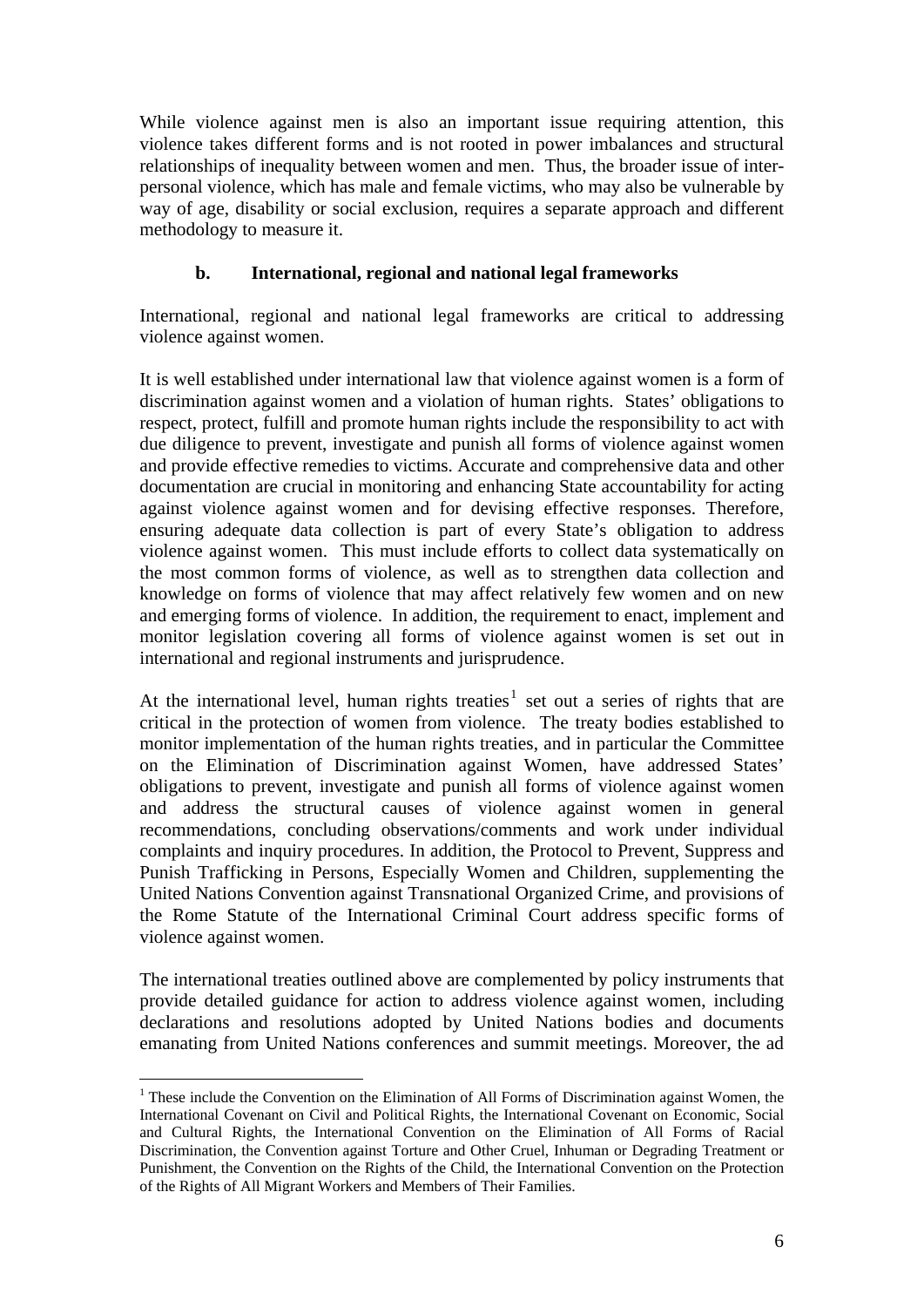hoc international criminal tribunals have set important precedents on the applicability of international law to State and individual responsibility for violence against women.

At the regional level, the Inter-American Convention on the Prevention, Punishment and Eradication of Violence against Women is directed solely at eliminating violence against women and the Protocol to the African Charter on Human and Peoples' Rights on the Rights of Women in Africa addresses violence against women within many of its provisions. In South Asia, States have agreed to the South Asian Association for Regional Cooperation Convention on Preventing and Combating the Trafficking in Women and Children for Prostitution and the Dhaka Declaration for Eliminating Violence against Women in South Asia. The Council of Europe Committee of Ministers has adopted Recommendation Rec (2002)5 on the protection of women against violence. Cases heard by the European Court of Human Rights and the Inter-American Commission on Human Rights have directed States to create appropriate criminal legislation; to review and revise existing laws and policies; and to monitor the manner in which legislation is enforced.

At the national level, a growing number of States have enacted laws addressing specific forms of violence against women, including domestic violence (which may, or may not cover marital rape), sexual offences, sexual harassment, trafficking and female genital mutilation. States have also enacted comprehensive laws specific to violence against women that provide multiple remedies. Specialized courts and mechanisms to ensure application of such laws, as well as to monitor and evaluate their effective application have also been put in place.

## **c. Building indicators**

Data collection on violence against women and availability of data varies between and within States. Some States rely on administrative statistics, while others implement population-based surveys to collect information on violence against women, which provide a much wider spectrum of available data. Some forms of violence against women are currently difficult to measure accurately and robustly in quantitative form.

Given this range of national conditions, a step-by-step approach to the development and use of common indicators at the international level is considered to be the best way to proceed. At the present time, priority in proposing and selecting indicators should be guided by considerations of availability of data sources, as well as feasibility and sustainability in terms of data collection. Indicator use should not overburden States while at the same time also be an incentive towards more systematic and accelerated data collection.

The development of indicators on the scope, prevalence and incidence of violence against women, supported by robust quantitative data, is part of a wider agenda to strengthen policy development and action to address all forms and manifestations of violence against women, including prevention of violence. Such indicators should be accompanied by capacity building and institutional development, focused in particular on the national statistical offices and other data collection systems (e.g. in the area of health) and their role in the collection of data on violence against women.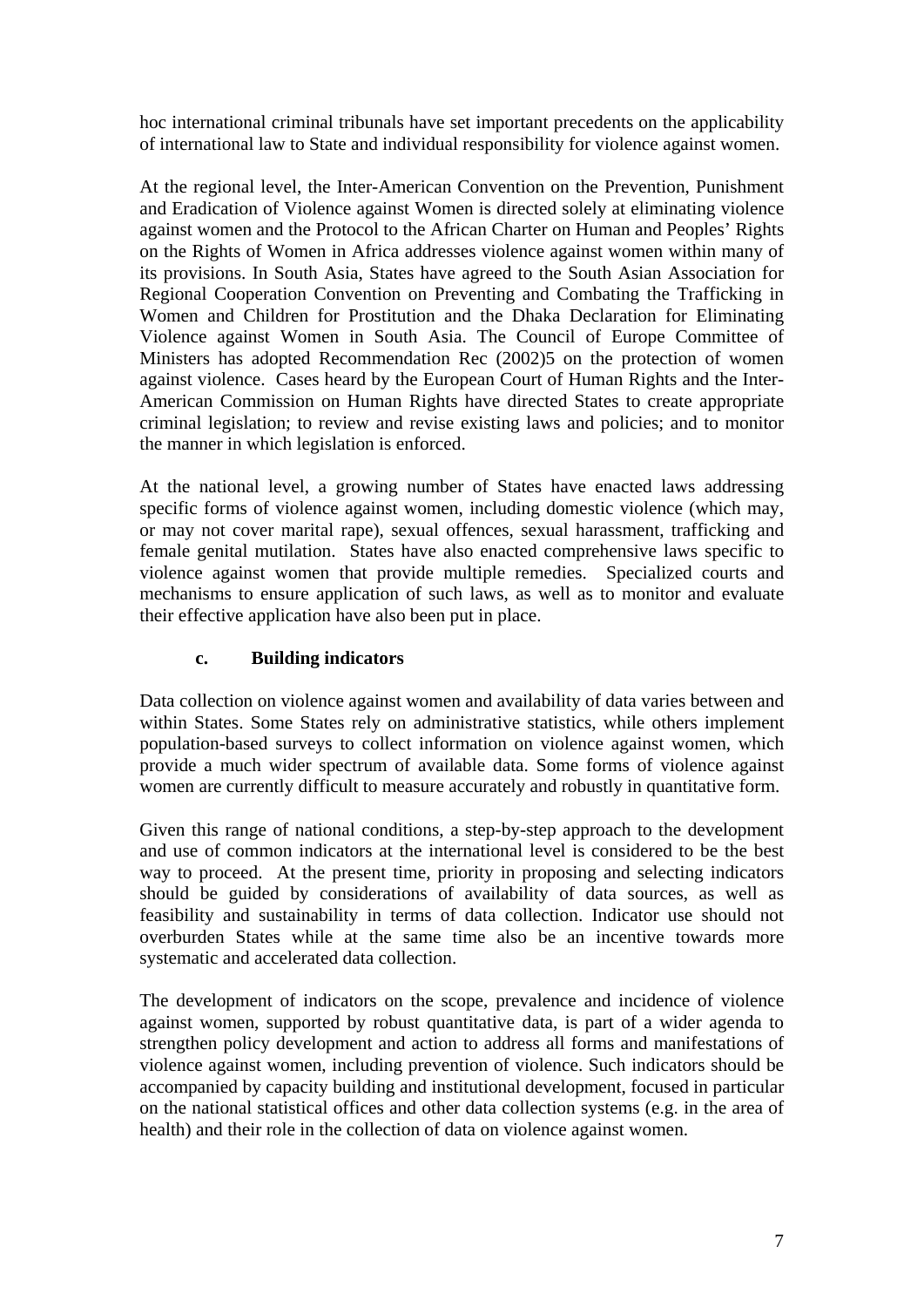Data collection work must be accompanied by an ongoing, comprehensive and multidimensional research agenda on the different forms and manifestations of violence against women, including on the consequences of such violence, and methodology development.

## **d. The role of national statistical systems and official statistics**

National statistical systems play a crucial role in providing and improving data to measure the scope, prevalence and incidence of violence against women. They can develop and maintain a sustainable statistical system able to produce and disseminate regularly proper data on violence against women. In addition to compiling and disseminating data from administrative sources, national statistical systems can also be involved with population-based surveys aimed at collecting more in-depth information on violence against women.

Survey statistics are important for assessing the magnitude of the problem since many women do not report violence to any agency. Whilst survey-based statistics also suffer from a certain degree of under-reporting, in general, they are considered to offer a reasonably reliable outcome measure on violence against women. Populationbased surveys on violence against women have a relatively recent history and they are very important in advancing knowledge and research in this field. While in many instances resources for their implementation may have been provided by a public entity, many of them have been carried out by academic, or NGO, research teams with limited involvement of national statistics offices (NSOs).

The involvement of national statistical systems with violence against women surveys can be seen as important, including as an indication of a State's political will to measure the magnitude, and different forms of violence against women. The involvement of the national statistics office adds to the credibility and quality of the studies as NSOs are perceived to be independent and competent in all aspects of the conduct of sample surveys. It also assures that data are collected according to the UN Principles of Official Statistics which include equal dissemination to all users, and confidentiality.

Since the mid-1990s, national surveys on violence against women have been carried out by a number of national statistical institutes. In the region covered by the Conference of European Statisticians, for example, out of the 25 national surveys carried out to measure violence against women in the last five years, more than half were conducted by national statistical institutes or other government institutions included in the national statistical system. Some of these were dedicated violence against women surveys, while others were existing surveys (mainly victimization or health surveys) which included a module on violence against women or gender-based violence<sup>[2](#page-7-0)</sup>.

1

<span id="page-7-0"></span><sup>2</sup> *Analysis of national surveys carried out by the countries of the Conference of European Statisticians to measure violence against women*, UNECE Task Force on Measurement of Violence Against Women (See: http://www.unece.org/stats/documents/2006.09.gender.htm).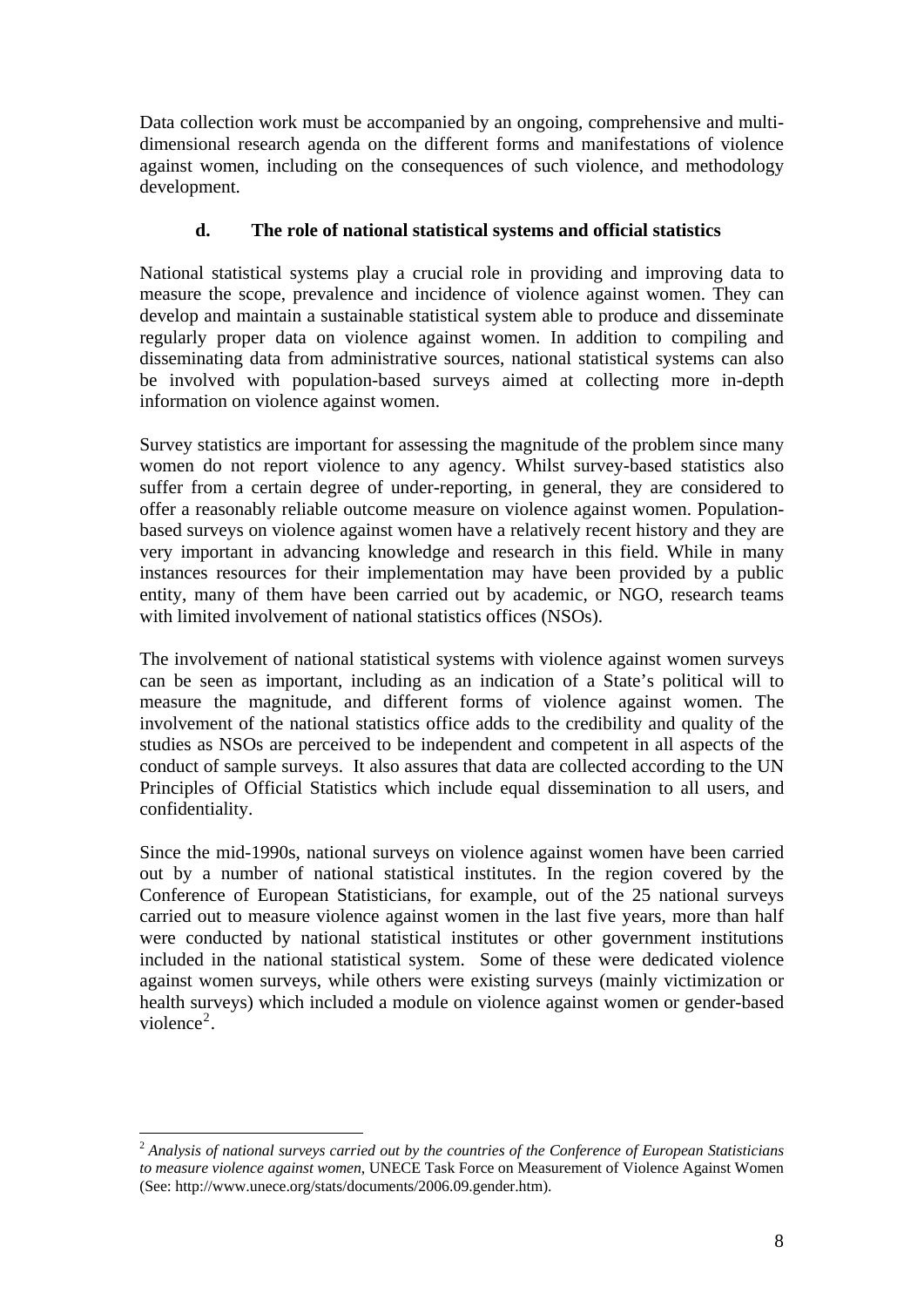## **III. MEASUREMENT OF DIFFERENT FORMS OF VIOLENCE AGAINST WOMEN**

### **a. Review of available data sources**

There are two main forms of data sources on violence against women: administrative and criminal statistics; and surveys.

## *Administrative and criminal statistics*

Administrative data on violence against women is sometimes collected by the agencies that provide relevant services, including in the areas of health, criminal and civil justice, public housing, social services, refuges, advocacy and other support.

The extent of violent crime reported to the police or where criminal convictions are obtained are sometimes used as indicators of violent crime. However, there are disadvantages associated with this approach to measuring violence against women. First, in many countries data on violent crime does not include the sex of the perpetrator and the victim. An exception to this, in some countries, may include rape and certain laws on violence against women. Second, there is the significant problem of under-reporting by women who are victims of violence, particularly from intimate partners or other family members. Such data are therefore unsuitable for the measurement of the scope, prevalence and incidence of violence against women.

 Homicide is different from most crimes in that in most instances it comes to the attention of the police and is recorded. However, many countries still do not report regularly on deaths, and especially not on cause of death. Yet, police and crime statistics are often the only possible source of information on the number of deaths of women from violence. Even where the sex of the victim is reported, the relationship to the victim is rarely reported, making it difficult to analyse whether the death of the woman is the result of, for example, intimate partner violence or rape-murder, as opposed to, for example, robbery-homicide.

### *Surveys*

When conducted properly, population-based surveys that collect information from representative samples are the most reliable method for collecting information on the extent of violence against women in a general population. Survey results may be generalized to the overall population from which the sample was selected. They provide more reliable information on the actual occurrence of violence against women, rather than on the extent of reporting of this violence to the authorities (although some level of under-reporting is still likely and this is affected significantly by the way the survey is carried out). This makes them particularly useful for measuring the extent of the violence and for monitoring trends over time.

In the last decade, two major approaches in survey methodology have been used. One approach is the dedicated survey that is surveys that are primarily designed to gather detailed information on the extent of different forms of violence against women. Another approach is to add a special module on violence against women, to an ongoing survey on a wider topic, such as victimization or health.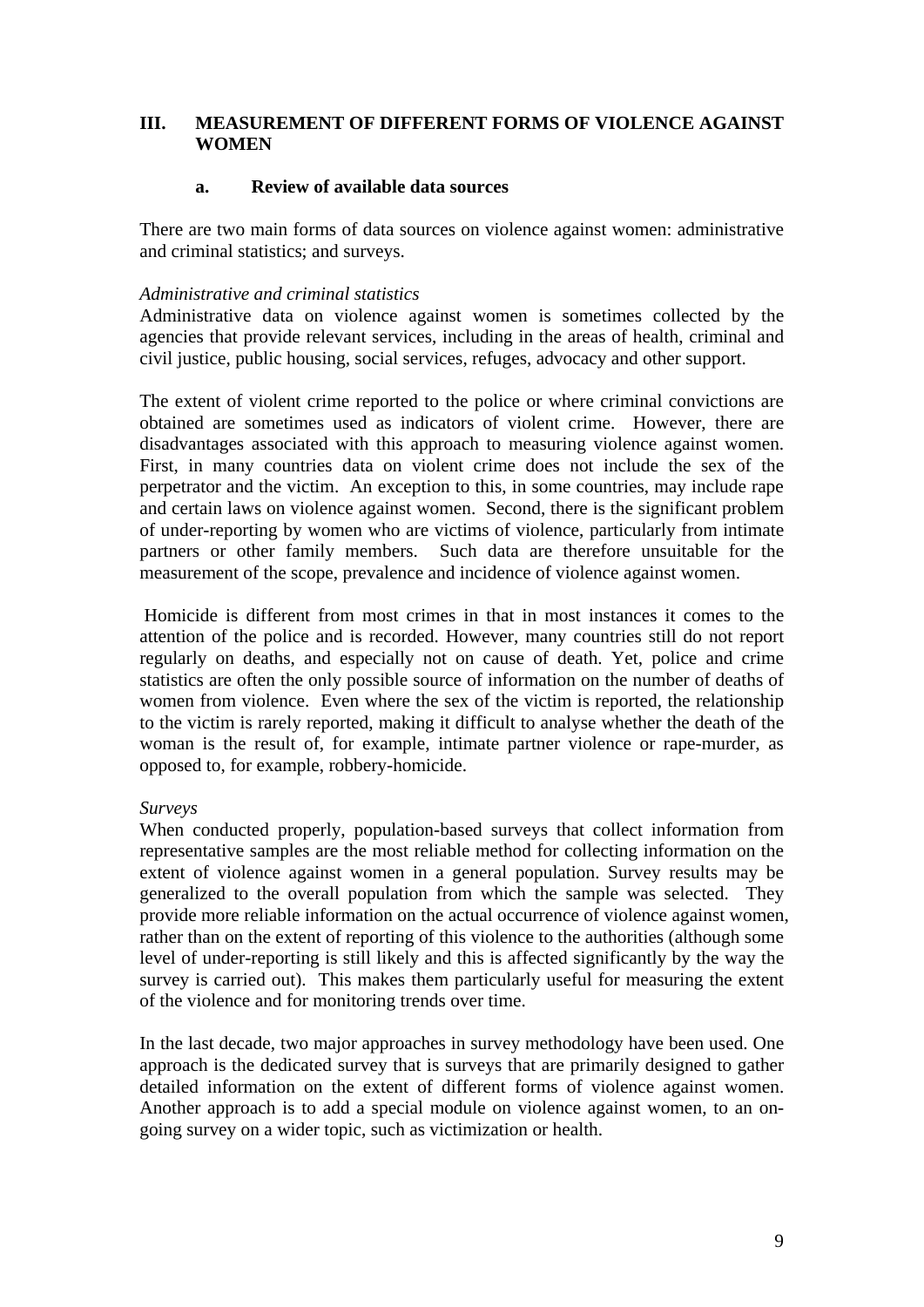There are many national surveys that report a range of statistics on violence against women (see A/61/122/Add.1, and Corr 1 for an overview of dedicated surveys). There are also on-going efforts of international organizations and institutes to support the implementation of internationally comparative surveys dedicated to violence against women using standard survey methodology. Important examples of multi-country efforts of dedicated surveys are: (1) the International Violence against Women Surveys (IVAWS), coordinated by the European Institute for Crime Prevention and Control, affiliated with the United Nations (HEUNI), with inputs from the United Nations Office on Drugs and Crime (UNODC), Statistics Canada, and the United Nations Interregional Crime and Justice Research Institute (UNICRI) $3$ ; and (2) the WHO Multi-Country Study on Women's Health and Domestic Violence against Women and Women's Health<sup>[4](#page-9-1)</sup> (see A/61/122/Add.1 and Corr. 1).

Increasingly, questions on violence against women are added into large-scale population-based surveys primarily designed for broader, but related purposes, including by using special modules. For example, the Demographic and Health Surveys (DHS), supported by MACRO International, conducted in many countries, have in some countries included modules on domestic violence and on female genital mutilation/cutting<sup>[5](#page-9-2)</sup>.

The dedicated violence against women surveys tend to gather more information about different types of violence and perpetrators, as well as information on circumstances, risk and protective factors and consequences of violence. They are the best source for comprehensive data on violence against women. A disadvantage to these studies is that they tend to be costly, and difficult for countries to repeat on a regular basis.

Surveys designed primarily for other purposes can play an important role in documenting the extent of violence against women, particularly when resources are scarce for conducting dedicated surveys. A major disadvantage of embedding violence against women modules in a general survey designed for other purposes is that the breadth of information generated on violence against women is more limited than the information generated by dedicated studies. There is also a greater risk of under-reporting violence. If ad hoc modules are to be appended to ongoing surveys, careful consideration needs to be given to the following issues:

- $\triangleright$  The possibility of adding a full instrument to the existing survey and not only a limited number of questions;
- $\triangleright$  The appropriateness of the topic of the ongoing survey (for example health, victimization, quality of life);
- $\triangleright$  Ensuring that the safety of women is not compromised.

1

Surveys also provide the opportunity to include questions on the sex of the perpetrator, and the relationship of the victim and perpetrator.

<span id="page-9-0"></span><sup>3</sup> (*Violence Against Women. An International Perspective*. Johnson, Holly, Ollus, Natalia, Nevala, Sami, 2008, XIV, 290 p., Hardcover ISBN: 978-0-387-73203-9)

<sup>4</sup> Authors: Claudia Garcia-Moreno, Henrica A.F.M Jansen, Mary Ellsberg, Lori Heise, Charlotte Watts 5

<span id="page-9-2"></span><span id="page-9-1"></span> $\overline{S}$  Reproductive Health Surveys (sponsored by the Centers for Disease Control and Prevention - CDC) have also included few questions on violence against women, however, these questions are too few to provide a comprehensive picture of the total prevalence of women who experienced the major forms of violence against women.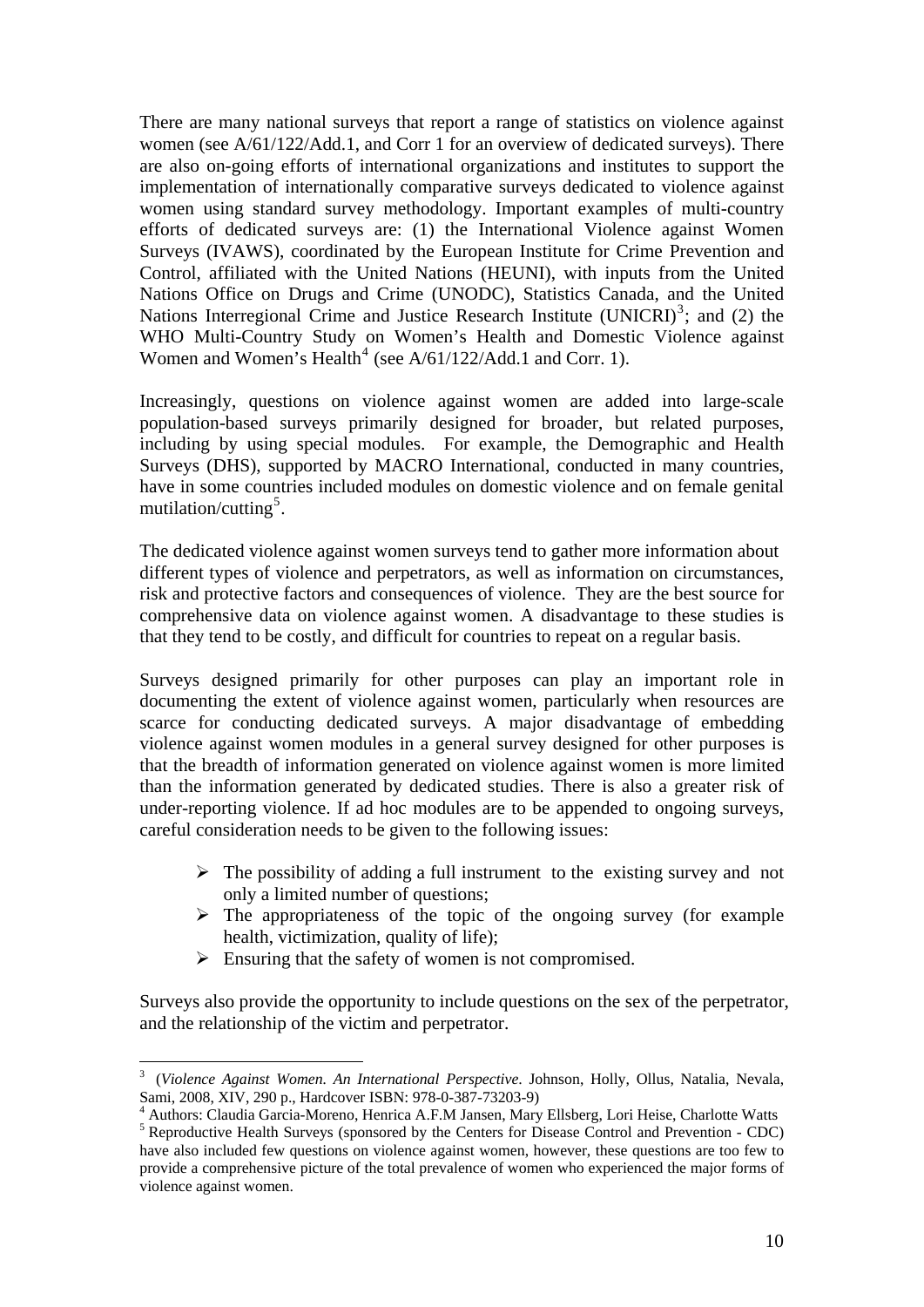On publication, some surveys highlight a limited number of statistics. Although these 'survey highlights' are rarely called indicators, they are intended to be indicative of the more complex and detailed data in the survey. A report of the United Nations Economic Commission for Europe Task Force on Measurement of Violence Against Women (2006) provides information on survey methods and the use of indicators in 25 questionnaires used in 17 countries<sup>[6](#page-10-0)</sup>.

## **b. Challenges associated with data collection for different forms of violence against women**

Different forms of violence against women pose different challenges for data collection. While intimate partner violence is one of the more widely documented forms of violence against women, the focus also in this form has been on documenting physical and more recently sexual violence, while more work is still needed to document emotional abuse. Not all forms of violence against women have robust data sources. Less well documented are forms of violence that are less common or occur primarily in specific populations or age groups, such as certain harmful practices or violence against women in armed conflict. Large scale national surveys that are conducted only in the dominant national language tend to omit certain population groups, such as immigrant/refugee women, or women in detention. The methodology for measuring such forms of violence, or reaching certain population groups, still needs further development.

## **c. Overview of current initiatives to develop indicators**

A number of policy-oriented governmental and non-governmental bodies, as well as international and regional organizations have put forward proposals for indicators on violence against women. Efforts are also under way to build capacity for measuring gender equality. What follows is a summary of initiatives presented at the expert group meeting to define and disseminate indicators at regional, international and national level. This is followed by a summary of other initiatives to develop indicators to which attention was drawn at the meeting.

## **Initiatives presented at the expert group meeting**

## *Economic Commission for Africa*

ECA has not proposed any specific indicators on violence against women.

The ECA assists African Governments to improve gender-sensitive policy formulation and to monitor progress towards gender equality and empowerment of women through sex disaggregated data. Towards this end, ECA implements a project with several components, including: ensure that the principles and recommendations of population and housing censuses are gender-sensitive; elaboration of an African Gender Development Index; organization of workshops, including on ways of generating sex disaggregated statistics and integrating a gender perspective in national censuses; and creating a gender statistics network and website.

*Economic Commission for Europe* 

1

<span id="page-10-0"></span> $6$  See fn 2, above.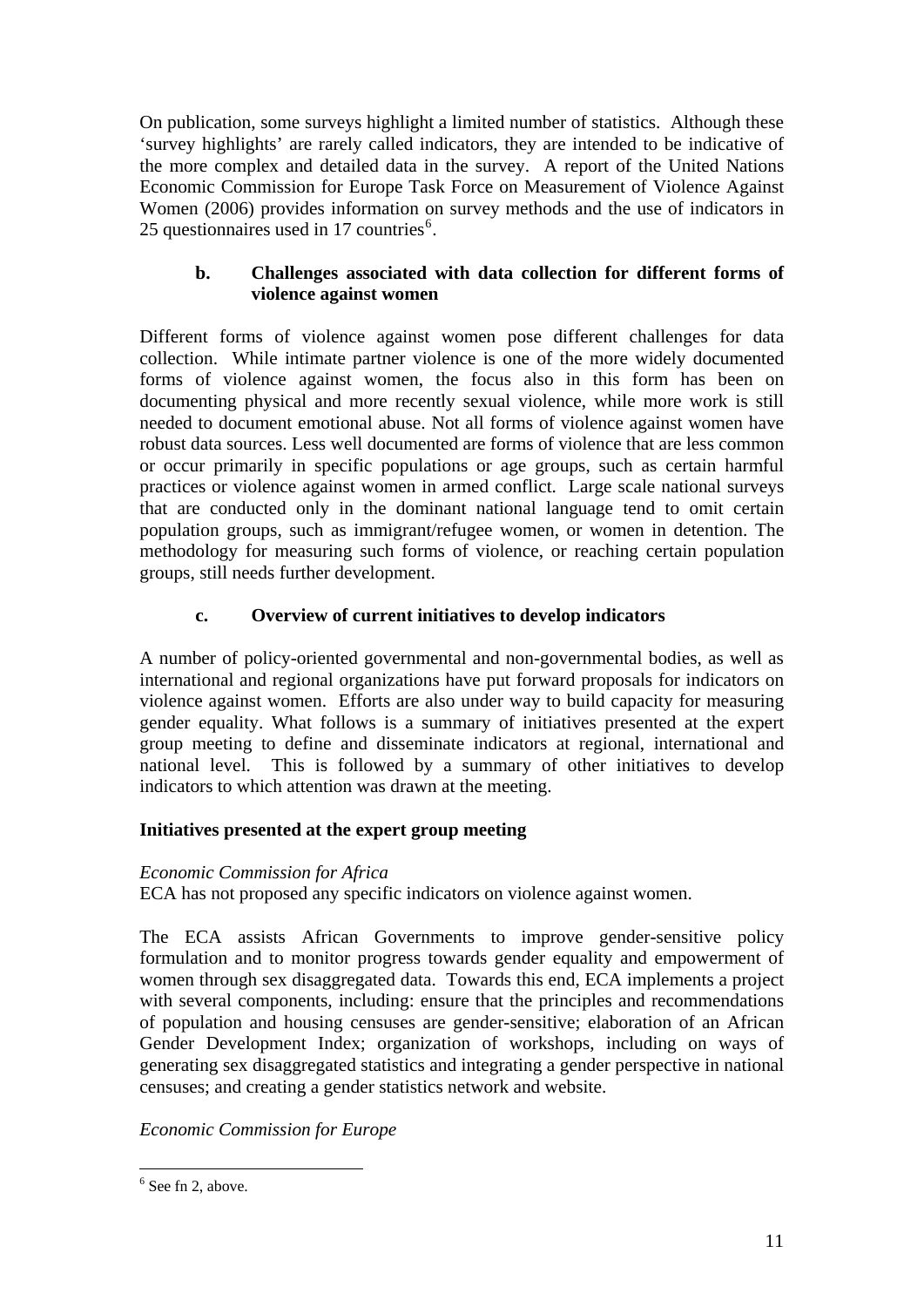ECE's work on the measurement of violence against women focuses on the improvement of survey methodology and the development of common indicators and survey instruments for measuring violence against women. The work is undertaken by a Task Force that operates under the framework of the Conference of European Statisticians. In 2006, this Task Force finalized an inventory of surveys undertaken in the region to measure violence against women and prepared a comparative analysis of 25 National Surveys carried out by 1[7](#page-11-0) Member countries<sup>7</sup>. The analysis highlighted the differences and commonalities of the methodology used to measure violence against women. An analysis of the content of the surveys resulted in the following findings:

- $\triangleright$  about 90 per cent of the surveys collected data on the following forms of physical violence: pushed/grabbed/shoved, kicked/bit/hit, hit with something, choked, used or threatened with a gun or knife;
- $\triangleright$  about 90 per cent of the surveys collected detailed data on sexual violence;
- $\triangleright$  about 80 per cent of the surveys collected data on psychological abuse;
- $\triangleright$  about 80 per cent of the surveys were dedicated to violence against women, and 40 per cent of the modules included in victimization or health surveys included stalking.

As a result of the inventory and analysis, the Task Force identified a common basis from which it would be possible to develop standard methodology.

### *Economic Commission for Latin America and the Caribbean*

ECLAC has proposed measuring the following five aspects of violence against women:

 $\triangleright$  rate of violence:

<u>.</u>

- $\triangleright$  rate of physical violence;
- $\triangleright$  rate of psychological violence;
- $\triangleright$  rate of sexual violence:
- $\triangleright$  rate of unreported violence.

ECLAC also recommends disaggregating the data to obtain more differentiated indicators by selected characteristics: geographical area; poverty status of households; age of the woman; her activity status; her level of education; her pregnancy status; her racial and ethnic group; and her relationship with the aggressor.

Together with the above proposed indicators for measuring violence against women, ECLAC has implemented capacity building efforts in the field of gender equality statistics. Since 2001, ECLAC has dedicated much attention to the measurement of violence against women, starting with the publication of the study "Violence against women in couples: Latin America and the Caribbean. A proposal for measuring its incidence and trends", which contains the above indicators<sup>[8](#page-11-1)</sup>. The study draws on a number of national surveys of violence against women carried out in Latin American and Caribbean countries. It serves as a tool for measuring violence against women in intimate relationships, as well as the main characteristics of the phenomenon.

<span id="page-11-0"></span> $\frac{7 \text{ http://www.unece.org/stats/documents/2006.09.gender.htm}}{3 \text{ http://www.unece.org/stats/documents/2006.09.gender.htm}}$ . See also fn 2 and 6 above.

<span id="page-11-1"></span> $\frac{\text{A}}{\text{A}}$ vailable online at <http://www.eclac.cl/publicaciones/xml/5/22695/lcl1744i.pdf>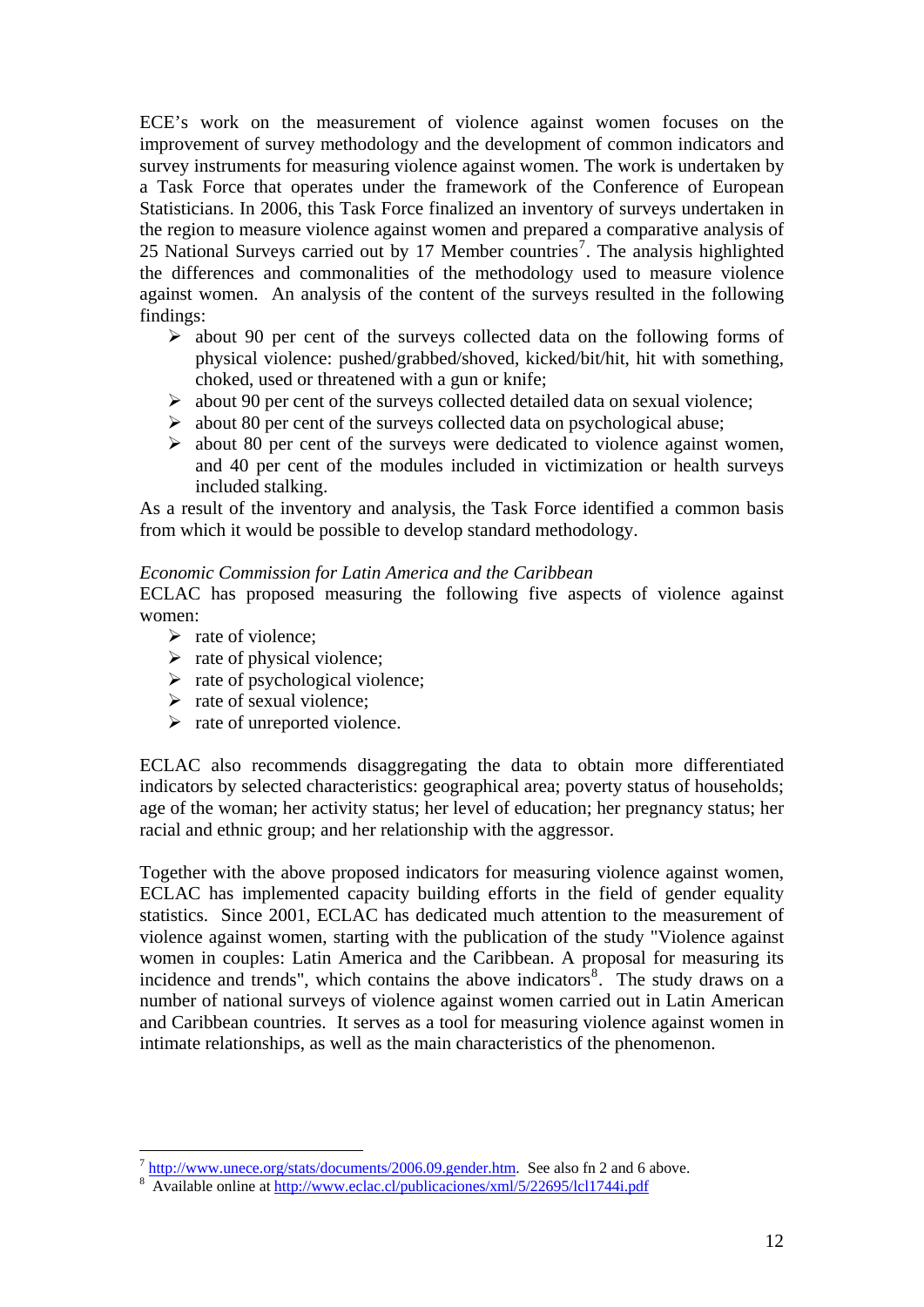ECLAC also covers violence against women in its "Technical assistance guide for the production and use of gender indicators", and in its technical cooperation activities on gender indicators.

## *Economic and Social Commission for Asia and the Pacific*

ESCAP has proposed/used indicators on violence against women, including indicators for monitoring progress in policies to address violence against women, as follows:

- $\triangleright$  prevalence of domestic violence;
- $\triangleright$  violent crimes against women;
- $\triangleright$  trafficking of women and girls:
- $\triangleright$  measures to prevent and eliminate violence against women, the causes and consequences of violence against women;
- $\triangleright$  elimination of trafficking in women and assistance for victims of violence due to prostitution and trafficking;
- $\triangleright$  ratification of the Convention on the Elimination of All Forms of Discrimination against Women;
- $\triangleright$  specific legislation on violence against women.

In 2003, ESCAP undertook a study, "Gender Indicators for Monitoring the Implementation of the Beijing Platform for Action in the Asia-Pacific Region", which included the first two of the above-listed indicators on violence against women. On the occasion of the 10-year review of the implementation of the Beijing Platform for Action, ESCAP's Statistical Division completed a study, "Gender Equality and Empowerment: A Statistical Profile of the ESCAP region". The study noted the lack of reliable statistical information on violence against women because few countries had undertaken even limited surveys to measure physical violence against women. It noted that the main forms of data, from health and police department reports on domestic violence, varied and were limited to reported cases only, which underreported the extent of violence. The study also assessed State responses to violence against women, using the third and fourth indicators listed above, and found most countries in the ESCAP region scored very low on these normative and legislative indicators. Other ESCAP initiatives include a study entitled "Promoting Gender Equality and Women's Empowerment in the Asia-Pacific: Linking the Millennium Development Goals with the CEDAW and Beijing Indicators", which uses the last three indicators on violence against women listed above.

### *Economic and Social Commission for Western Asia*

ESCWA has proposed indicators on violence against women, including:

- $\triangleright$  the proportion of women who experienced sexual violence (rape and indecent abuse) that have lodged complaints during the calendar year, divided by the total number of females of all ages, times 100,000, by perpetrators;
- $\triangleright$  prevalence of domestic violence (proportion of women who have ever been victims of physical violence by a domestic partner);
- $\triangleright$  percentage of women subjected to female genital mutilation by age;
- $\triangleright$  number of honour crimes;
- $\triangleright$  percentage of female domestic workers who have experienced physical (or other) abuse or sexual harassment.

In cooperation with United Nations agencies in the region, ESCWA is implementing a project entitled: "Towards more gender-responsive MDG monitoring and reporting in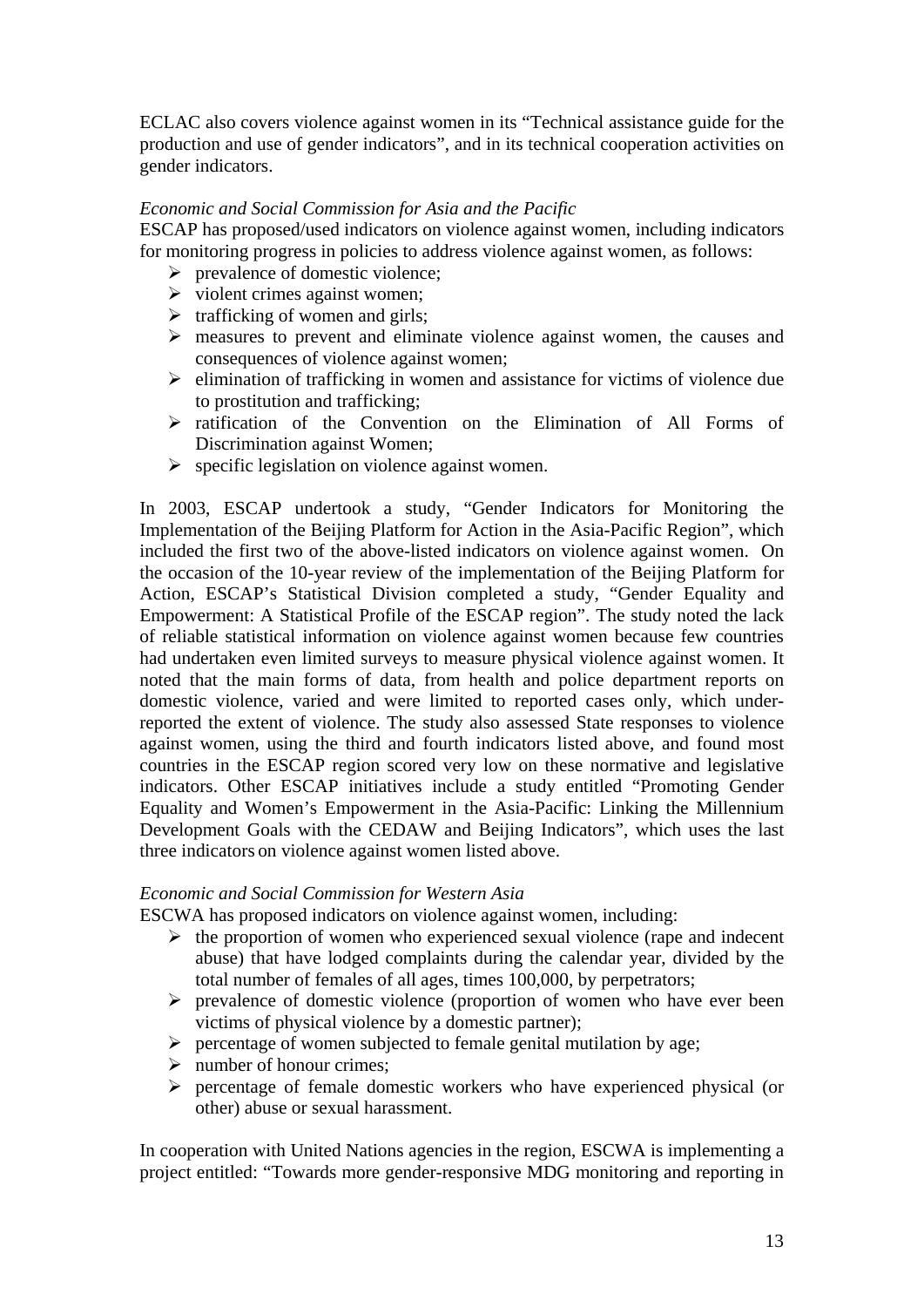the Arab region". Within this project a three-dimensional *"G IS IN" Framework* was developed which includes 'Goal-specific gender priority ISsues and corresponding gender-sensitive INdicators for the Arab region'. The *Framework* includes the abovelisted gender-sensitive indicators on violence against women. The project also includes efforts to strengthen the capacity of national statistical offices to compile and measure gender-specific indicators.

As an output of the project, ESCWA intends to publish a booklet on "Gender in the MDGs: An Information Guide for Arab MDG Reports", which will include lessons learned from previous monitoring and reporting processes. ESCWA strives to compile timely and relevant data within the proposed *"G IS IN" Framework*. Some countries in the region have developed indicators and collected data on domestic violence and female genital mutilation/cutting.

## *Council of Europe*

The Council of Europe has used indicators for monitoring progress in policy on violence against women, including:

- $\triangleright$  whether police statistics systematically record the sex of the victim in regard to all criminal offences, the sex of the perpetrator and the relationship of perpetrator to victim;
- $\triangleright$  whether there is systematic medical data collection on contacts made with health care services due to violence inflicted to women;
- $\triangleright$  whether questions on violence against women are integrated in a regular national representative survey;
- $\triangleright$  whether a national representative survey focusing on the prevalence and effects of all forms of violence against women has been conducted.

The Council of Europe has in place a monitoring framework on the implementation of state policies on violence against women. This framework was established under Council of Europe Recommendation Rec(2002)5 on the protection of women against violence adopted by the Committee of Ministers in April 2002, which sets out a strategy to prevent violence against women and protect its victims, covering all forms of gender-based violence against women. As part of the follow-up, member states are asked to provide information on a range of topics, and the indicators listed above are used to monitor progress in relation to the implementation of the Recommendation. The first replies in 2005 and 2006 were reported in the publication, "Combating violence against women - Stocktaking study on the measures and actions taken in Council of Europe member states". A more detailed analysis based on additional replies received by member states is contained in the publication "Protecting Women against Violence - Analytical study on the effective implementation of Recommendation Rec(2002)5 on the protection of women against violence."

## *United Nations High Commissioner for Refugees*

UNHCR has proposed the following indicator on sexual and gender-based violence against refugees, returnees and internally displaced persons:

 $\triangleright$  sexual and gender-based violence report rate, based on the number of incidents of sexual and gender-based violence in a population during a designated time period (month, year etc), expressed as a number of incidents per 10,000 persons during that time period.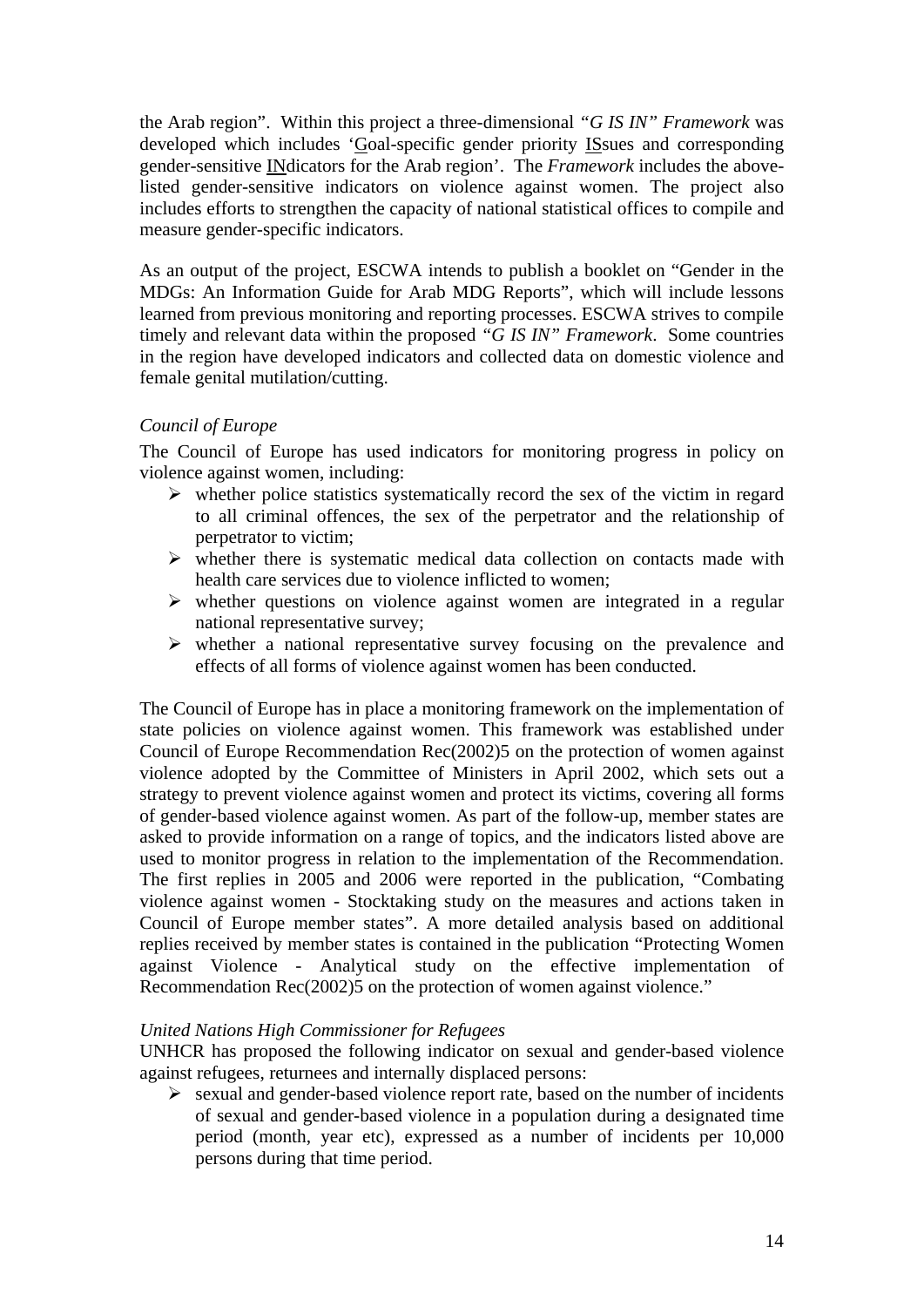In 2003, the United Nations High Commissioner for Refugees developed guidelines for prevention and response to sexual and gender-based violence (SGBV) against refugees, returnees and internally displaced persons. The guidelines contain a requirement for effective documentation of the extent and nature of such abuse. They present a set of definitions of different forms of SGBV, including sexual violence, physical violence, emotional and psychological violence, harmful traditional practices, and socio-economic violence, together with a set of reporting tools. The abovementioned is a key indicator in this work.

## *Ghana*

The Government of Ghana currently relies mainly on administrative records to assess the scope and prevalence of violence against women, using the following indicators:

- $\triangleright$  assault;
- $\triangleright$  rape;
- $\triangleright$  threats of violence;
- $\triangleright$  offensive conduct:
- $\triangleright$  defilement:
- $\triangleright$  abduction:
- $\triangleright$  indecent assault.

The Government of Ghana has carried out a number of initiatives on violence against women, including establishing a domestic violence victim support unit within the police service to prevent, protect, investigate and prosecute crimes against women and children; adopting legislation on domestic violence; setting up loan schemes to support women in small scale businesses in an effort to empower women and minimize their economic dependence on their male partners; conducting research on violence against women and including questions on attitudes towards domestic violence by women and men in Ghana's Demographic and Health Survey in 2003 and Multiple Indicators Cluster Survey in 2006. However, the main indicators currently available in Ghana related to the scope and prevalence of violence against women are based on administrative records, and related indicators are listed above.

### *Italy*

The Italian National Institute of Statistics (ISTAT) has developed indicators on violence against women, including:

- $\triangleright$  prevalence rate, expressed as women aged 16 to 70 who have suffered physical or sexual violence by men, by time period, type of authors and type of violence *(per100 women with the same characteristics);*
- $\triangleright$  partner violence covering women between 16 and 70 years of age victims of physical or sexual violence by a partner, by perpetrator, by time/occurrence period, and typology of violence *(per 100 women with the same characteristics);*
- $\triangleright$  non-partner violence covering women between 16 and 70 years of age victims of physical or sexual violence by a non-partner, by type of violence, time period, and perpetrator *(per 100 women and per 100 victims with the same characteristics);*
- $\triangleright$  non-partner violence covering women between 16 and 70 years of age victims of physical or sexual violence by a non-partner, by time period, perpetrator, and type of violence *( per 100 victims of physical or sexual violence by the same perpetrator).*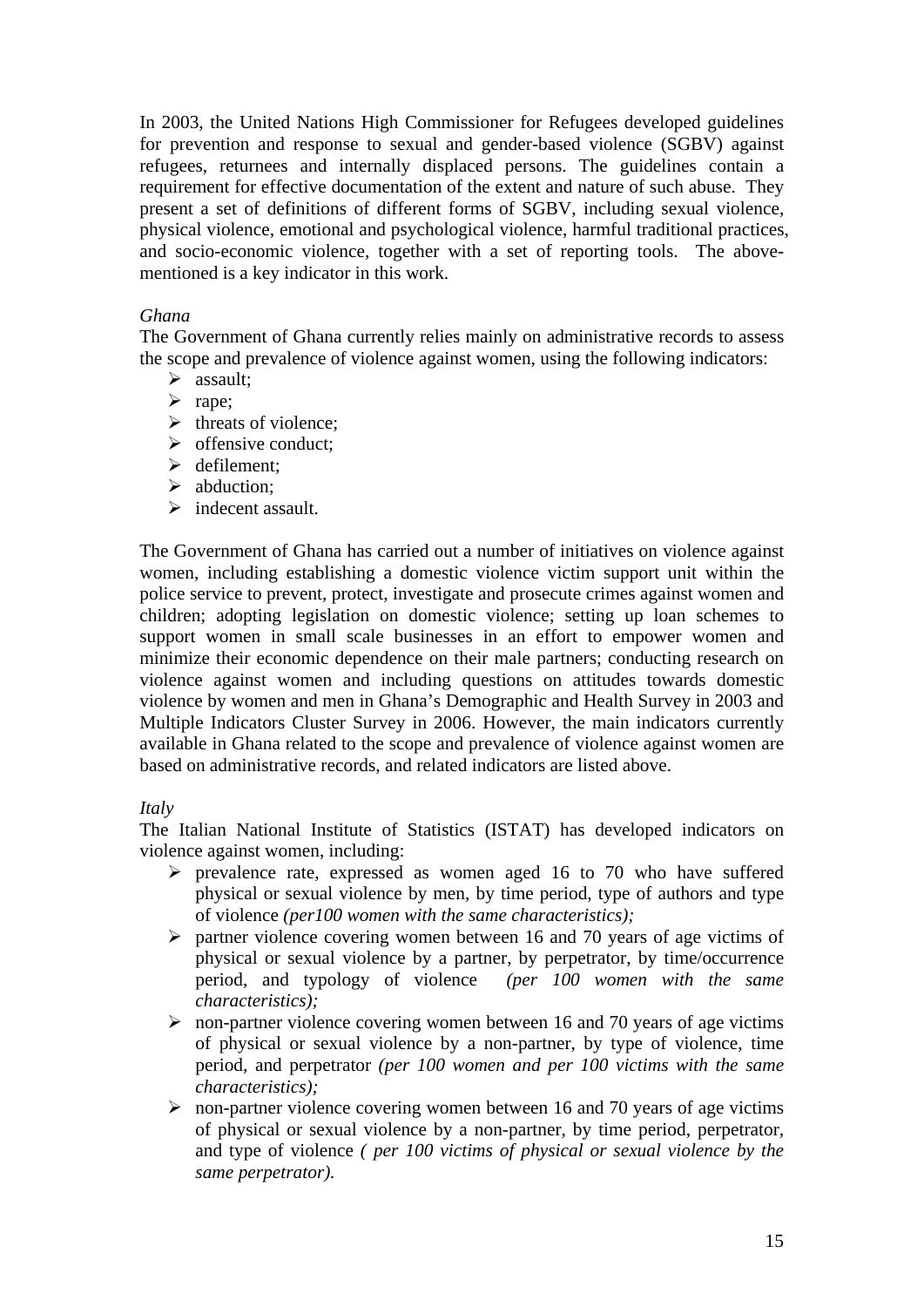In 2006, the Italian violence against women survey was carried out by the Italian National Institute of Statistics (ISTAT). Issues were defined according to specific characteristics of violence, as summarized above. The survey covered the nature of violence, the authors of violence, the occurrence period, the reference period, the intensity of violence, the severity, the consequences, the costs of violence, reporting of violence, and strategies to end violence.

## *Mexico*

The Mexican National Institute of Statistics, Geography and Informatics has developed the following indicators on violence against women:

- $\triangleright$  prevalence by type of violence (physical, sexual, emotional, economic) throughout the lifetime;
- $\triangleright$  prevalence by type of relationship or environment, considering all types of violence, including violence during childhood, by members of families of origin;
- $\triangleright$  violence at school, throughout the lifetime;
- $\triangleright$  violence by current or previous spouse or partner, throughout the relationship
- $\triangleright$  violence against women by their current spouse or partner, during the prior year ;
- $\triangleright$  violence against women by their former spouse or partner, after they have been separated or divorced;
- $\triangleright$  violence against women by members of their current families, during the prior year;
- $\triangleright$  violence against women at work, during the prior year;
- $\triangleright$  violence by other persons throughout the lifetime, or community violence.

The Institute has carried out national surveys on violence against women, including its 2006 National Survey on the Dynamics of Relationships in Homes, using the above-listed indicators.

## *Republic of Korea*

Republic of Korea has developed the following indicators on violence against women:

 $\triangleright$  type of violence according to subject; population sub-group; time period of victimization; frequency/duration; severity; perpetrator; and setting.

In 2004, the first national survey on domestic violence in the Republic of Korea was carried out, using the indicators listed above.

## **Other selected initiatives**

In addition to these initiatives which were presented at the meeting, note was taken of a number of other efforts to develop and propose indicators on the scope, prevalence and incidence of violence against women. These include:

### *UN Millennium Project Task Force on Education and Gender Equality*

The Task Force has proposed one indicator on violence against women:

 $\triangleright$  prevalence of domestic violence.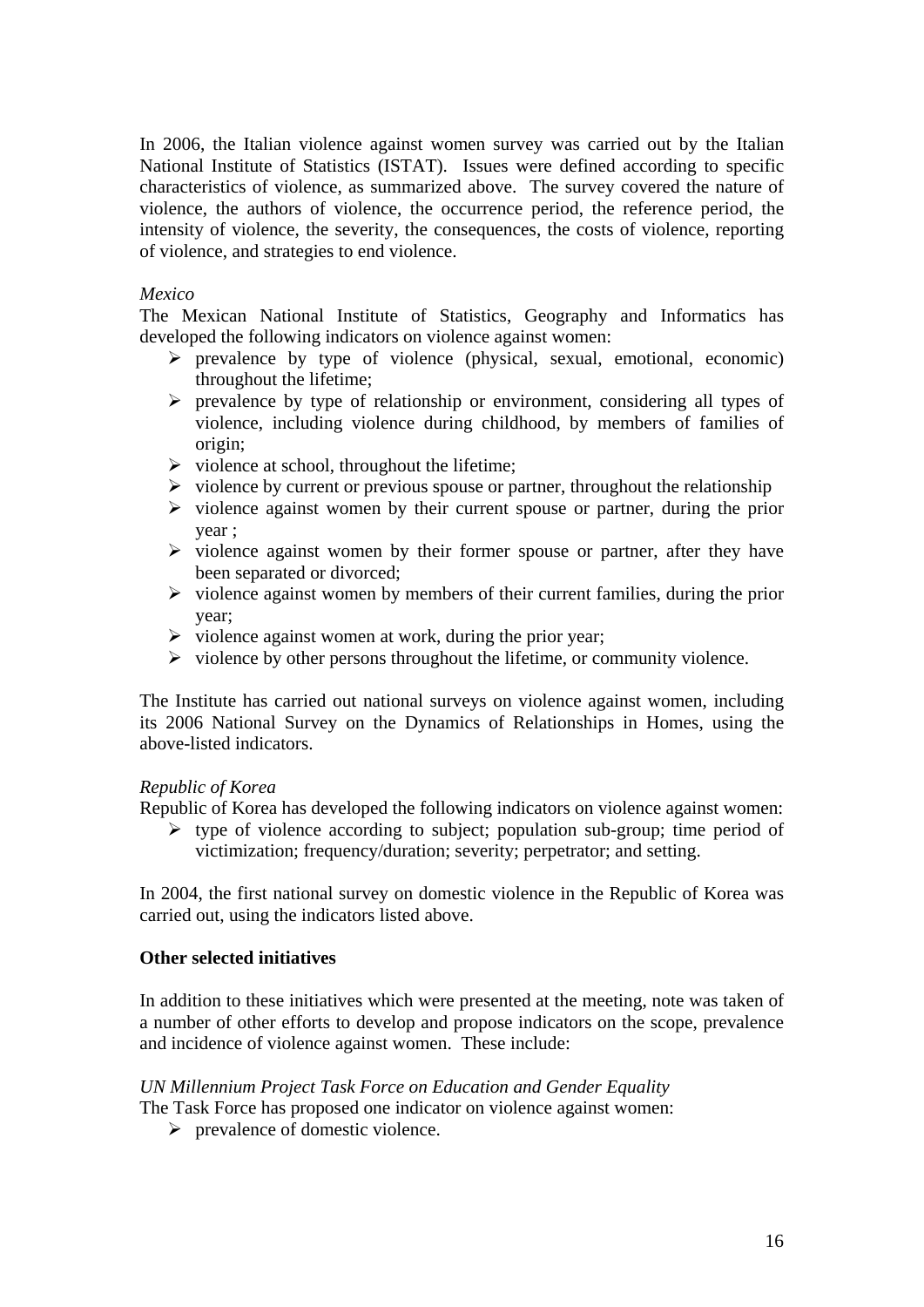Goal 3 of the Millennium Development Goals is the promotion of gender equality and the empowerment of women. In order to ensure that Goal 3 is met by 2015, the UN Millennium Project Task Force on Education and Gender Equality identified seven strategic priorities, one of which is combating violence against girls and women. The Task Force proposed an indicator on the prevalence of domestic violence to track progress toward ending violence against women. The prevalence rate is expressed as a percentage of women ages 15-49 who report experiencing physical violence in the past year at the hands of an intimate partner.

## *European Union*

The European Union has proposed several indicators on violence against women, including the following quantitative indicators:

- $\triangleright$  the number of female victims;
- $\triangleright$  the percentage of employees who report incidents of sexual harassment.

The Council of the European Union agreed in 1998 to develop a set of indicators and benchmarks in order to monitor the implementation of the 1995 Beijing Platform for Action, including violence against women. Since then several EU Presidencies, in association with the European Commission, Council and a High Level Group on gender mainstreaming, have made proposals for the development of indicators on violence against women. There have been several further declarations from the EU about the need to develop indicators on violence against women, including by the European Economic and Social Committee and the European Commission*.* There are three proposed indicators on domestic violence, one of which is the number of female victims. There are three proposed indicators on sexual harassment in the workplace, one of which is the percentage of employees who report incidents of sexual harassment.

## *US Centers for Disease Control and Prevention, National Center for Injury Prevention and Control*

The Centers have proposed the following indicators:

- $\triangleright$  number of people (and their characteristics) affected by intimate partner violence;
- $\triangleright$  number and type of intimate partner violence episodes (and associated injuries and other consequences).

In a 2002 report on Sexual Violence Surveillance, published by the US Centers for Disease Control and Prevention, National Center for Injury Prevention and Control, detailed uniform definitions of intimate partner violence are provided in order to promote consistency in the use of terminology and data collection. The report, which covers only intimate partner violence, recommends data collection on both prevalence and incidents, in accordance with the above-listed indicators.

### *United Kingdom, Home Office*

The UK Home Office has developed two indicators on domestic violence:

- ¾ number of domestic homicides (data available annually from *Criminal Statistics);*
- ¾ 'headline prevalence' of domestic violence (supported with data from the annual British Crime Survey Inter-Personal Violence module).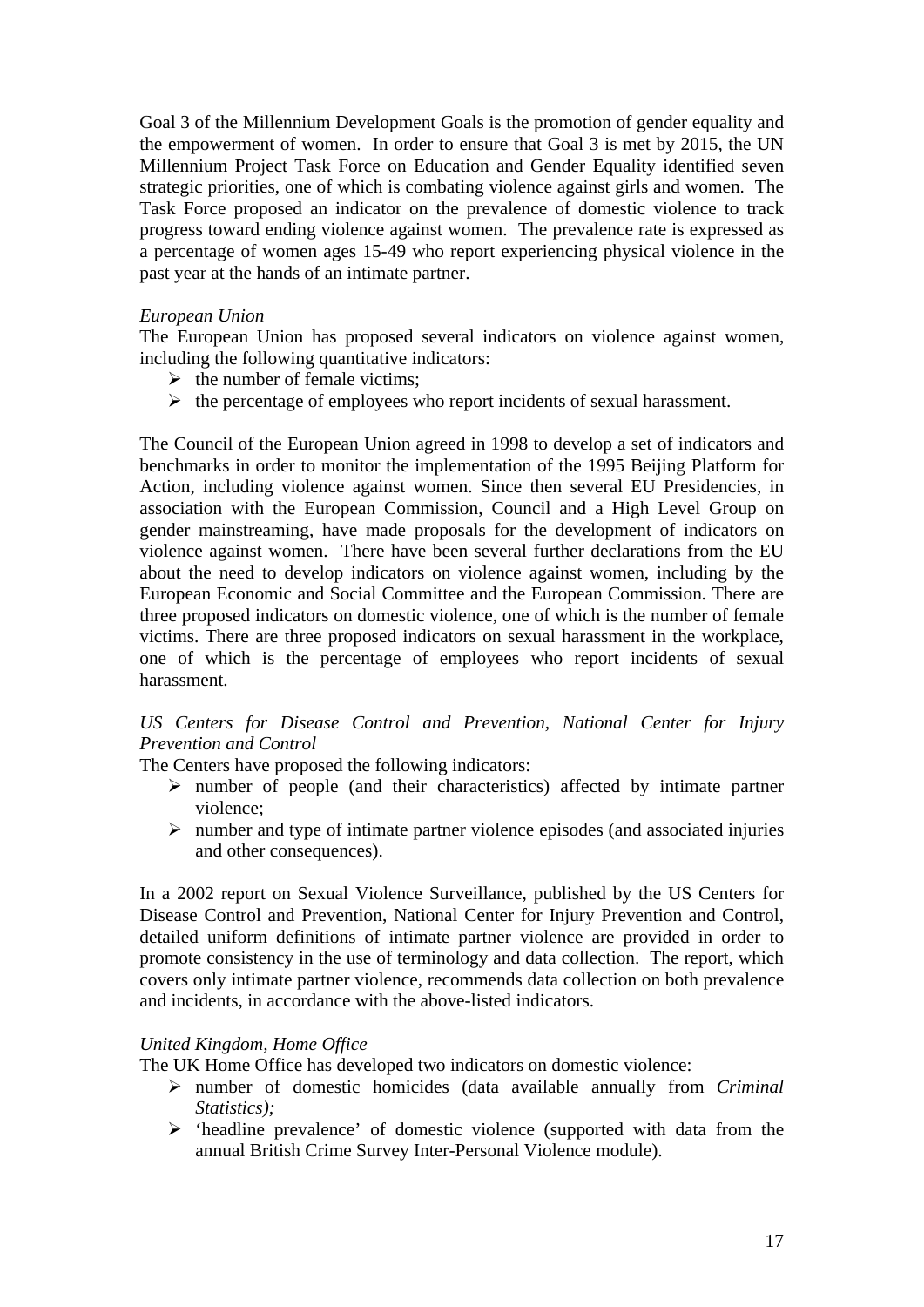In addition, the UK Home Office has also developed several policy indicators.

## *Occupied Palestinian Territory*

The Palestinian Central Bureau of Statistics (PCBS) has developed the following indicators:

- $\triangleright$  percentage of ever married women and percent of all women 18+ who experienced violence at least once in life by type of violence (psychological, physical and sexual);
- $\triangleright$  percentage of ever married women who experienced violence in the last year by type of violence (psychological, physical and sexual) .

The Palestinian Central Bureau of Statistics (PCBS) carried out a national survey on domestic violence against women in 2005. The target population included: evermarried women (15-64); unmarried women (18 years and above); children (ages 5 to 17); and older women (65 and above). The total sample size was 4,212 households.

## **Analysis of indicator initiatives**

The indicator initiatives reviewed by the experts show that a broad range of indicators are currently used, or proposed at national level, and by regional and international organizations.

Indicators related to intimate partner violence are among the most commonly used in countries where survey data are available (either from specialized surveys or modules in on-going surveys). One widely used/proposed indicator is that of prevalence of physical and sexual violence, and in some cases also of emotional and economic violence. In some cases, particularly in national initiatives, efforts to develop more differentiated indicators are based on/refer to a significant number of disaggregations that aim at describing different perpetrators, types of violence, frequency, and time period when the violence occurred.

In countries where surveys are not yet commonly conducted, indicators on the scope and prevalence of violence against women are more limited and may cover only the violence that is reported to national authorities, especially law enforcement. However, indicators drawn from such administrative data do not give a full account of the violence women may experience, as such violence most of the time goes un-reported and remains under-recorded. At the same time, trends over time of reported and prosecuted cases can provide useful information about the processes that handle cases of violence against women, especially law enforcement and the judicial system. For example, rates of investigation, prosecution and conviction can show the extent to which the law enforcement and justice systems have engaged with violence against women. Increased reporting of acts of violence against women can suggest increased confidence in the justice system and decreased tolerance of violence against women.

The indicators used in the United Kingdom, for example, highlight domestic homicides as one important measure for violence against women. This indicator is used in other European countries, such as Spain, to monitor the most severe form of violence against women. An indicator based on the number of domestic homicides provides a measure of this particularly severe form, but it does not summarize the overall data, and it is not known how far it correlates reliably with the prevalence of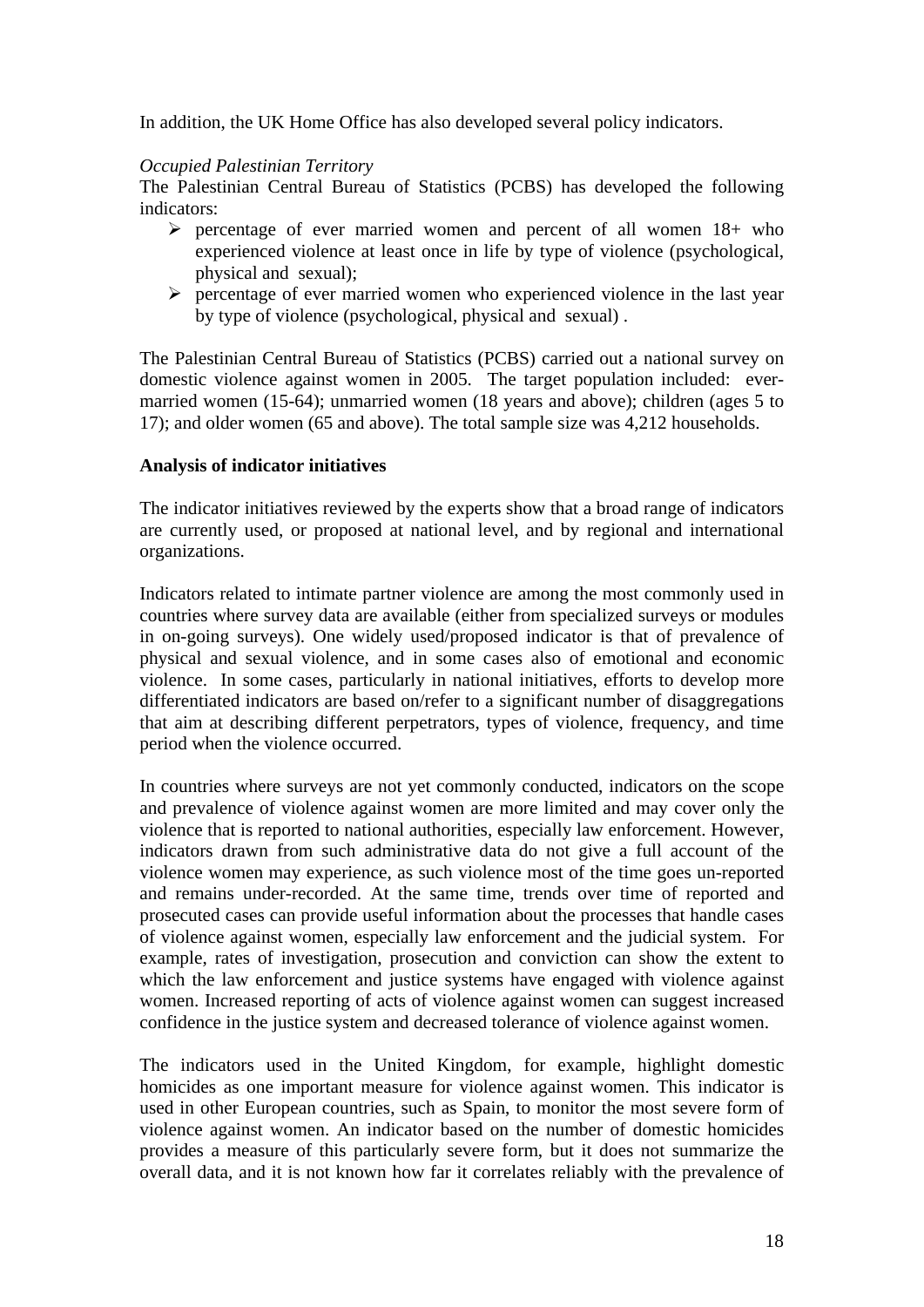domestic violence. Such an indicator may be robust and potentially easy to compare across countries. However, the perpetrator, or type of homicides are currently not identified in the crime statistics of most countries, making it difficult to separate intimate partner homicides from other types of homicides. It would therefore be essential for all countries to ensure that such data are collected, and/or the necessary disaggregation undertaken systematically.

## **d. Comparability of data and indicators between countries and over time**

Existing indicators which have been developed by countries reflect national needs, and thus not all of them may be suitable for cross-country comparison. Moreover, the quality of indicators varies considerably between states, as countries are at different levels of development in terms of methodology and standards of data collection on violence against women. At the same time, comparisons over time within a country are likely to be more reliable, and therefore useful for policy making, than comparisons between countries. Comparisons over time within a country are an important and worthwhile goal of data collection as they show trends and support countries in evaluating the effectiveness and impact of domestic policies.

Progress is being made in developing standards against which indicators and data collection can be judged, both within countries and at the regional and international levels. These efforts should continue, including technical work on methodology, especially on types of violence that are more difficult to measure and on the measurement of incidence/incidents of violence. A focus on indicators can help in accelerating this process, and is therefore a positive contribution to strengthening the knowledge base on violence against women. States should therefore intensify their work on improving data collection and the availability of data on all forms of violence. They should also enhance the use of such data to better assess the effectiveness and impact of measures taken to address violence against women.

## **IV. AN INTERNATIONAL FRAMEWORK FOR INDICATORS ON VIOLENCE AGAINST WOMEN: A PROPOSAL**

### **a. Issues arising in the development of indicators**

A number of issues must be considered in the development of international indicators on violence against women, i.e indicators that are used globally, by all countries. These are summarized below.

### *General aspects*

First, several general criteria apply in the selection of indicators, including that indicators should:

- $\checkmark$  Summarize complex data;
- $\checkmark$  Be unambiguous and easy to interpret;
- $\checkmark$  Enable an assessment as to whether an improvement or deterioration has occurred;
- $\checkmark$  Be meaningful and relevant to policy makers, service providers and the wider public;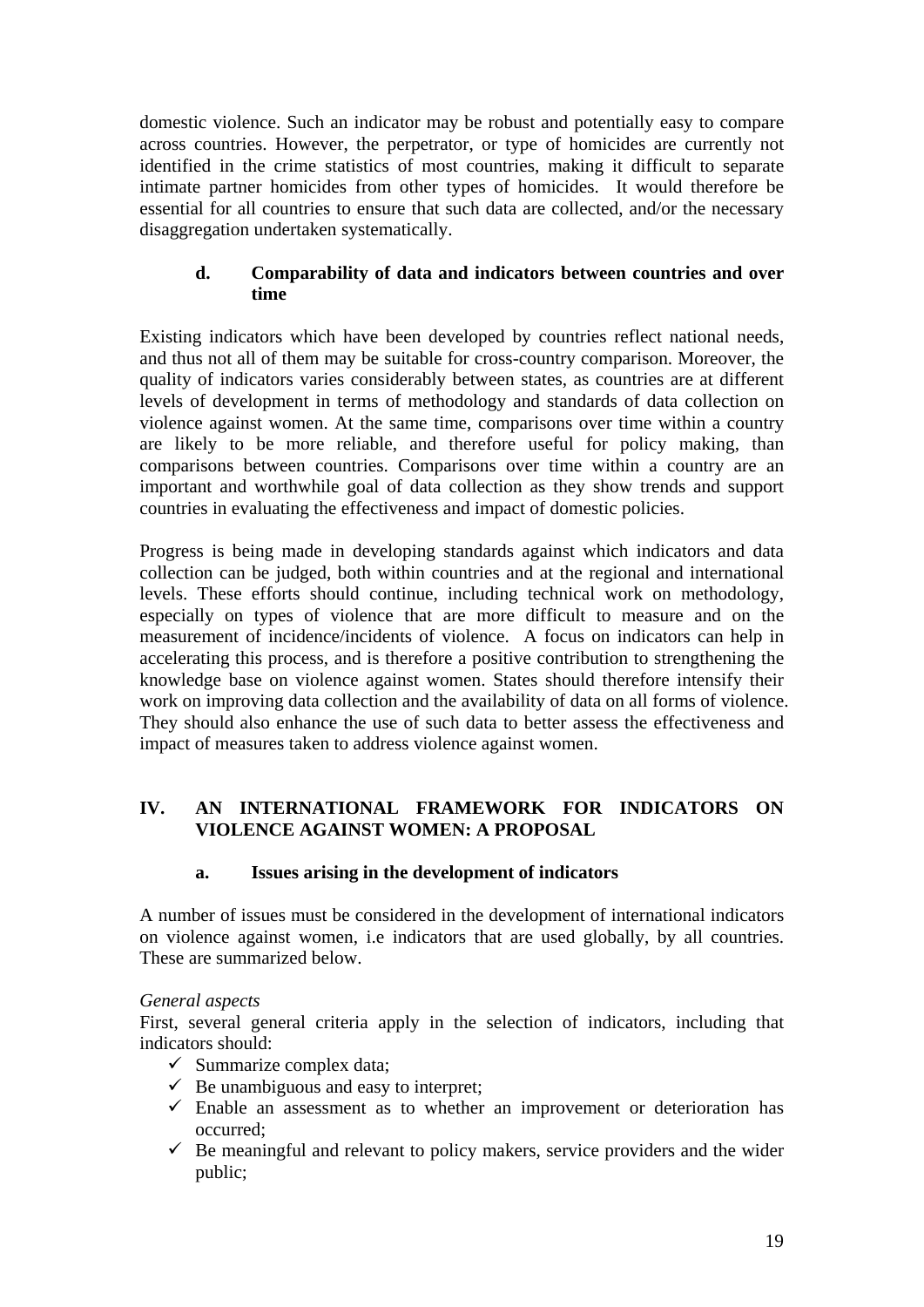- $\checkmark$  Be capable of being supported by reliable and robust quantitative data;
- $\checkmark$  Be neither so many as to confuse, nor so few as to mislead;
- $\checkmark$  Be available at regular intervals and be comparable over time; and
- $\checkmark$  Be comparable between countries and population groups.

## *Specific aspects*

There are also a number of issues that are specific to the field of violence against women that need to be addressed in the collection of data, and its interpretation and use for indicators. In particular, it is necessary to ensure that the data used:

- $\checkmark$  Result in meaningful measurement of the prevalence and incidence of violence against women;
- $\checkmark$  Result in meaningful measurement of severity of the violence, especially in relation to its impact;
- $\checkmark$  Facilitate the mainstreaming of attention to violence against women into ongoing/routine data collection and policy development, while remaining responsive to the specific requirements of data collection and policy development in regard to violence against women; and
- $\checkmark$  Result in an accurate reflection of the *pattern* of violence against women as different from that against men.

Furthermore, since data collection efforts are costly and complex, indicators should as much as possible:

- $\checkmark$  Use available data;
- $\checkmark$  Provide consistency in the use of the time period covered, and include both a longer period and a more recent period; and
- $\checkmark$  Ensure consistent identification of the same population sub-set.

## *General versus specific indicators on violence against women*

Indicators on violence against women could be:

- $\checkmark$  General indicators;
- $\checkmark$  Specific indicators.

International indicators could be based on only one or two general measures covering prevalence and incidence of all forms of violence. It would also be possible to opt for specific indicators related to different forms of violence. The meeting gave preference to the second option since indicators based on general measures, while avoiding the risk of focusing only on the most commonly measured forms of violence against women (such as domestic violence), would not be a sufficiently useful basis for policy or programme development. Furthermore, since the quality of measurement varies among different forms of violence against women, it would not be possible to combine these forms in a globally uniform way in one general indicator. In addition, there is great diversity among countries of the forms of violence considered and measured, and as a result, general indicators would not be comparable across countries.

### *Forms and manifestations of violence against women*

Violence against women takes different forms and manifestations. When considering indicators for measuring the scope of violence, several options are available:

 $\checkmark$  A single indicator can be used that covers violence against women generally, without separately identifying forms of violence;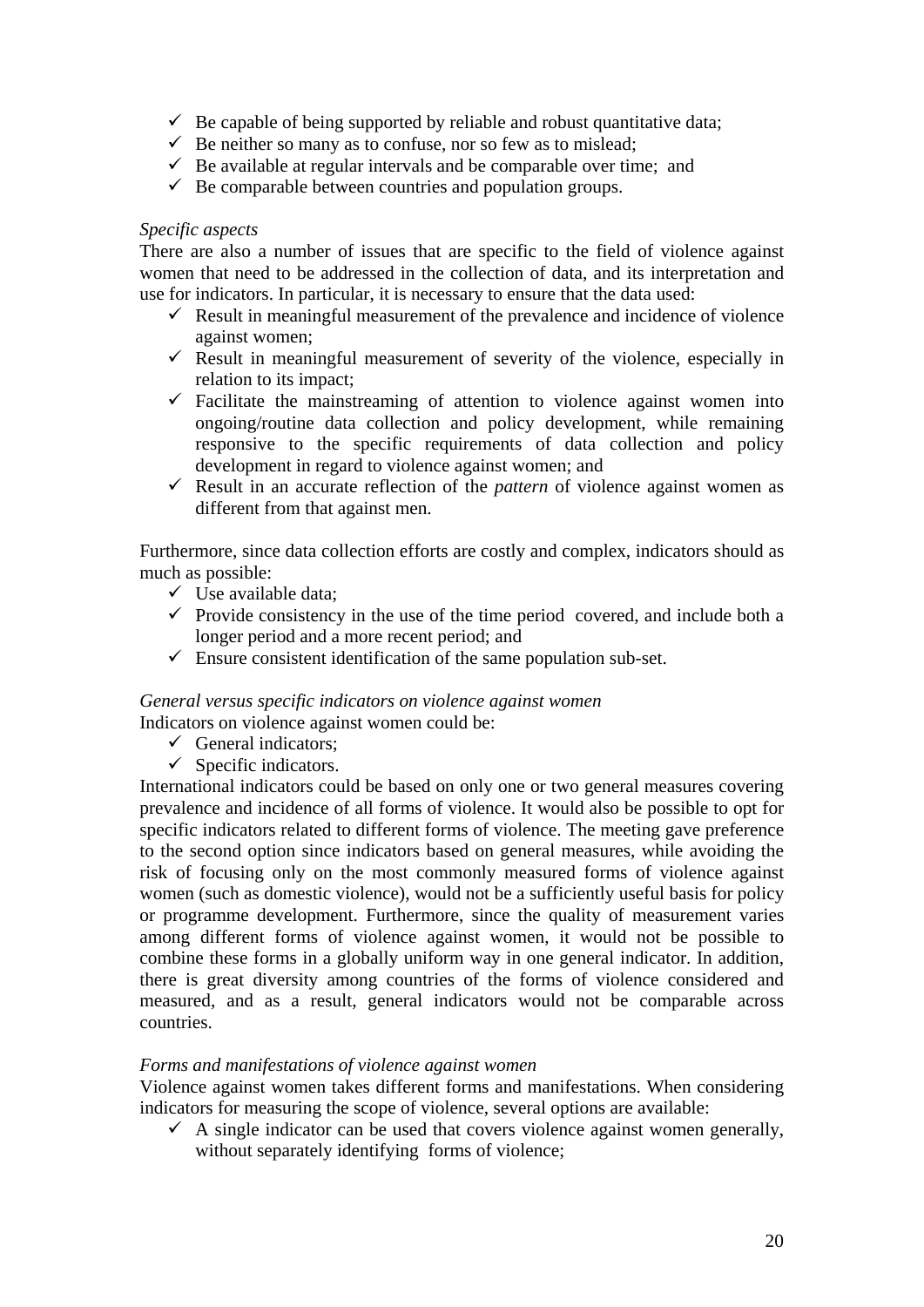- $\checkmark$  A single indicator can be used that covers violence against women generally, but includes some disaggregation in respect of different forms;
- $\checkmark$  A separate indicator can be used for each form of violence against women;
- $\checkmark$  A few indicators can be used, one each for the more common forms of violence against women; and
- $\checkmark$  A single indicator can be used, limited to domestic violence or intimate partner violence.

There is a tension between an approach that seeks to reflect in a separate indicator each specific type of violence against women and an approach that favours the use of a general category of 'violence against women'. Experience shows that, the greater the number of indicators used, the larger the range of forms of violence against women that can be measured separately. A detailed assessment of specific forms of violence in separate indicators has the advantage of reflecting closely the experiences of the women affected. There is, however, the potential disadvantage that, depending on the form of violence measured or the level of disaggregation used, the information gathered is misused to stigmatize particular communities where certain forms of violence may be more prevalent. Methodological challenges may also arise in efforts to capture many different forms of violence against women in a general populationbased survey, including those that affect particular population sub-groups, or are infrequently found within the overall population, as the potentially small numbers that would be reported to a survey might not be statistically reliable for reporting and analysis. When data is collected through surveys, larger sample sizes make it possible to capture a greater range of forms of violence against women.

As a long-term objective, all forms of violence against women should be measured. It is clear, however, that some forms of violence against women are more universally prevalent, while other forms may be more prevalent in some geographic regions than in others. In addition, methodological development, including survey methodology, is not yet far enough advanced to capture certain forms of violence, thus further impeding data collection and the development of indicators.

### *Prevalence and incidents*

Prevalence and incidents are different ways of measuring extent. Prevalence refers to the proportion of the population that has experienced violence in a given period, usually either over a (adult) life-time or in the previous year. Incidents refers to the number of incidents of violence in a given population unit (for example x incidents per 100 or 1000 people) within a given time period. Attention needs to be paid to the difference between 'incidence' and 'incidents'. 'Incidence' is a concept often used in the health field to refer to the number of new cases in a given time. 'Incidents' is a concept often used in the criminal justice field to refer to the number of crime incidents in a given population, in a given time period. The expert group meeting referred to the concept of 'incidents'.

There are different understandings associated with prevalence and incidents of violence against women. There is no difference between them if each victim suffers just one incident in the given time period. However, if a victim is subject to repeated victimization, the rate of incidents in a given population unit will be significantly higher than the prevalence rate per a given population unit.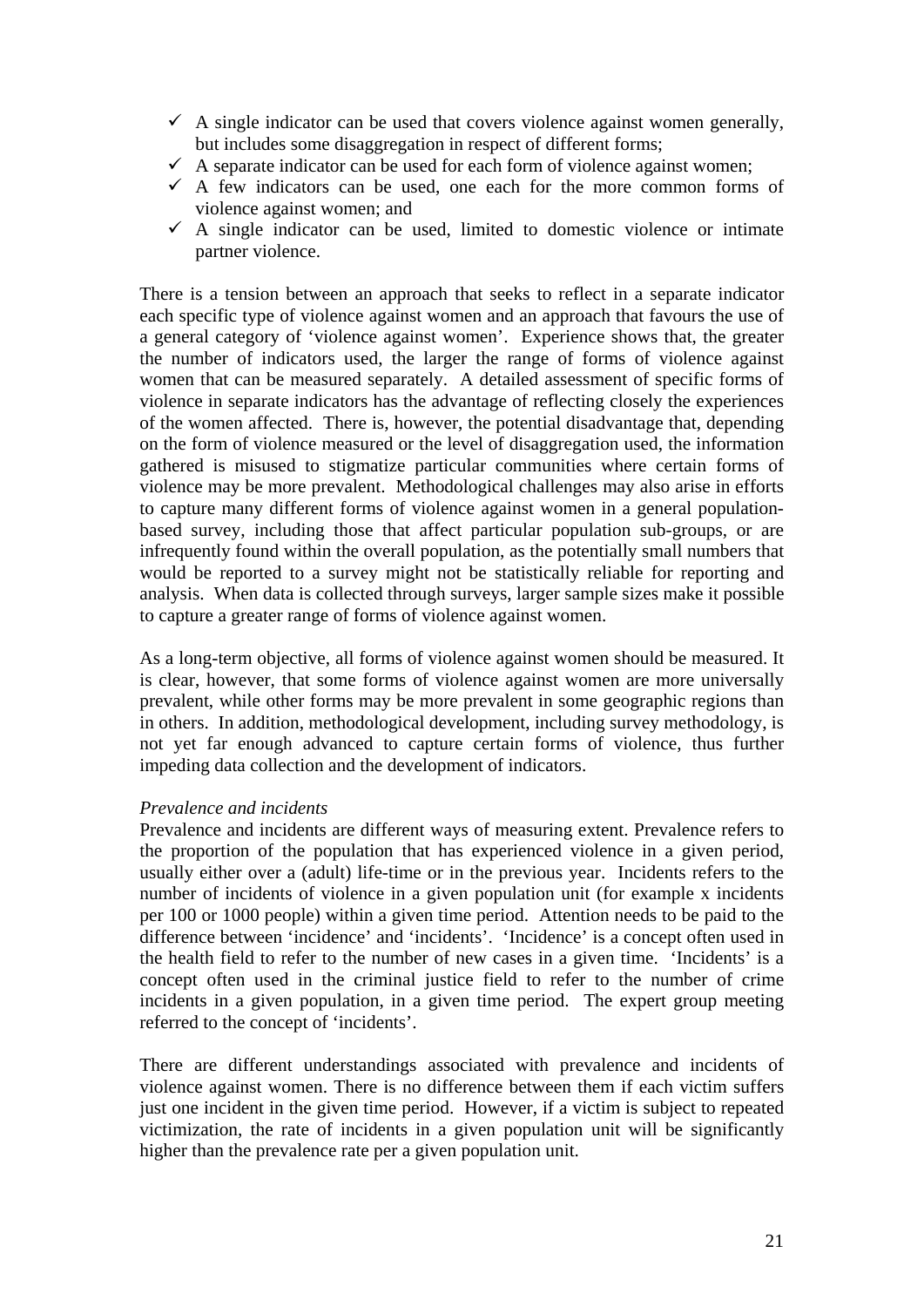In measuring the extent of violence against women over a life-time (or adult life-time), the concept of prevalence is usually preferred to that of incidents, as it is unlikely that there would be accurate recall of each and every incident over such a long period. The number of incidents may, however, be measured with somewhat greater accuracy over a more recent time period (such as the previous year) and where this is possible, offer a profile of the extent of repeat or multiple victimization of women.

The meeting noted that the use of prevalence rates risks misrepresenting the different experience women and men have with violence. When the same questions about violence (particularly intimate partner violence) are asked in surveys, similar prevalence rates may be found for women and men. These results are often misinterpreted by suggesting that women and men have a similar experience with violence. In reality, women's experience with intimate partner violence is largely more devastating than men's, in terms of repeated and multiple victimization and impact. Prevalence rates can only say that the **number** of women and men who experience violence may not be very different. It has been suggested that the genderspecific differences of repeated and multiple victimization and impact can be better measured by looking at the number of incidents, or the consequences of the violence<sup>[9](#page-21-0)</sup>.

The meeting concluded that the prevalence rates of different forms of violence should be at the core of measuring the extent of violence against women, especially since prevalence surveys commonly offer more than two (yes/no) alternatives (such as only once, occasionally, all the time; or once,  $2-10$  times,  $11 - 50$  times, more than 50 times). Since women do not recall the exact number of incidents, particularly when they are very frequent, the production of an exact count of incidents is subject to a high level of error, making the development of indicators based on the number of incidents per female population tenuous. Furthermore, countries use different procedures for reporting the number of incidents. Therefore, more general and intuitively understandable measures of frequency should be (see next section). At the same time, it is important to continue counting incidents where appropriate, e.g. in police reports, service utilization, etc. and to improve the accuracy of these records.

### *Severity and impact*

1

In addition to prevalence/incidents, violence against women can be measured by its severity and impact, most commonly in categories such as: the nature of the action; the frequency of the action; and whether or not there is an injury, and if so its seriousness. Research on the concept of severity has focused on domestic violence, and in particular on physical domestic violence. A number of surveys have assessed the severity of actions, for example using the Conflict Tactics Scale (CTS), which lists in order a series of actions, each considered to be more severe than the previous one. Another approach to severity is by constructing an empirical instrument to measure such aspects as impact and frequency, as in the National Crime Council study in Ireland.

One category of severity is the frequency of the attack, in broad categories such as: one incident, more than one incident, repeatedly/ all the time. Here, the number of times that the same person is subject to violence is a measure of severity. Frequency

<span id="page-21-0"></span>[http://www.unece.org/stats/documents/2007.10.gender.htm,](http://www.unece.org/stats/documents/2007.10.gender.htm) and

<sup>9</sup> See *Indicators to Measure Violence Against Women*, Walby, Sylvia, at:

[http://www.un.org/womenwatch/daw/egm/vaw\\_indicators\\_2007/egm\\_vaw\\_indicators\\_2007.htm](http://www.un.org/womenwatch/daw/egm/vaw_indicators_2007/egm_vaw_indicators_2007.htm).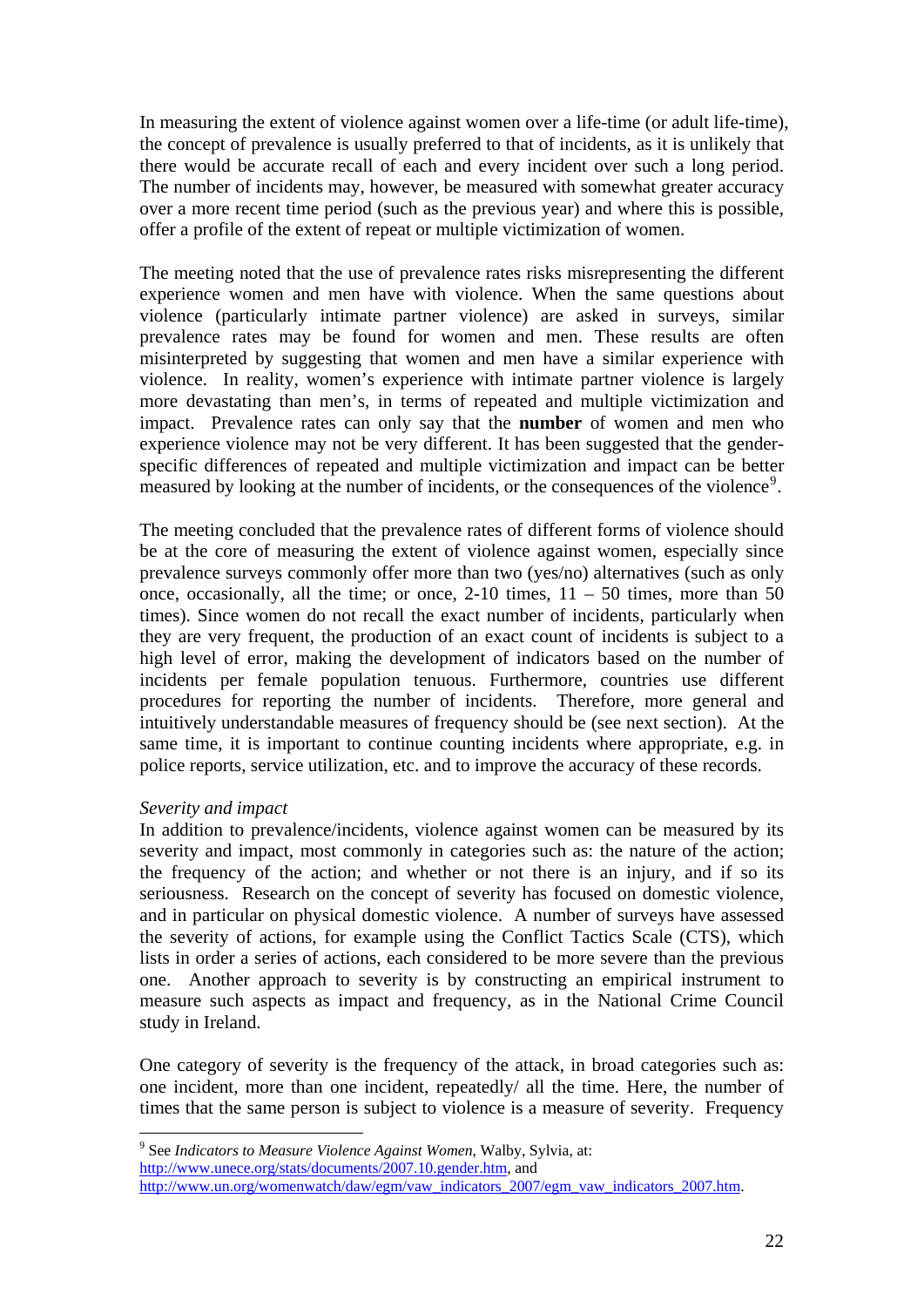is different from the number of incidents per population unit, and reflects the average number of incidents per person subject to the violence. The main advantage of the concept of frequency is that it is readily meaningful. The main disadvantage of using frequency is that this concept overlaps with that of the extent of violence against women if the number of incidents is used to measure extent.

Another category of severity is injury. Injury is a victim-focused measure of the severity of the impact of the violence. A further distinction may be made as to the severity/seriousness of the injury/injuries: many countries recognize in their law some distinction between more or less serious violent crimes. Advantages of using injury as an impact measure include: it is immediately meaningful; it avoids the problem of the differential gender-specific impact of the same action; and, unlike the use of the CTS, it facilitates linkages with a number of policy fields, especially those of criminal justice and health. The main disadvantage of using injury is that such data is less frequently collected than data on the nature of the action.

Other categories of severity and impact that can be measured include the consequences of violence, such as fear for one's life, violence during pregnancy, impact on children witnessing violence.

## *Time period*

Two main time periods have been used for measuring the extent of violence against women: over a life-time, and over a recent period. Life-time period may cover the entire life-time, or since adulthood. In the latter case, the age of adulthood needs to be specified, e.g. 15, 16, 18 years. Recent period may be cover: one year, within the last 12 months (last year), or a little longer, e.g. 3 or 5 years.

Life-time measures are important for establishing the extent of the problem, and for awareness-raising and advocacy purposes This measure is particularly pertinent to those forms of violence against women that occur only once in a life-time, or are unlikely to occur more than once in a life-time. This measure has certain advantages for use in a survey, and in the early stages of development of data collection methodologies.

Most data collection in other policy fields is based on a one-year time period, and trends can more easily be monitored using prevalence in the last year. Where one-year prevalence is low, surveys may need to use larger sample sizes. Many countries have now conducted one-off prevalence surveys on violence against women using both the life-time and last year time periods (e.g. WHO, IVAWS, DHS, CDC surveys).

While crime victimization surveys collect data on an annual basis, they risk underestimating levels of violence against women without specialist questions or training of surveyors. The challenge is to develop methods to generate adequate data that has a one-year reference period, using realistically available resources. Most surveys, while not conducted annually, collect data covering the last year. This shorter period of recall can aid its accuracy, although there are other techniques available to reduce the 'telescoping' effect.

Given these considerations, indicators on violence against women should include a long period, i.e., life-time, as well as a short reference period, i.e., one year.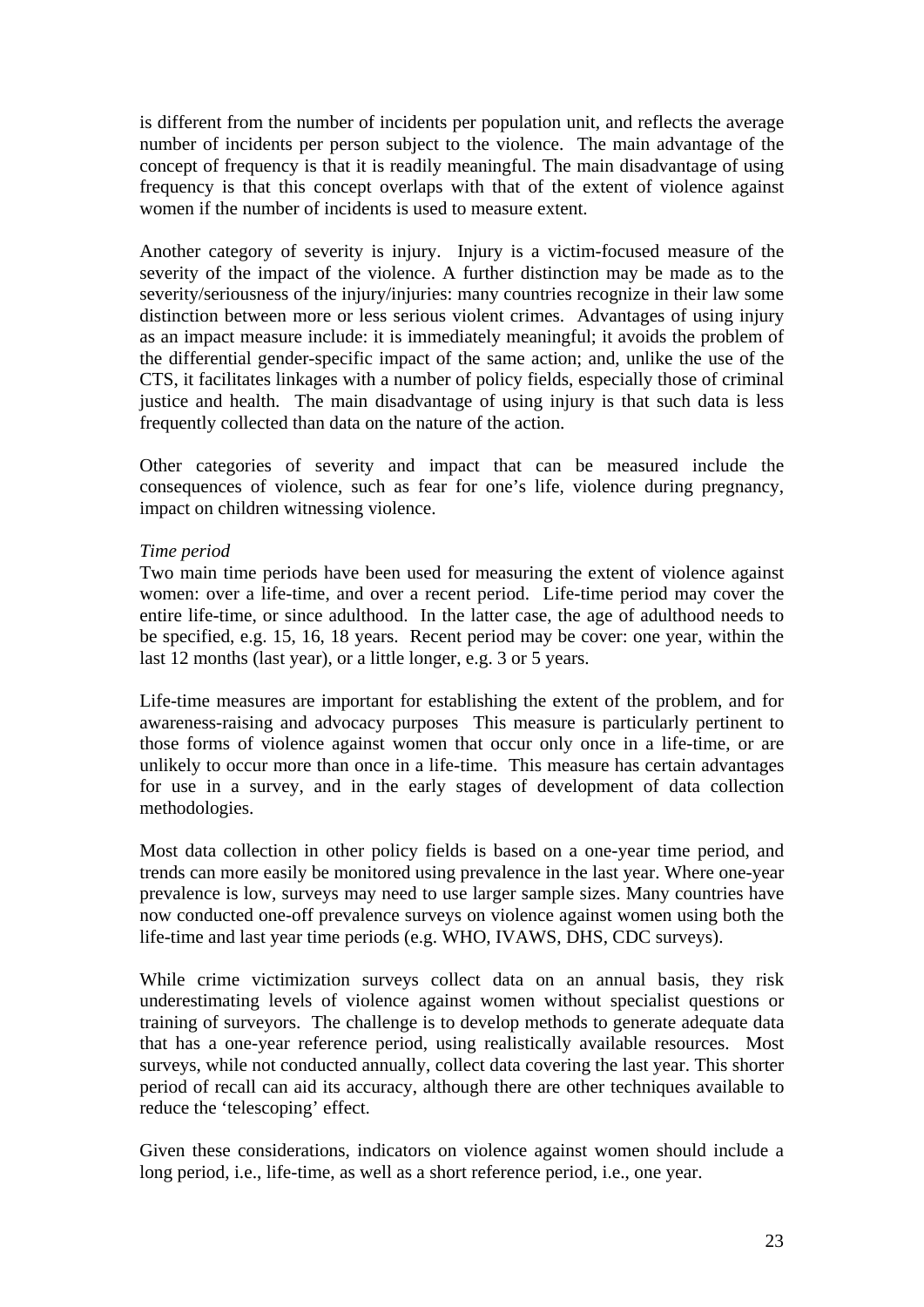## *Population sub-groups*

The consistent identification of the same population sub-group is important for purposes of comparability. To this end, a number of aspects need to be considered, and in particular age, and women's status.

With respect to age, many surveys limit the survey population to adult women. Although the actual cut-off age may vary, it commonly ranges between 15 and 18 years. Many surveys also use an upper cut-off age. This may be women's reproductive age of 49 (as is the case in most health surveys). This age bracket, however, does not capture the experience of violence among older women, nor can it assess generational shifts in prevalence. Thus, other surveys use 70 or 75 as the upper cut-off age. Other age-related criteria may also be used, depending on expectations of the survey.

With respect to women's status, several considerations arise, especially in regard to women's marital status. Possible variations include: adult women regardless of marital status; currently married or partnered women; ever married or partnered women. Most surveys interview women of a predetermined age group, but base their analysis of domestic violence/intimate partner violence on the sub-sample of women who are currently, or ever have been married or cohabiting. A further variation would include women in non-cohabiting intimate relationships. When measuring violence against women outside as well as inside marriage and cohabitation however, the total population of women needs to be included in the denominator.

### *International indicators*

Indicators on violence against women need to reflect, and resolve all of the abovelisted issues. In order for an indicator to be 'international', or 'global', it must (or potentially) be used globally, by all countries. This requires that the indicator(s) is (are) comparable between all countries. In order to achieve comparability, the indicator(s) should not be so specialized or numerous as to prevent comparison between countries. Furthermore, it is necessary to agree on the form(s) of violence against women to be included in global indicator(s), and to have clarity and agreement on the definition of the form(s) and the components to be used in an indicator. For example, it would be necessary to clearly define the components of 'domestic violence' so as to ensure comparability across countries. If some aspects of this form are included in an indicator by some countries but not others, comparability would be affected. If an indicator on 'sexual violence' is selected without agreed definition and countries are free to choose those aspects they are most concerned with, comparability of results would likewise no longer be assured.

Given the complexities, international indicators should focus in the short term on more common forms of violence against women, for which data is more readily available at present. Such forms of violence against women would a priori seem to include physical violence, sexual violence, and intimate partner violence. These forms of violence are not mutually exclusive and for each of them further specializations could be measured. They are sufficiently common in all parts of the world to enable the development of robust and comparable 'rates'. There is extensive experience in many countries in the collection of data on these types of violence and in the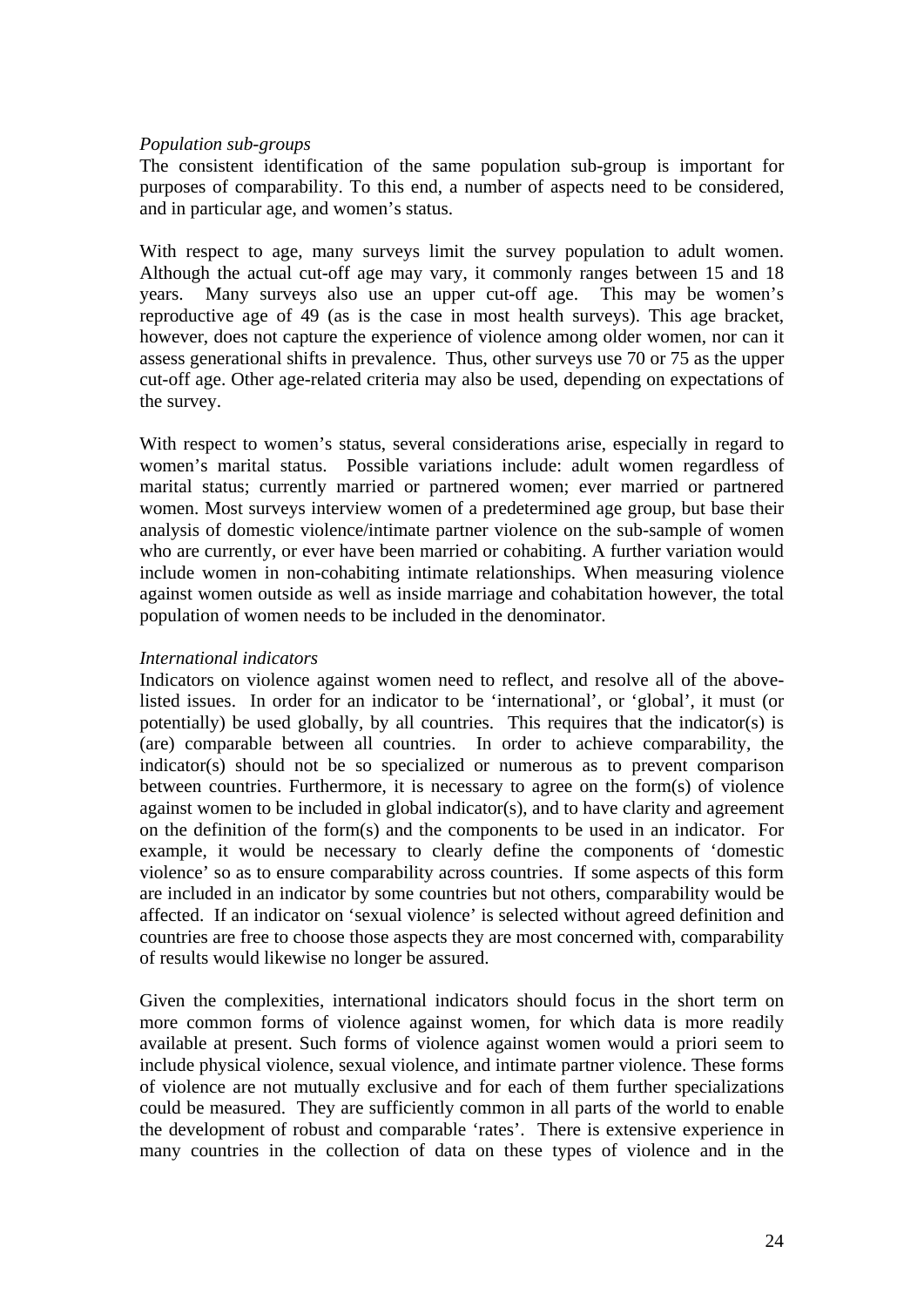development of indicators for them. At the same time, other forms of violence against women also need to be measured as much as possible.

## **b. Proposed international indicators**

In proposing a set of international indicators, experts took into account the different levels of data collection, methodological development and availability of data on violence against women among States and the need to ensure international comparability. The focus is on the globally most common and widespread forms of violence against women for which data is readily available in many countries. These are: physical violence, sexual violence, intimate partner violence, and certain harmful practices, including female genital mutilation/cutting and early marriage. While some of these harmful practices may occur mainly in specific populations, they are spreading across regions due to migration.

These forms of violence against women do not adequately cover the full scope and extent of violence against women. Other forms of violence are equally widespread. At present, however, further research on such other forms of violence and methodological development in relation to data collection are required to achieve meaningful measurement. The core set of indicators identified below should therefore be seen as the nucleus for a broader set of internationally-used indicators on violence against women. Further work is required to progress towards this goal.

In accordance with the issues identified in the previous section, for each indicator a time period is proposed, as appropriate. In the case of physical violence, sexual violence and intimate partner violence, last year as well as life-time are proposed as time periods.

In the case of physical violence and sexual violence, a range of perpetrators are proposed. For intimate partner violence, perpetrators are restricted to current and former partners.

A measure of severity is also included in all prevalence indicators.

It is suggested that data to support the prevalence indicators be collected through dedicated population-based surveys. If such a large-scale survey is not feasible, the following are options: a special module added onto a general survey (health or victimization); or small local surveys as a first step.

The proposed indicators are set out below.

## **Physical violence**

 $\checkmark$  The percentage of women (over the total number of women) who have experienced physical violence during the last year.

This indicator should be disaggregated further by severity (moderate/severe); perpetrator (intimate/other relative/other known person/stranger/state authority); and frequency (one/few/many time(s)).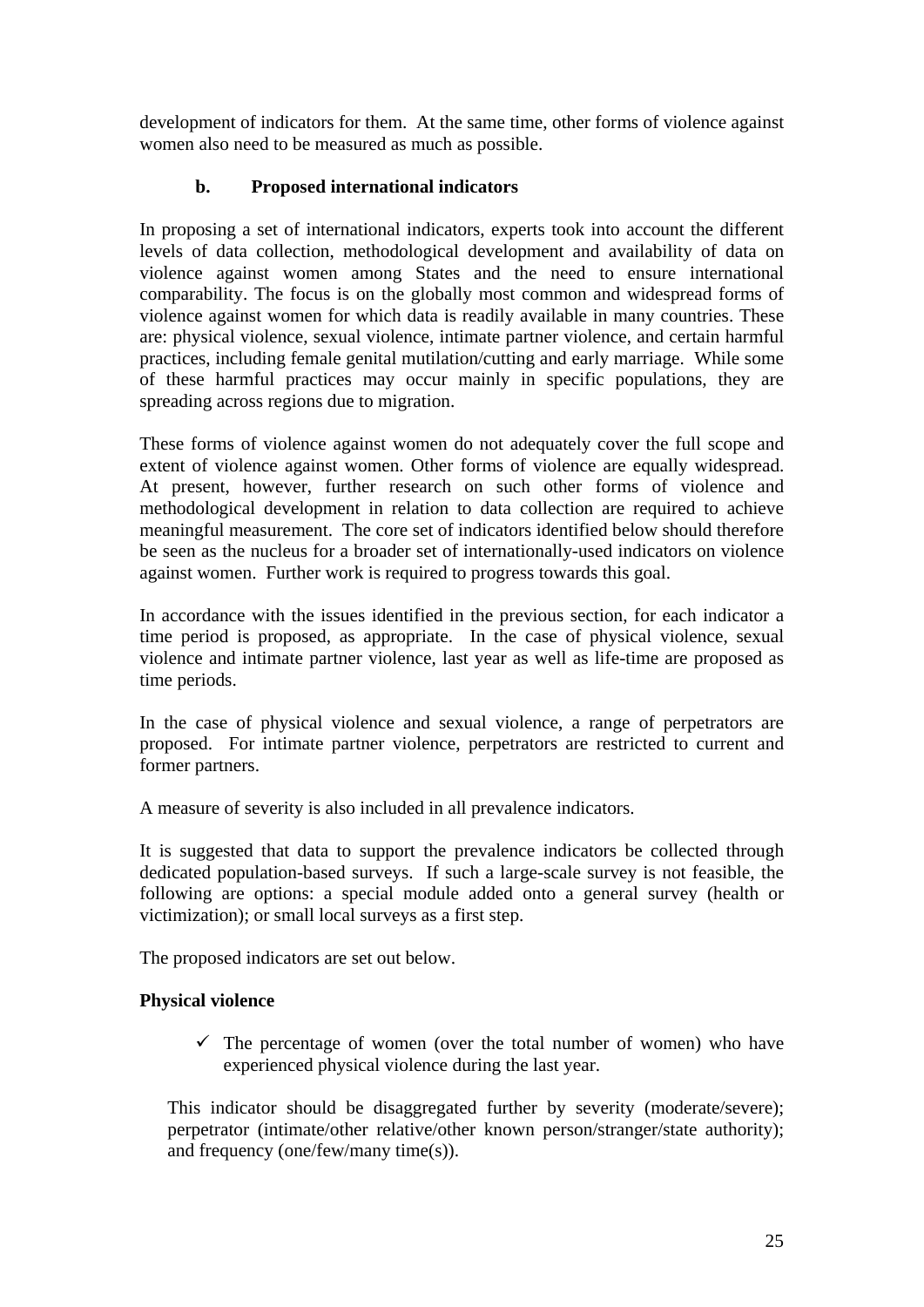$\checkmark$  The percentage of women (over the total number of women) who have experienced physical violence during life-time.

This indicator should be disaggregated further by severity (moderate/severe); perpetrator (intimate/other relative/other known person/stranger/state authority); and frequency (one/few/many time(s)).

## **Sexual violence**

 $\checkmark$  The percentage of women (over the total number of women) who have experienced rape/sexual assault during the last year.

This indicator should be disaggregated further by perpetrator (intimate/other relative/other known person/stranger/state authority); and frequency (one/few/many time(s)).

 $\checkmark$  The percentage of women (over the total number of women) who have experienced rape/sexual assault during life-time.

This indicator should be disaggregated further by perpetrator (intimate/other relative/other known person/stranger/state authority); and frequency (one/few/many time(s)

## **Intimate partner violence**

 $\checkmark$  The percentage of women (over the total number of women who have ever had an intimate partner) who have experienced physical or sexual violence by current or former partner during the last year.

This indicator should be disaggregated further by frequency (one/few/many  $time(s)$ ).

 $\checkmark$  The percentage of women (over the total number of women who have ever had an intimate partner) who have experienced physical or sexual violence by current or former partner during lifetime.

This indicator should be disaggregated further by frequency (one/few/many  $time(s)$ ).

## **Harmful practices** [10](#page-25-0)

1

Female genital mutilation/cutting

 $\checkmark$  The percentage of women (over the total number of women) subjected to female genital mutilation/cutting.

<span id="page-25-0"></span> $10$  The proportion of women who are subjected to FGM can be measured through population-based surveys only in countries where the number of women subjected to FGM is not too small. If the numbers are too small, sample surveys are not the proper tools and other methods should be used. Data from national censuses could also be used for the indicators on early marriage.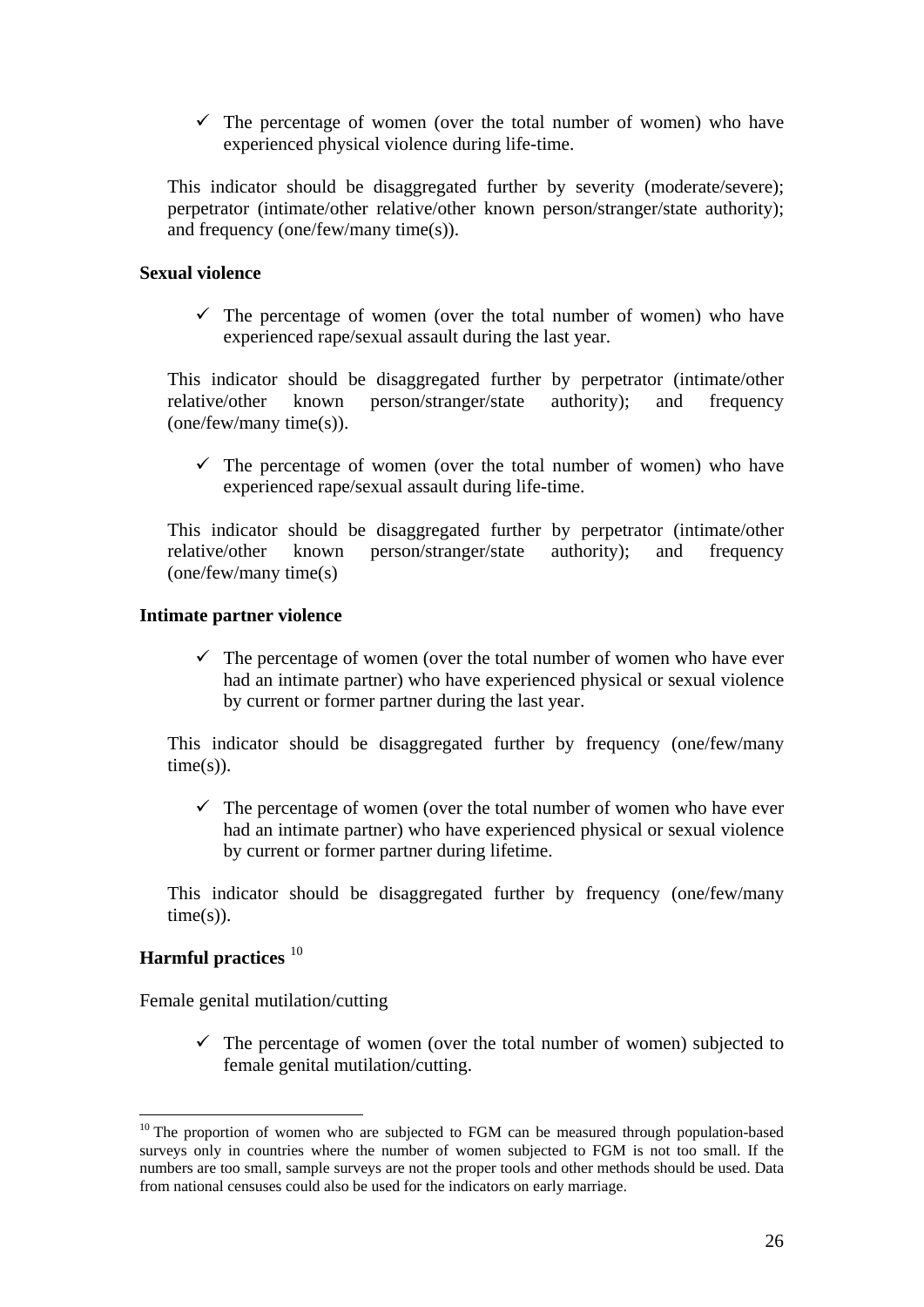This indicator should be disaggregated further by age.

Early marriage

 $\checkmark$  The percentage of women (over the total number of women) whose age at marriage is below 18 years

## **c. Required future work to expand the set of indicators**

As a long-term objective, all forms of violence against women should be measured. In order to achieve this, there is an urgent need for further work on methodologies of data collection and indicator development in relation to different forms of violence against women. Priority should be given to the following forms of violence against women:

- Killing of women by intimate partners;
- Female infanticide;
- Threats of violence:
- Economic and emotional/psychological violence as part of intimate partner violence;
- Crimes committed against women in the name of "honour";
- Conflict/crisis-related violence against women;
- Dowry-related violence;
- Sexual exploitation;
- Trafficking:
- Femicide:
- Forced marriage;
- Sexual harassment.

Some of these forms are difficult to measure in official statistics, such as trafficking and forced marriage. Other forms, such as psychological violence, may be difficult to measure in a cross-country comparable way as differing understandings may be associated with such violence across countries/cultures. Still other forms, such as dowry-related violence and crimes committed against women in the name of "honour", may occur in specific populations, and may be difficult to capture in representative sample surveys. The killing of a woman by an intimate partner and femicide cannot be captured in a crime victimization survey, and other methods need to be considered, for example the development of administrative, criminal and health statistics. Violence against women in mobile populations, including violence against women in conflict/crisis areas and trafficking, cannot be captured through household surveys, and other forms of data collection need to be developed.

There is a also a need for further methodological development in regard to violence against women surveys so as to agree on common operational definitions and ensure reliable wording of questions. These efforts will also further enhance comparability of survey results between countries.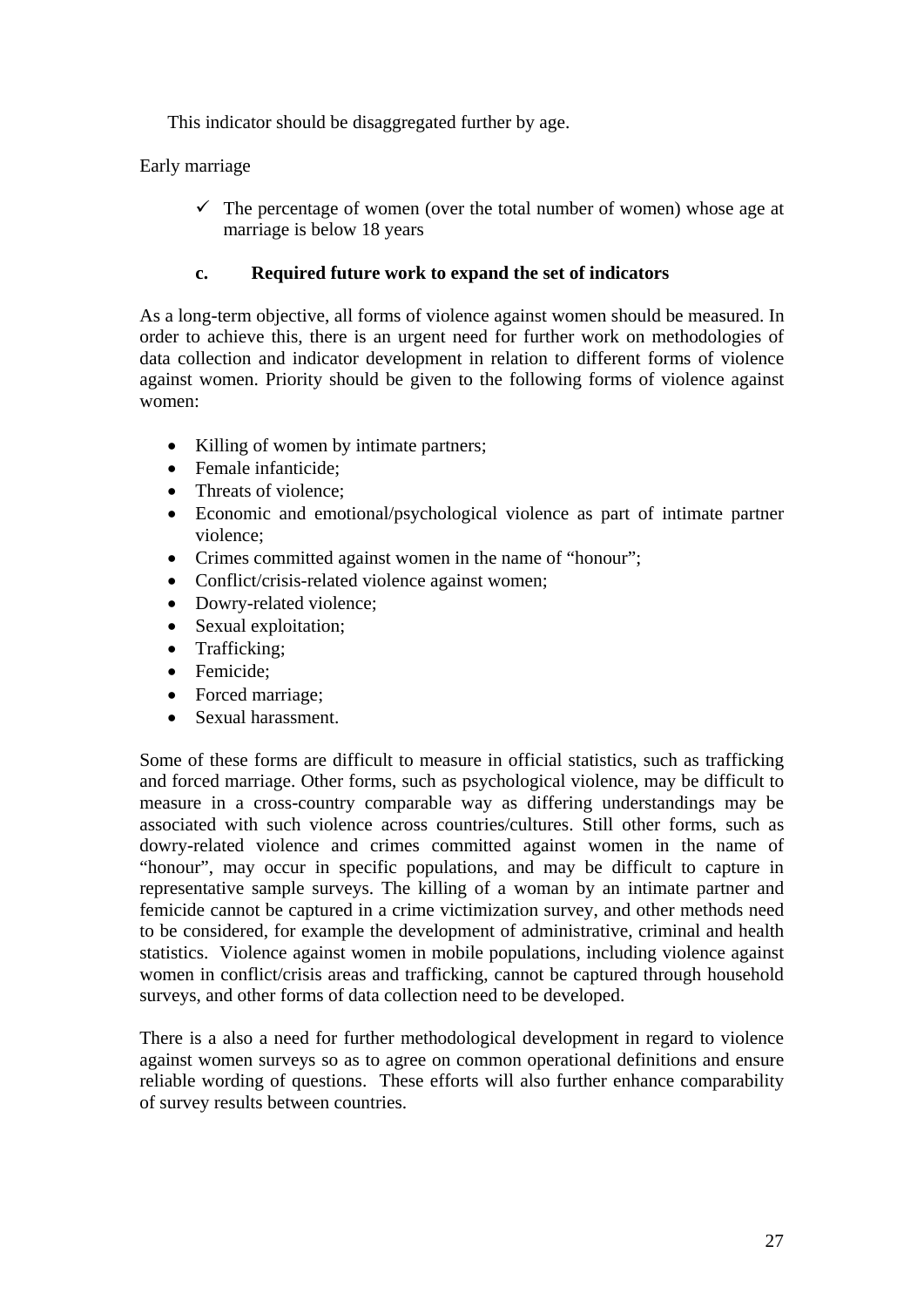## **V. CONCLUSIONS AND RECOMMENDATIONS - A COURSE OF ACTION FOR DIFFERENT STAKEHOLDERS**

The development of international indicators on the scope, prevalence and incidence of violence against women contributes to addressing the urgent need to strengthen the knowledge base on violence against women. Such indicators provide an incentive for States to collect data on violence against women and monitor the extent of such violence, and trends over time. Availability of such data contributes to increased awareness of violence against women, and enhances the capacity of States to evaluate legislative and policy reforms and take action to address and eliminate violence against women.

As a long-term objective, all forms of violence against women should be measured. Taking into account the different levels of capacity for data collection on violence against women, data availability and development of indicators, the recommended way forward is a step-by-step approach to the development of international indicators. International indicators should thus focus at present on the most common forms of violence against women for which sources of data are more readily available. Further research and methodological development in relation to data collection and indicators is needed in order to extend the set of indicators. Such efforts need to be undertaken systematically, and without delay.

The expert group meeting makes the following recommendations, addressed to different stakeholders, in relation to international indicators and data collection on violence against women.

## **a. Global level: Intergovernmental bodies/ international organizations /United Nations system**

• The Statistical Commission, in consultation with the Commission on the Status of Women, should agree on the following set of indicators as the first step in the development of a comprehensive set of international indicators on all forms and manifestations of violence against women.

## **Physical violence**

 $\checkmark$  The percentage of women (over the total number of women) who have experienced physical violence during the last year.

This indicator should be disaggregated further by severity (moderate/severe); perpetrator (intimate/other relative/other known person/stranger/state authority); and frequency (one/few/many time(s)).

 $\checkmark$  The percentage of women (over the total number of women) who have experienced physical violence during life-time.

This indicator should be disaggregated further by severity (moderate/severe); perpetrator (intimate/other relative/other known person/stranger/state authority); and frequency (one/few/many time(s)).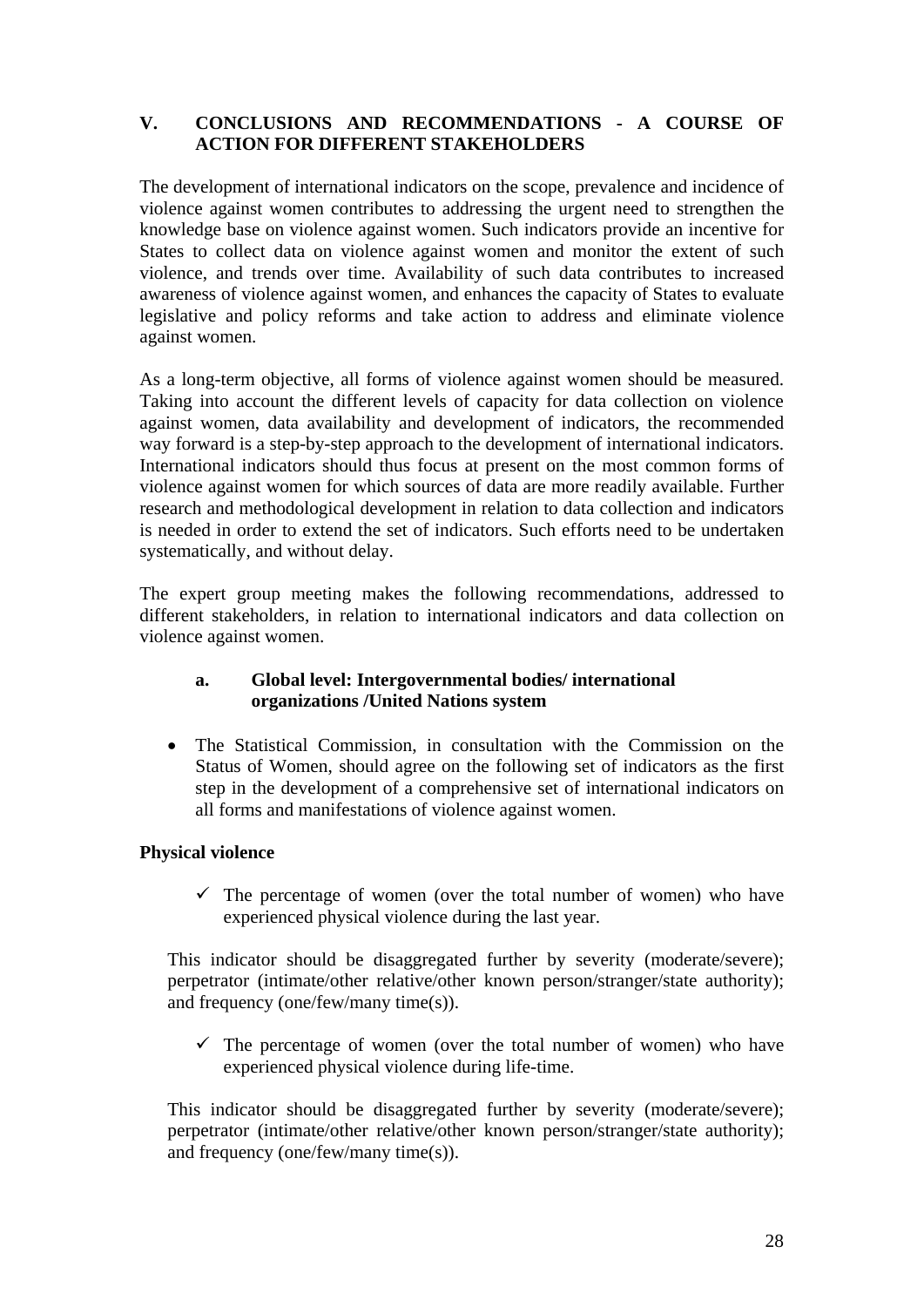## **Sexual violence**

 $\checkmark$  The percentage of women (over the total number of women) who have experienced rape/sexual assault during the last year.

This indicator should be disaggregated further by perpetrator (intimate/other relative/other known person/stranger/state authority); and frequency (one/few/many time(s)).

 $\checkmark$  The percentage of women (over the total number of women) who have experienced rape/sexual assault during life-time.

This indicator should be disaggregated further by perpetrator (intimate/other relative/other known person/stranger/state authority); and frequency (one/few/many time(s).

### **Intimate partner violence**

 $\checkmark$  The percentage of women (over the total number of women who have ever had an intimate partner) who have experienced physical or sexual violence by current or former partner during the last year.

This indicator should be disaggregated further by frequency (one/few/many  $time(s)$ ).

 $\checkmark$  The percentage of women (over the total number of women who have ever had an intimate partner) who have experienced physical or sexual violence by current or former partner during lifetime.

This indicator should be disaggregated further by frequency (one/few/many  $time(s)$ ).

## **Harmful practices**

Female genital mutilation/cutting

 $\checkmark$  The percentage of women (over the total number of women) subjected to female genital mutilation/cutting.

This indicator should be disaggregated further by age.

Early marriage

- $\checkmark$  The percentage of women (over the total number of women) whose age at marriage is below 18 years.
- The Statistical Commission should request Member States to collect data to support these indicators through dedicated, nationally representative population-based sample surveys. If a dedicated survey cannot be undertaken in the short term, States should consider adding a special module to an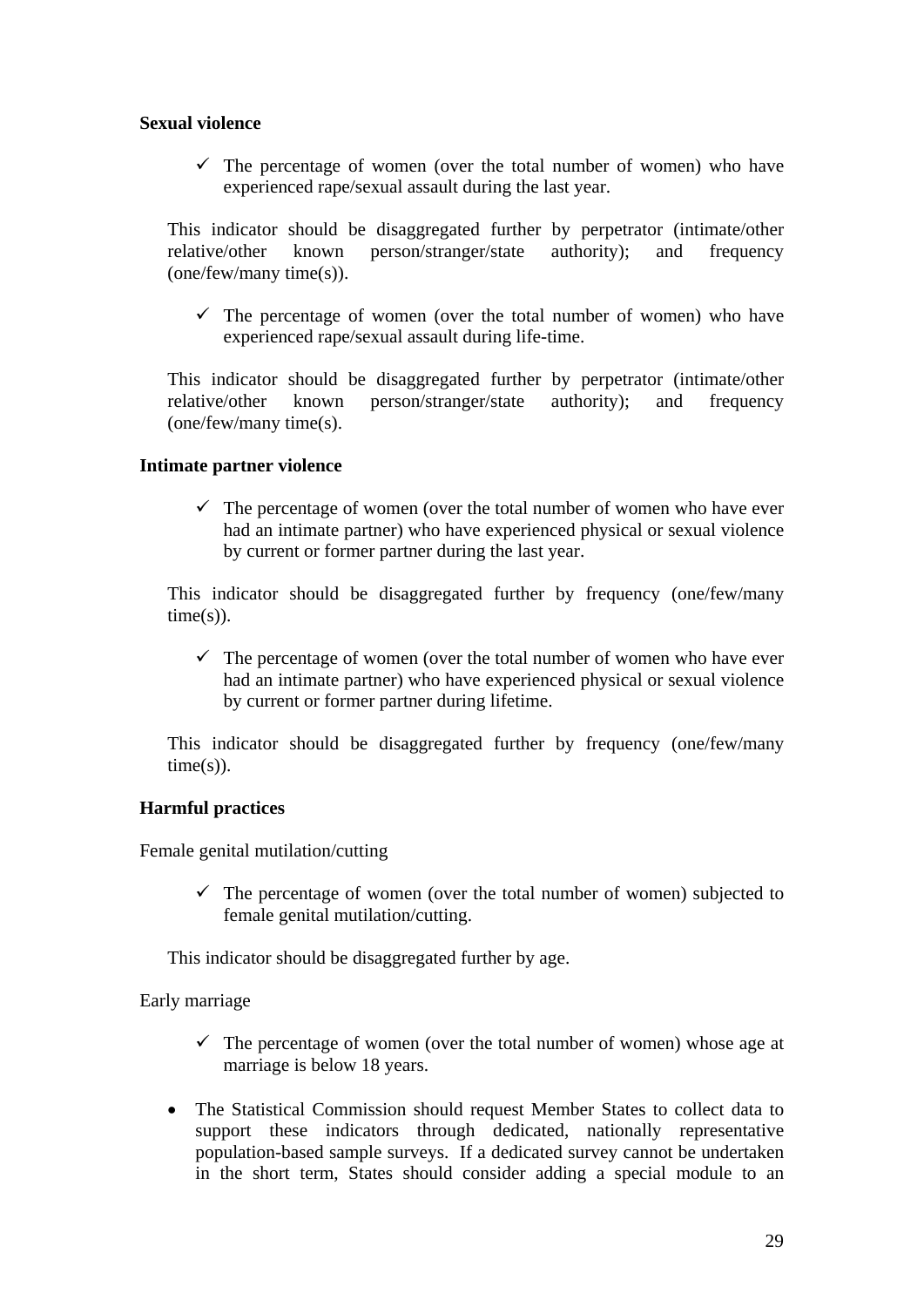ongoing survey on a related topic (such as a demographic and health, or crime victimization survey) or other general survey. States should also consider conducting small local surveys as a first step. Efforts should also be made to strengthen and improve the collection of administrative data, such as health, police, judicial and social services data. Data from national censuses could also be used for the indicator on early marriage.

- The Statistical Commission should request that by 2015, all Member States regularly collect, disseminate and analyze data for all of the above-proposed indicators.
- The United Nations system should provide technical support to countries, focusing in particular on strengthening the capacity of national statistical offices and systems, to assist them in the collection of data on violence against women, including the data necessary to support the proposed indicators.
- United Nations entities and intergovernmental bodies, within their respective areas of competence, should take note of these international indicators, encourage Member States to collect data to support the indicators, and request Member States to report the results of such data collection and the action taken in response thereto.
- United Nations entities, together with the donor community, should continue to support the inclusion of sound modules on violence against women in international surveys, such as the DHS, and explore the use of other international surveys, such as the Multiple Indicator Cluster Surveys (MICS), to measure the scope and prevalence of violence against women.
- The United Nations system should provide technical support to countries and promote existing methodologies and good practices to ensure that existing standards of excellence on data collection are met.
- The United Nations system should support the development of unified methods and standards for data collection on all forms of violence against women that are under-documented. It should also support further collaborative work in refining the proposed list of indicators and advancing research toward the development of international indicators in the areas listed in section  $IV(c)$ of this report.

## **b. Regional organizations**

- Regional organizations should take note of the international indicators and encourage their Member States to use them in their data collection efforts on violence against women.
- Regional organizations should develop a regionally-relevant set of additional indicators and assist in strengthening national statistical offices and systems.

## **c. Member States**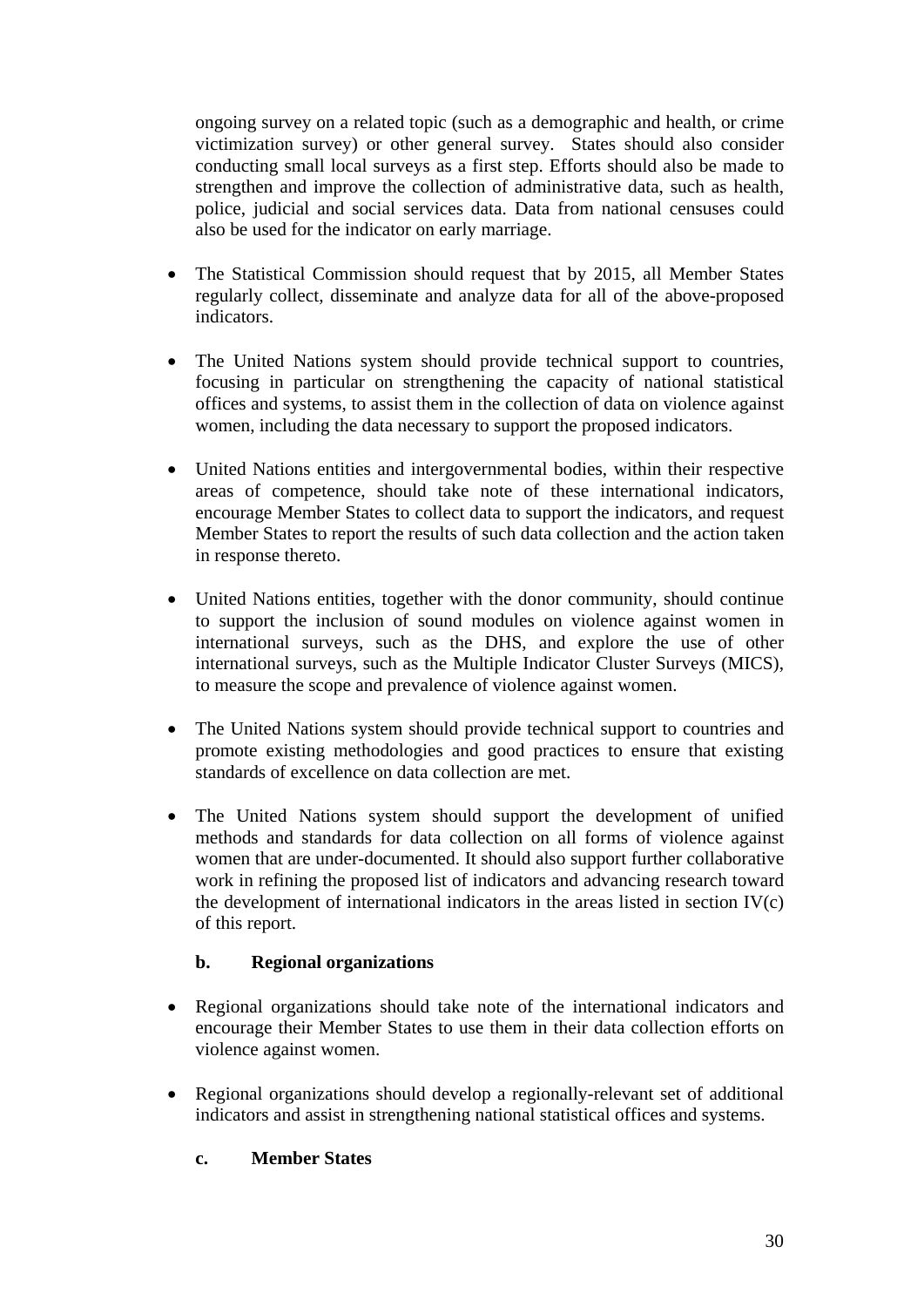- Member States should be guided by the above set of international indicators in their data collection efforts on violence against women.
- Member States should collect data to support these indicators through dedicated population-based surveys. Population-based surveys should have an adequate sample size in order to provide representative data on all the proposed disaggregations of the indicators listed above. If a large-scale survey is not presently feasible, States should add a special module to an ongoing survey (such as a demographic and health, or crime victimization survey), or consider conducting small local surveys as a first step. Efforts should be made also to strengthen and improve the collection of administrative data, such as health, police, judicial and social services data. Efforts should also be made to further disaggregate law enforcement and criminal justice data so as to increase their usefulness for tracking trends in violence against women. States should also enhance the use of data from national censuses, as applicable.
- By 2015, all Member States should regularly collect, disseminate and analyze data for all of the above-proposed indicators.
- Member States should strengthen the capacity of national statistical offices and systems to collect data on violence against women, including the necessary data to support the above-proposed indicators.
- Member States should enhance national statistical and research capacity for collection of data through both specialized surveys and routine data collection.
- Member States should ensure that national machineries for the advancement of women and relevant ministries, such as justice and health, are closely associated with the collection of data on violence against women. These ministries have an important role to play in ensuring consistency of concepts, responsiveness to users' needs and relevance for policy and programme development, contributing to ensuring regular frequency of data collection and ensuring that data are widely disseminated in a timely fashion.
- Member States should ensure multi-sectoral coordination of the development, implementation, monitoring and evaluation of data collection initiatives.
- Member States should link efforts to collect data on violence against women to support the international indicators to existing and ongoing data collection efforts in the area of gender equality.
- Member States should link efforts to collect data on violence against women to existing and ongoing data collection efforts in other areas, including economic and social development, planning processes for poverty reduction strategies, and human rights monitoring.
- Member States should ensure that data is produced and disseminated disaggregated by sex, and by other factors, such as race, age and disability, as appropriate. Data should also be publicly accessible.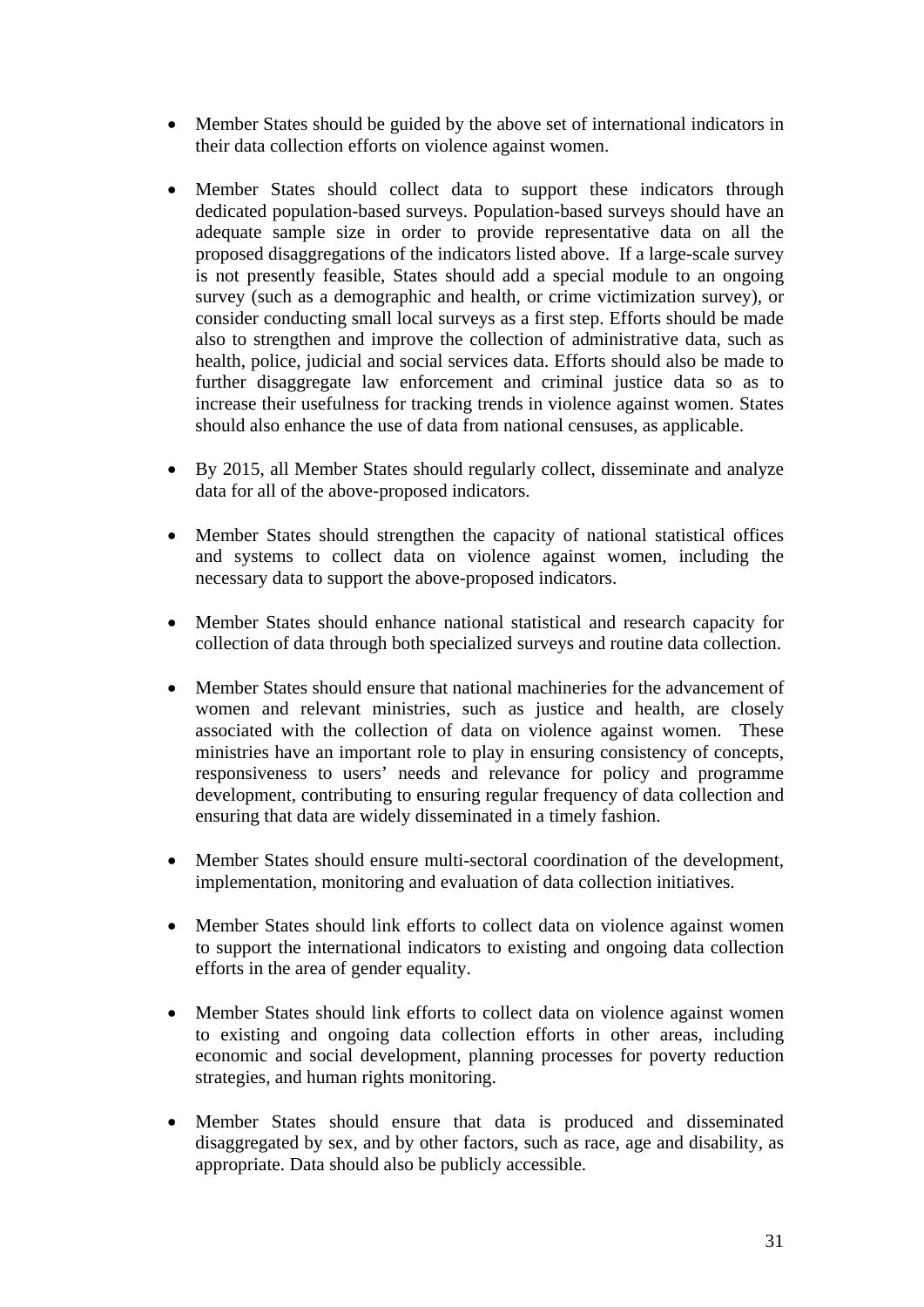• Member States should ensure that data on violence against women is collected in a way that respects confidentiality and women's human rights and does not jeopardize women's safety. All data collection on violence against women should be undertaken in accordance with the UN Fundamental Principles of Official Statistics and the WHO Ethical and Safety Guidelines for Researching Violence against Women.

## **d. Donor community**

• The donor community should provide resources to assist States in strengthening the capacity of national statistical offices and systems to collect data on violence against women. It should also continue and expand its support for other institutions, including academic, research and nongovernmental institutions that collect data on violence against women and undertake methodology development, and encourage strengthened interactions with national statistical offices and systems.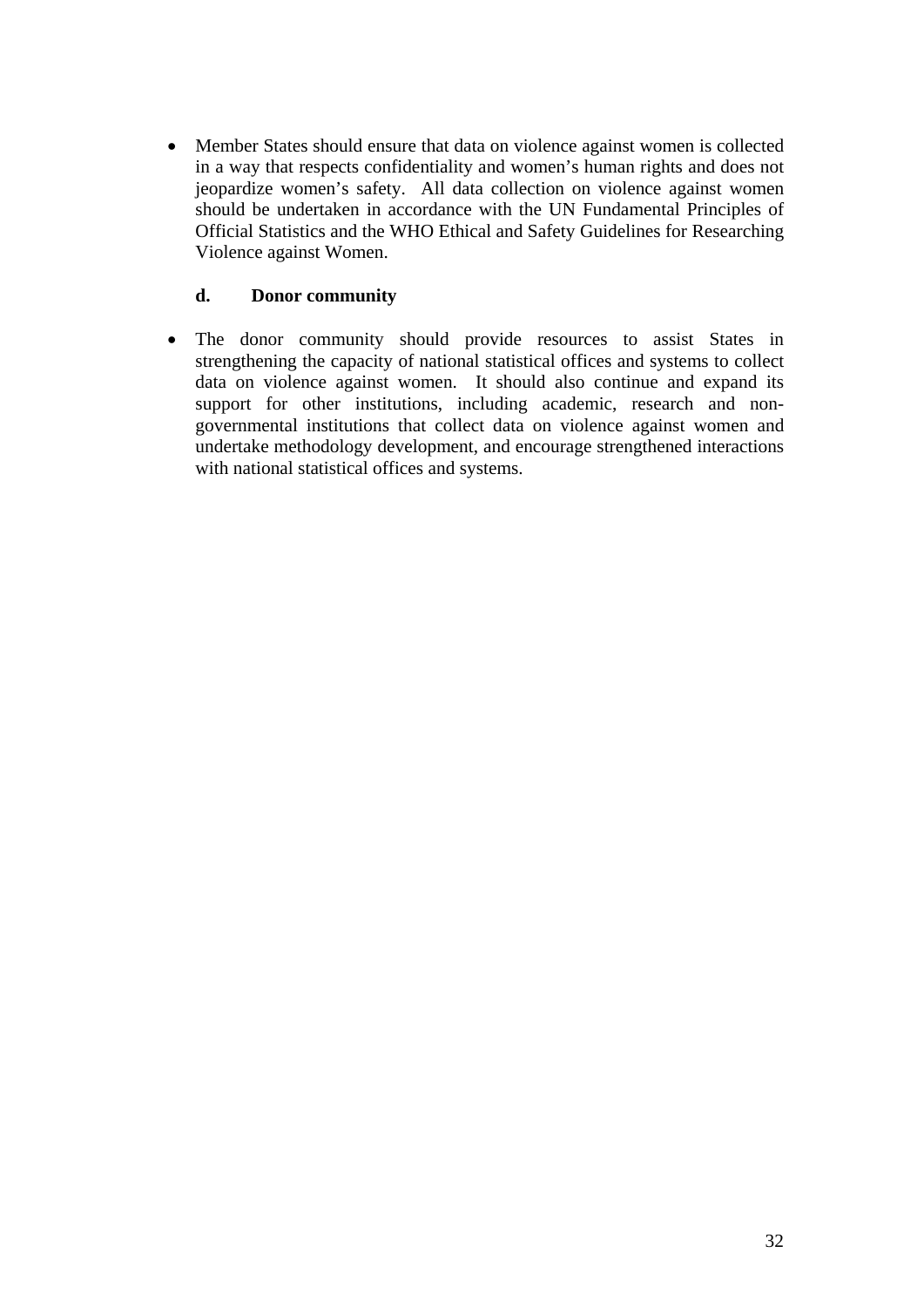### **Annex I**

### **List of participants**

### *Experts*

Researcher (senior fellow) Republic of Korea Korean Women's Development Institute

### **Ms. Vanessa GRIFFEN** United Nations Building

Chief, Gender and Development Section Emerging Social Issues Division Economic and Social Commission for<br>Asia and the Pacific<br>**Fax**: +66 2 288 1018

### **Ms. Carol HAGEMANN-WHITE** Heger-Tor-Wall 9

Dept. of Education

### **Mr. Jan HESSBRUEGGE** UNOG-OHCHR

Special Procedures Branch Office of the UN High Commissioner for **Human Rights Phone :** +41 22 917 9192

Statistics Division United Nations Economic Commission for

### **Ms. Henrica A.F.M. JANSEN** Appia Avenue

Epidemiologist WHO multi-country study on women's health and domestic violence **Phone** :  $+41\ 22\ 791\ 3106$  Department of Gender, Women and Health World Health Organization **Fax:** +41 22 791 1585

**Ms. Whasoon BYUN** 276 Jinheungro Eunpyeonggu 122-707 Seoul

> **Phone : +82 2 3156 7140 Fax :** +82 2 3156 7279 **Email :** hwasoon@kwdimail.re.kr

Rajdamnern Avenue 10200 BANGKOK

 Asia and the Pacific **Fax :** +66 2 288 1018 **Email :** griffen@un.org

Professor<br>
Professor<br>
Germany<br>
Germany Germany

 University of Osnabrueck **Phone :** +49 541 969 4557 **Fax :** +49 541 969 4561 **Email :** chageman@uos.de

CH-1211 Geneva 10

**Fax :** +41 22 917 9006 **Email :** jhessbruegge@ohchr.org

 **Ms. Neda JAFAR** UN House -ESCWA RIAD EI SOLH

> **Phone : +961 1 978 463 Fax :** +961 1 978 510 **Email :** [jafarn@un.org](mailto:jafarn@un.org)

 $1211$  Geneva 27<br>Switzerland

Email: [jansenh@who.int](mailto:jansenh@who.int) [henriette.jansen@gmail.com](mailto:henriette.jansen@gmail.com)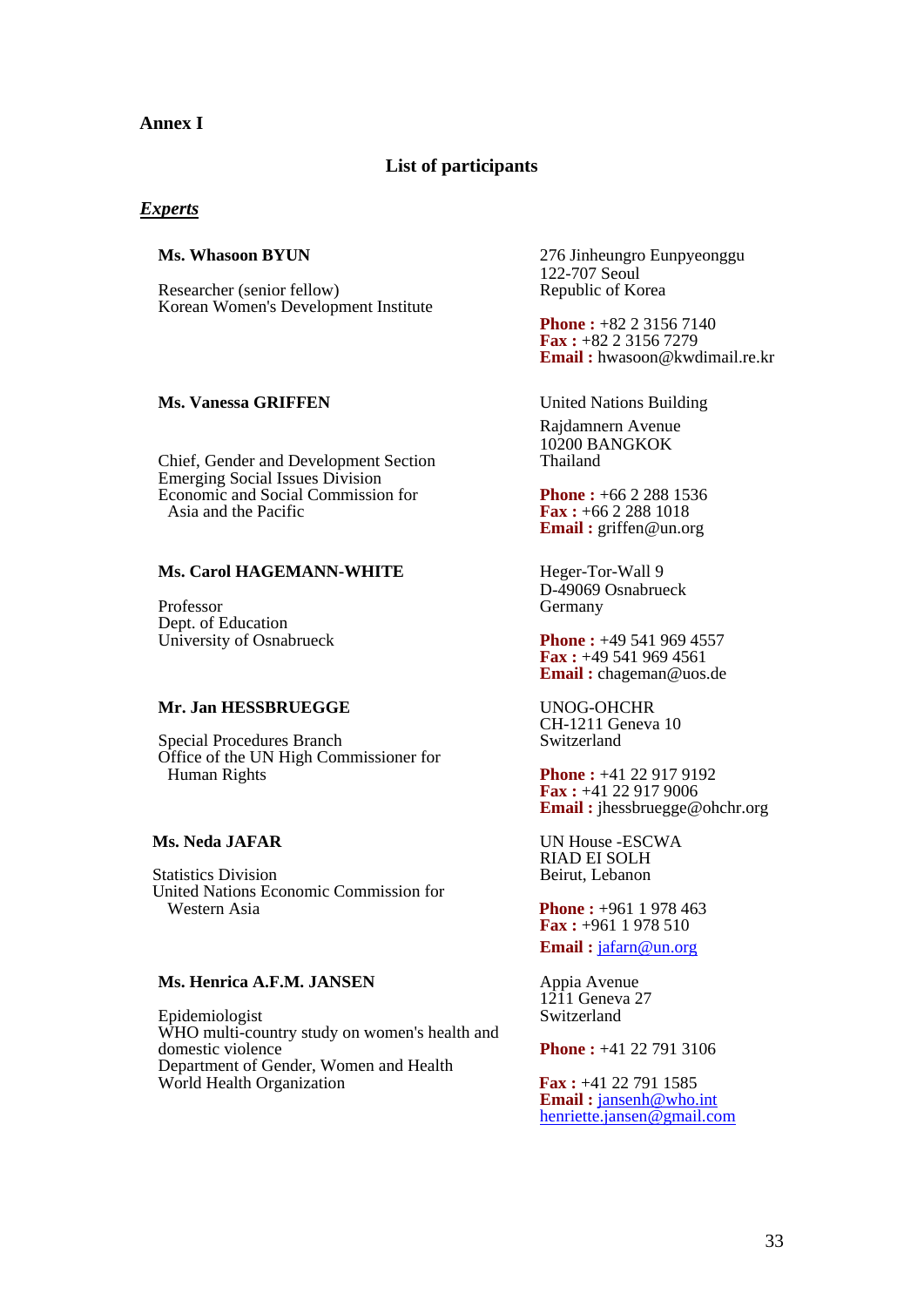### **Ms. Liz KELLY**

Roddick Chair in Violence Against Women Child and Woman Abuse Studies Unit United Kingdom London Metropolitan University

### **Mr. Steven MALBY** PO Box 500

Research Officer Policy Analysis and Research Branch United Nations Office on Drugs and Crime **Phone :** +43-1-26060-5464

Chief<br>
Santiago<br>
Women and Development Unit Women and Development Unit UN Economic Commission for Latin America

### **Ms. Maria Giuseppina MURATORE** Via Adolfo Ravà, 150

Chief of research Italian National Institute of Statistics (ISTAT)

### **Ms. Enikö PAP** 53 Filler Street

Independent Expert (Hungary)

### **Ms. Eva Gicela RAMIREZ** Patriotismo No. 711-Torre "A"

Chief of the Department Mexico National Institute of Statistics, Geography and

### **Ms. Linda Laura SABBADINI** Via Adolfo Rave, 150

Director Division for Surveys on Living Conditions and Quality of Life **Phone :** +39 06 543 0647<br> **Phone :** +39 06 543 0647<br> **Fax** : +39 06 5952 4608

Ladbroke House 62-66 Highbury Grove<br>N5 2AD London

**Phone :** +44 20 7133 5014 **Fax :** + 44 20 7133 5026 **Email :** l.kelly@londonmet.ac.uk

A-1400 Vienna

**Fax :** +43-1-26060- 7 5464 **Email :** steven.malby@unodc.org

**Ms. Sonia MONTANO Av. Dag Hammarskjold 3477** Vitacura

> **Phone :**  $+56-2$  **210 2565 Fax :** +56-2 208 1553 **Email :** [sonia.montano@cepal.org](mailto:sonia.montano@cepal.org)

00142 ROME

**Phone :** +3906-4673-4483 **Fax :** +3906-4673-4596 **Email :** muratore@istat.it

 H-1022 Budapest Hungary

**Phone : +36 30 618 9476 Fax :** +36 1 315 07 06 **Email :** pap.eniko@freemail.hu

Piso 11 SAN JUAN MIXCOAC

**Phone :**  $+52(55)52-78-10-00$  ext 1568 **Fax :** +52(55)527810 00 ext. 1439 **Email :**Eva.ramirez@inegi.gob.mx, egisela@servidor.unam.mx

I-00142 ROME

 $\textbf{Fax}: +390659524608$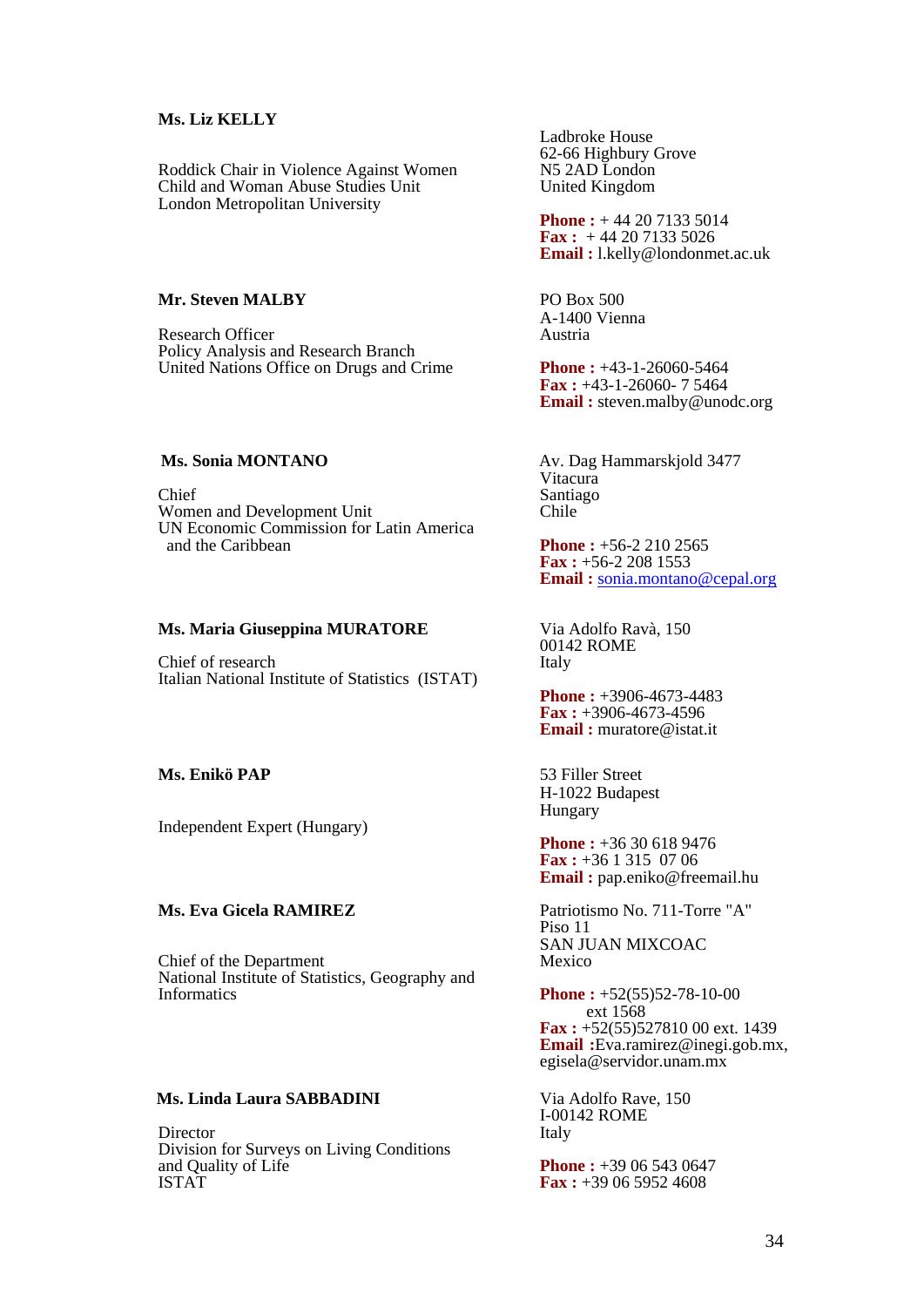### **Mr. Oumar SARR** POBox 3001

 African Centre for Statistics United Nations Economic Commission for Africa **Phone :** +251 11 5445374

### **Ms. Emma SEPAH**  PO Box 1098

Head Ghana Health, Nutrition and Environment<br>Ghana Statistical Service

### **Ms. Sharifah Zarah SYED AHMAD** Level 25-26, Menara Tun Ismail

Director General Department of Women Development Ministry of Women, Family and **Phone :** +60 3 2616 5690<br>
Community Development **Fax** : +60 3 2698 7139 **Community Development** 

### **Ms. Sylvia WALBY**

 Professor United Kingdom Department of Sociology

**Email :** sabbadin@istat.it

 Addis Ababa Ethiopia

ext.33614 **Fax :** +251 11 5510389 **Email :** osarr@uneca.org

**Accra Accra** 

**Phone : +233 21 663 578 Fax :** +233 21 664 304 **Email :** esepah@yahoo.com

Mohamed Ali, Jalan Raja Laut 50582 Kuala Lumpur

**Email :** <u>zarahleo@hotmail.com</u>, sharifah@jpw.gov.my

LA1 4YD LANCASTER

**Phone : +44 1524-593-442 Fax :** +44 1524-594-256 **Email :** [s.walby@lancaster.ac.uk](mailto:s.walby@lancaster.ac.uk) 

### *Observers*

### **Office of the UN High Commissioner for Human Rights**

### **Ms. Laure-Anne COURDESSE** UNOG-OHCHR

 Special Procedures Branch Office of the UN High Commissioner for<br>
Human Rights<br>
Fax: +41 22 928 9006

Right to Development Unit Research and Right to Development Branch CH-1211 Geneva 10 Switzerland

**Fax : +41 22 928 9006** 

**Mr. Nicolas FASEL** 8-14 Avenue de la Paix 1211 Geneva 10

> **Phone : +41 22 928 9171 Fax :** +41 22 928 9010 **Email :** nfasel@ohchr.org **Email :** lcourdesse@ohchr.org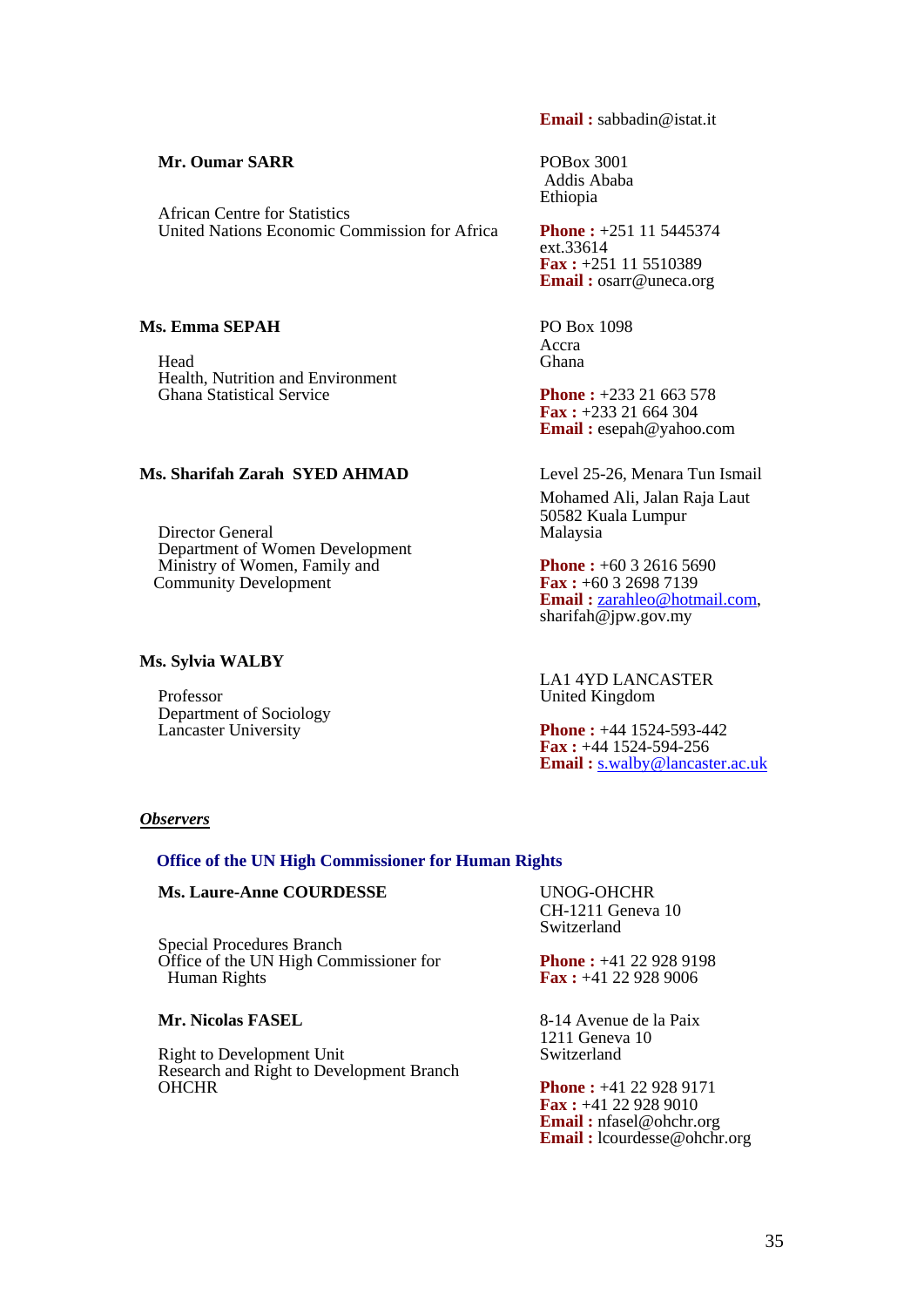### **UNDP**

 **Ms. Vanessa FARR** UNDP/BCPR

Senior Gender Advisor Switzerland UNDP/BCPR

Geneva Contra Contra Contra Contra Contra Contra Contra Contra Contra Contra Contra Contra Contra Contra Contra Contra Contra Contra Contra Contra Contra Contra Contra Contra Contra Contra Contra Contra Contra Contra Contr

**Phone : +41 22 917 8681 Email :** vanessa.farr@undp.org

### **UNIFEM**

**Ms. Hanny CUEVA BETETA** 304 E. 45th Street, 16th Floor

 Programme Specialist United States of America Governance, Peace and Security<br>UNIFEM

### **UNIFEM Moldova**

New York, NY 10017

**Phone :** +1 (212) 906-6483 **Fax** :  $+1$  (212) 906-6705 **Email :**hanny.cueva-beteta@unife m.org

**Ms. Mihaela DARII** 1, Vasile Alecsandri Str. MD- 2009 Chisinau Moldova

 Gender Statistics and Monitoring Component Coordinator Programme "Promoting Gender Equality in National Development<br>Policies and Programmes"<br>Phone: +373 22 280 775 Policies and Programmes"<br> **UNIFEM Moldova** Fax: +373 22 721 490 **Email :** mihaela.darii@unifem.org

### **United Nations Environment Programme**

### **Ms. Janet KABEBERI-MACHARIA** P.O. Box 30552

Senior Gender Adviser Executive Office United Nations Environment Programme **Phone :** +254-20-762-5142

00100 NAIROBI

**Fax :** +254 -20-762-4324 **Email :** Janet.macharia@unep.org

### **Office of the UN High Commissioner for Refugees**

### **Ms. Joanina KARUGABA** 94 rue Montbrillant

 Technical Officer Sexual and Gender Based Violence Switzerland Office of the High Commissioner for Refugees

1211 Geneva

**Phone :** +41 22 739 7474 **Fax :** +41 22 739 7374 **Email :** KARUGABA@unhcr.org

### **United Nations Relief and Works Agency for Palestine Refugees in the Near East**

### **Mr. Matthias BURCHARD Annex 1, Le Bocage, Palais des**

 United Nations Relief and Works Agency for Palestine Refugees in the Near East (UNRWA) **Email :**MBURCHARD@UNOG.

### **Ms. Elena MANCUSI MATERI** Annex 1, Le Bocage, Palais des

**Nations** 1211 Geneva 10 Switzerland

Nations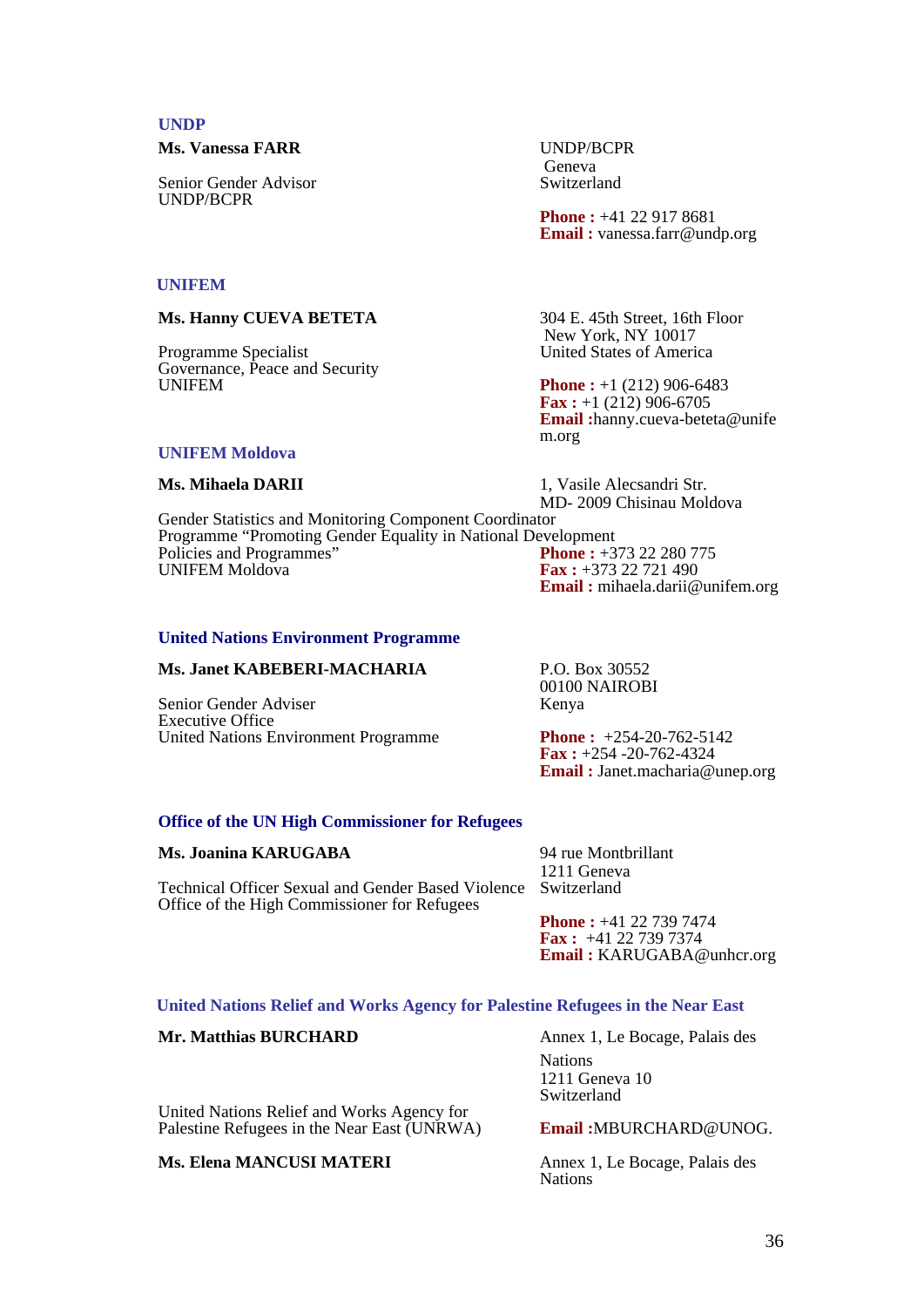1211 Geneva 10 Switzerland

United Nations Relief and Works Agency for Palestine<br>Refugees in the Near East (UNRWA) Email: emancusi@unog.ch Refugees in the Near East (UNRWA)

### **UNICEF**

**Mr. Marcelo DAHER** 5-7 rue de la Paix Project Officer<br>
UN Study on Violence against Children<br>
UN Study on Violence against Children<br>
CH 1202 Geneva UN Study on Violence against Children

**Phone : +41 22 909 5605 Fax :** +41 22 909 5908 **Email :** [mdaher@unicef.org](mailto:mdaher@unicef.org)

 **UNFPA** 

Adviser on Gender and Human Rights<br>UNFPA

**Ms. Riet GROENEN** 13 chemin des Anémones Chatelaine<br>1219 Geneva Switzerland

> **Phone : +41 22 917 8570 Fax :** +41 22 917 8016 **Email :** [groenen@unfpa.org](mailto:groenen@unfpa.org)

### **UN-Habitat**

### **Ms. Ansa MASAUD** UN Complex, Gigiri

Gender Mainstreaming Officer 00100 Nairobis Cender Unit Gender Unit Monitoring and Research Division UN-Human Settlements Programme

P O Box 30030<br>00100 Nairobi

**Phone : +254 762 3705 Fax :** +254 762 3080 **Email :**Ansa.masaud@unhabitat. org

### **World Health Organization**

### **Ms. Claudia GARCIA-MORENO** Appia Avenue

 Coordinator, Switzerland Gender, Violence and HIV Department of Gender, Women and Health World Health Organization

### **UNESCO**

**Ms. Almudena SANCHEZ** Villa Les Feuillantines Intern Palais des Nations UNESCO Geneva Liaison Office CH 1211 Geneva 10 Switzerland

 Monitoring and Research Division UN-Human Settlements Programme  $12\overline{1}1$  Geneva 27

**Phone : +41 22 791 4353 Fax :** +41 22 791 1585 **Email:**garciamorenoc@who.int

**Phone : +41 22 917 3381**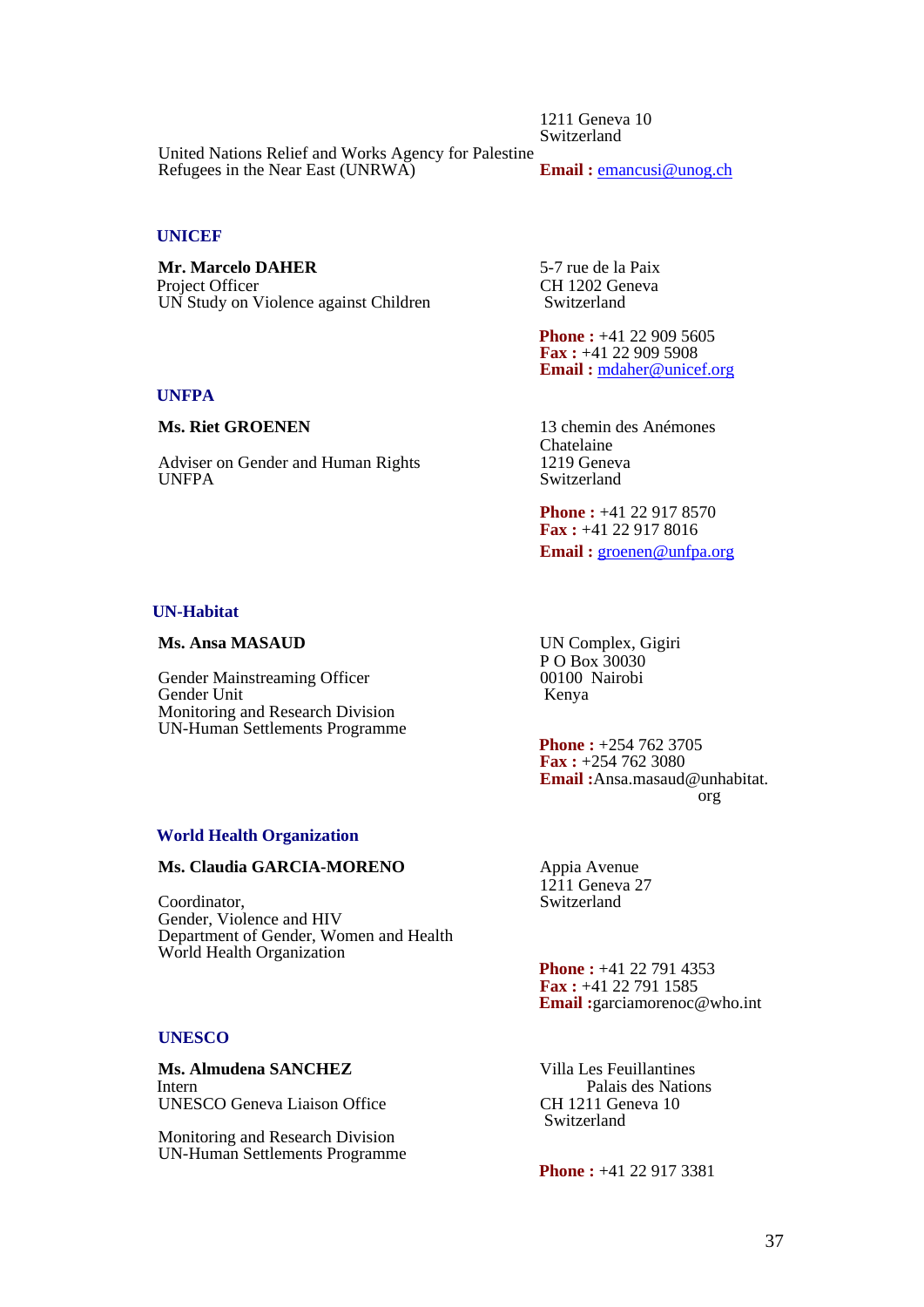**Fax :** +41 22 917 0064 **Email :**[almudena.sanchez.abajo@g](mailto:almudena.sanchez.abajo@gmail.com) [mail.com](mailto:almudena.sanchez.abajo@gmail.com)

### **International Training Centre of the International Labour Organization**

Programme Officer Italy Gender Coordination Unit International Training Centre of the International **Phone :** +39 011 693 6527<br>Labour Organization **Fax** : +39 011 693 6350

**Ms. Johanne LORTIE** Viale Maestri del Lavoro 10 **Turin Turin** 

> **Fax :** +39 011 693 6350 **Email :** j.lortie@itcilo.org

# **International Organization for Migration**

### **Ms. Yuriko FUKUSHIMA** 17 Route des Morillons

 Intern Switzerland Gender Unit International Organization for Migration **Phone :** +41 22 717 9508

### **Organization of American States Ms. Mercedes KREMENETZKY** 1889 F St. NW

Senior Specialist United States of America Inter American Commission of Women (CIM) Organization of American States (OAS) **Phone :** +1 202 458-3921

CH1211 Geneva

**Email :** yfukushi@osipp.ac.jp

20006 Washington D.C.

**Fax :** +1 202 458-6094 **Email :** MKremenetzky@oas.org

### **Council of Europe**

### **Ms. Marta REQUENA**

F-67075 CEDEX STRASBOURG, France

 Head of Gender Equality and Anti-Trafficking Division Directorate General of Human Rights and Legal Affairs**Phone :** +33 3 88412599 **Council of Europe <b>Email : Email :** [marta.requena@coe.int](mailto:marta.requena@coe.int)

### **HEUNI**

Director European Institute for Crime Prevention and Control

**Mr. Kauko AROMAA** POB.444,Pitkansillanranta 3A 00531 Helsinki

> **Phone :** +358103665281 **Fax :** +358103665290 **Email :** kauko.aromaa@om.fi

### **MEASURE Evaluation Project**

 Assistant Professor United States of America MEASURE Evaluation Project, University of North Carolina at Chapel Hill **Phone :** +1 919-966-7099

**Ms. Shelah BLOOM** Carolina Population Center, 123 W. Franklin St. Chapel Hill, NC 27514

**Fax :** +1 919-966-2391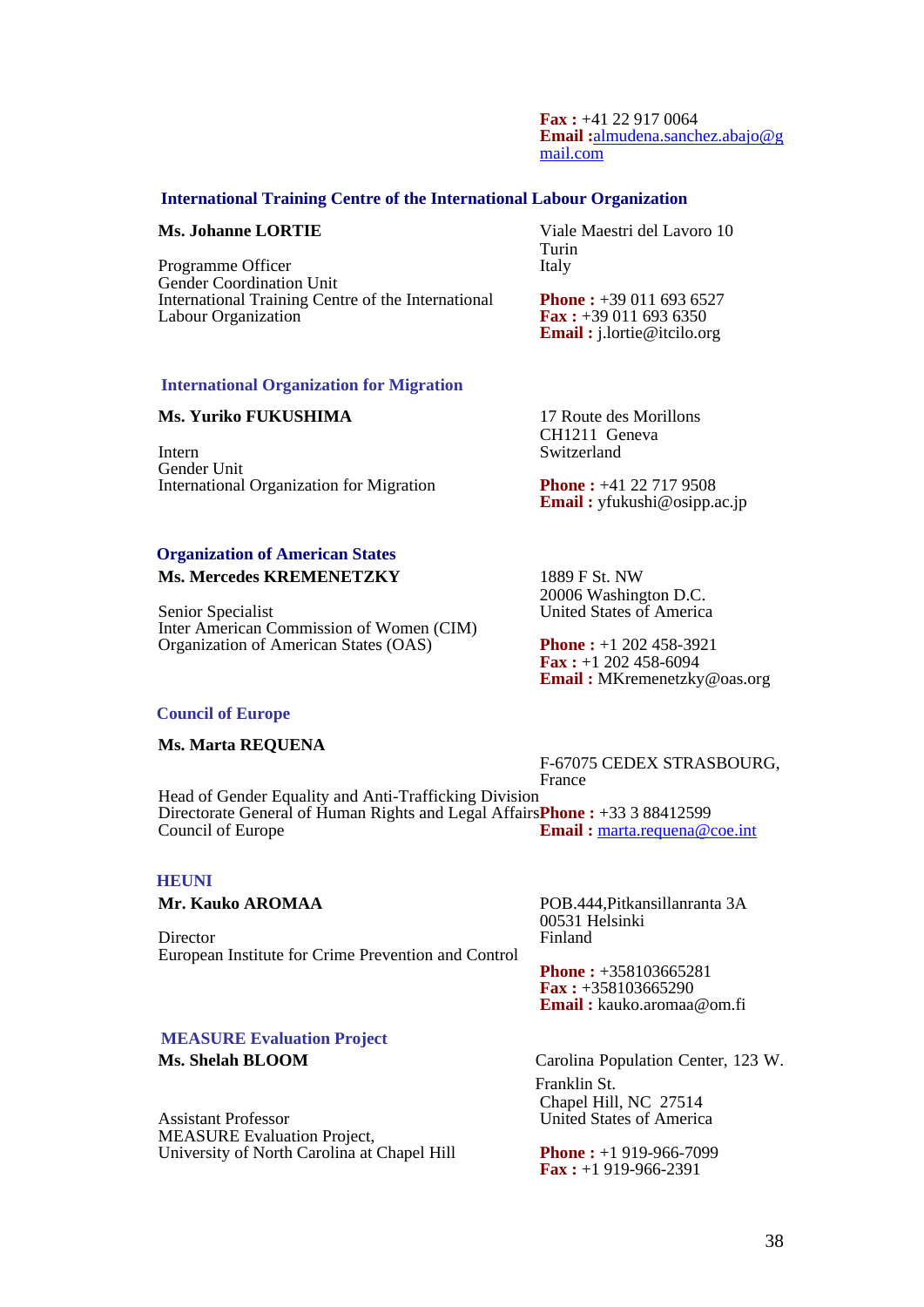# **Email :** [ssbloom@email.unc.edu,](mailto:ssbloom@email.unc.edu) shelah\_[bloom@unc.edu](mailto:ssbloom@email.unc.edu)

### *Organizers*

### **UNECE**

 Chief Switzerland Social and Demographic Statistics Section United Nations Economic Commission for Europe

### **Mr. Enrico BISOGNO** Palais des Nations

Statistician Switzerland Social and Demographic Statistics Section

### **UNDAW**

### **Ms. Christine BRAUTIGAM** 2 UN Plaza,

 Chief United States of America Women's Rights Section, Division for Advancement of Women **Phone :** +1 212 963 0535

### **Ms. Janette AMER** 2 UN Plaza

 Social Affairs Officer Women's Rights Section Division for Advancement of Women

### **UNSD**

**Ms. Erlinda Go** 2 UN Plaza

**Statistician** United Nations Statistics Division<br> **Phone :** +1 212 963 4507

**Ms. Angela ME** Palais des Nations CH-1211 GENEVA 10

> **Phone :** +41-22-917 1666<br>**Fax :** +41-22-917 0040 **Email :** angela.me@unece.org

CH-1211 GENEVA 10

**Phone :** +41-22-917 1662<br>**Fax :** +41-22-917 0040 United Nations Economic Commission for Europe **Fax** : +41-22-917 0040<br>**Email :** enrico.bisogno@unece.org

NY, New York 10017

**Fax :** +1212 963 3463 **Email :** brautigamc@un.org

New York, NY 10017 United States of America

**Phone : +1 212 963 5361 Fax :** +1212 963 3463 **Email :** amer@un.org

New York, NY 10017 United States of America

**Fax :** +1 212 963 1940 **Email :** [go@un.org](mailto:go@un.org)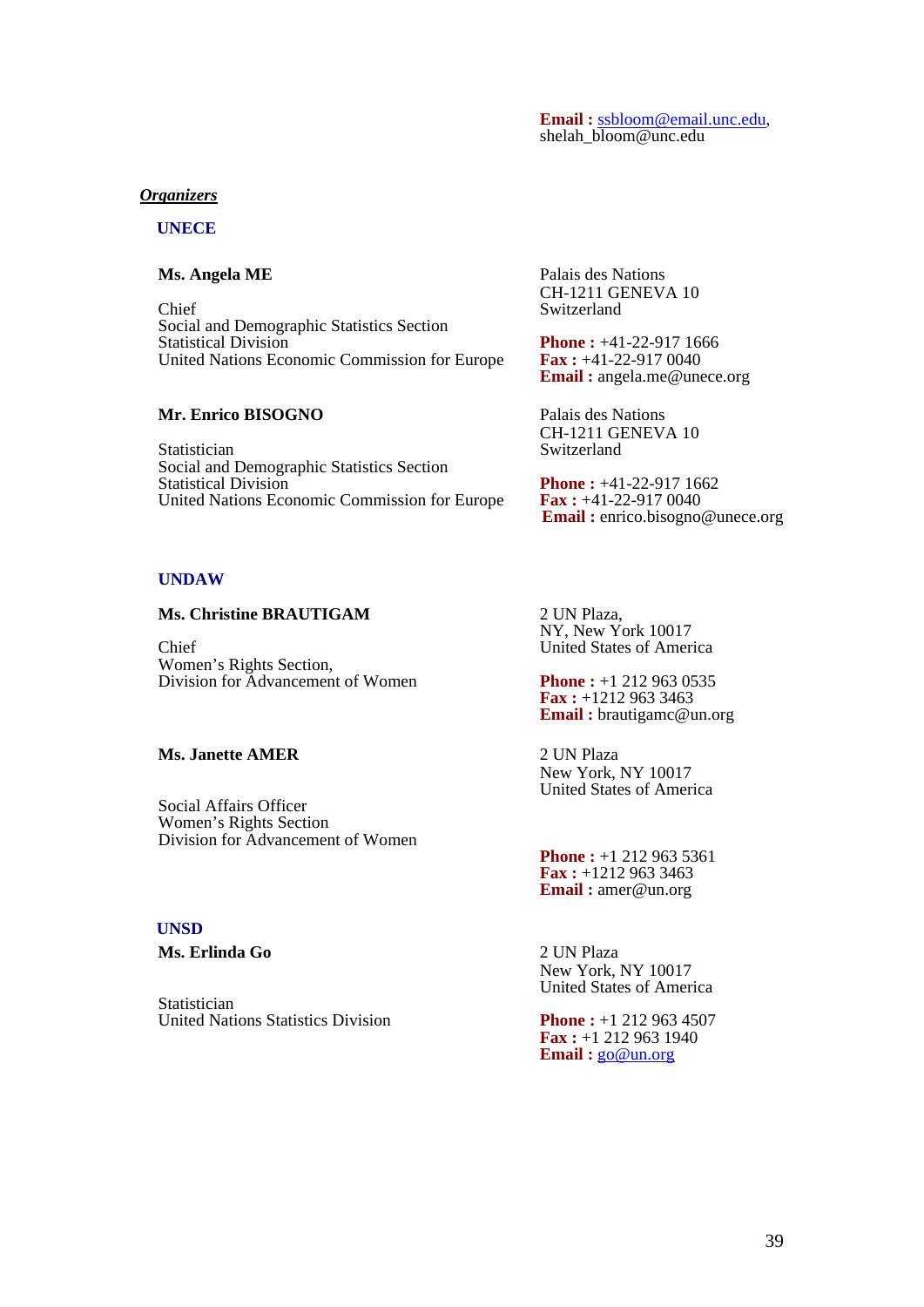## **Annex II**

### **List of documents**

## **Papers by experts**

ECA initiatives Oumar Sarr

Data on violence against women in Latin America and Caribbean (ECLAC) Sonia Montaño

Specific Indicator Initiatives and Issues in the ESCAP region related to the measurement of violence against women Vanessa Griffen

Violence Against Women: Initiatives in the ESCWA Region Neda Jafar

Indicators to measure violence against women. Can we decide on the building blocks? Henrica A.F.M. Jansen

Indicators, Crime and Violence against Women (UNODC) Steven Malby

Are we there yet? The SRVAW Indicators project Liz Kelly

Violence against Women: Do the Governments Care? Mapping the state response in CEE and CIS countries Enikö Pap

Measuring violence: Indicators from the Italian violence against women survey Maria Giuseppina Muratore

ENDIREH-2006's achievements and limitations in determining indicators for measuring violence against women in Mexico Eva Gisela Ramírez.

Violence against women in Korea and its indicators Whasoon Byun

Violence against women – Ghana, Government initiatives Emma Sepah

Indicators to Measure Violence Against Women Sylvia Walby

### **Supporting papers**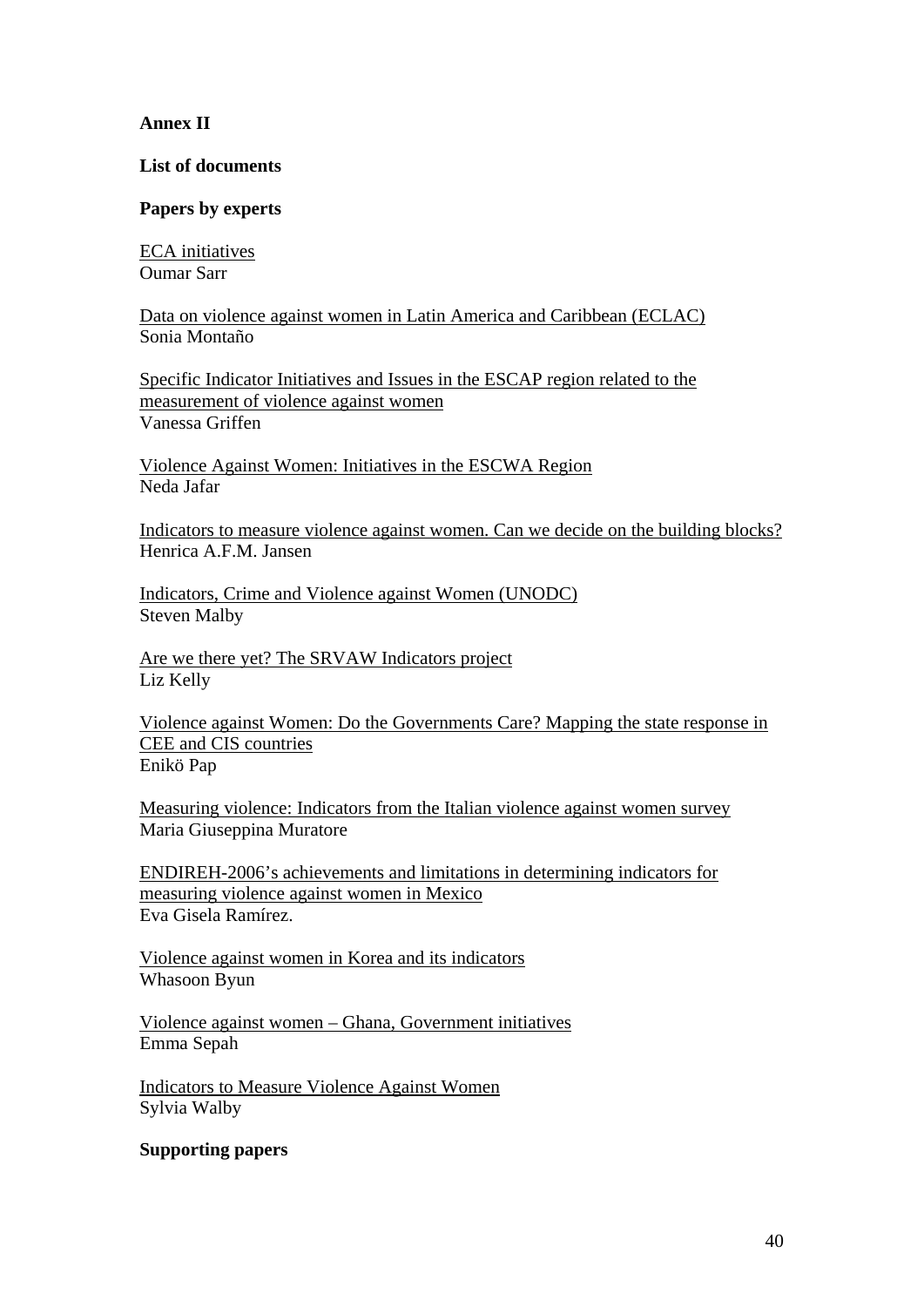Perspectives and standards for good practice in data collection on violence against women at European level Coordination Action on Human Rights Violations (CAHRV)

Criteria for identifying indicators on violence against women (OHCHR) Nicolas Fasel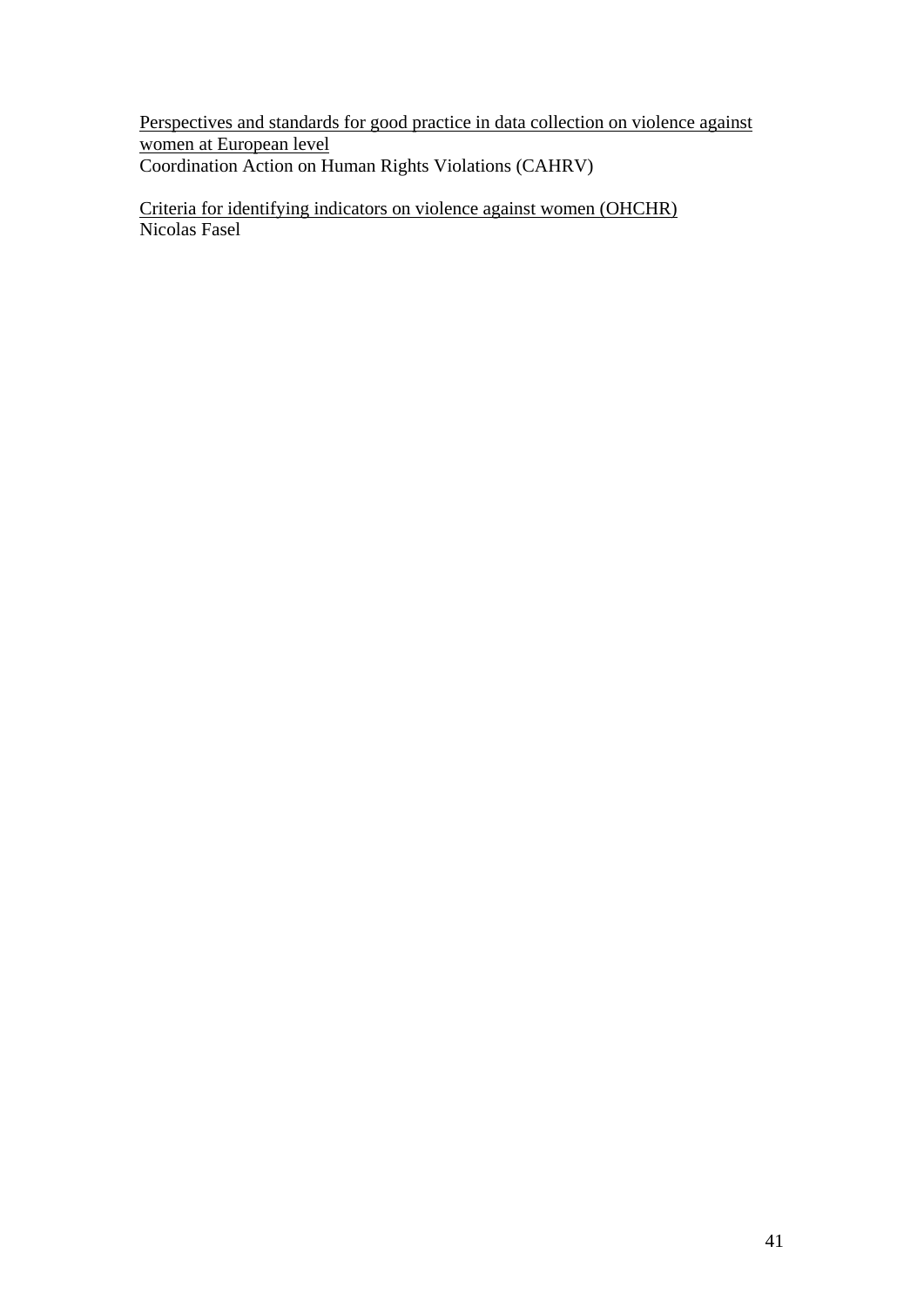## **Annex III**

 $\mathbf{r}$ 

## **Programme of work**

| MONDAY, 8 OCTOBER 2007                                            |                                                                                                    |  |
|-------------------------------------------------------------------|----------------------------------------------------------------------------------------------------|--|
| <b>Time</b>                                                       | <b>Activity</b>                                                                                    |  |
| 8:30-10:00                                                        | Registration of participants                                                                       |  |
| 10:00-10:20                                                       | Opening of the meeting and organization of work                                                    |  |
|                                                                   | Angela Me (UNECE) and Christine Brautigam (UNDAW)                                                  |  |
| 10:20-12:00                                                       | Background paper and work for the Special Rapporteur                                               |  |
| 10:20-10:50                                                       | Presentation of the background paper, Sylvia Walby                                                 |  |
| 10:50-11:20                                                       | Q&A                                                                                                |  |
| 11:20-11:35                                                       | <b>Coffee break</b>                                                                                |  |
| 11:35-11:50                                                       | Presentation of the work on indicators for the Special Rapporteur on                               |  |
|                                                                   | violence against women, its causes and consequences, Liz<br>Kelly/OHCHR                            |  |
| 11:50-12:00                                                       | Q&A                                                                                                |  |
| 12:00-13:00                                                       | <b>Regional Initiatives</b>                                                                        |  |
| 12:00-12:15                                                       | <b>Oumar Sarr (ECA)</b><br>$\bullet$                                                               |  |
| 12:15-12:30                                                       | Vanessa Griffin (ESCAP)<br>$\bullet$                                                               |  |
| 12:30-12:45                                                       | Sonia Montano (ECLAC)<br>$\bullet$                                                                 |  |
| 12:45-13:00                                                       | Neda Jafar (ESCWA)<br>$\bullet$                                                                    |  |
| 13:00-14:30                                                       | <b>Lunch break</b>                                                                                 |  |
| 14:30-16:00                                                       | <b>Regional Initiatives (cont.)</b>                                                                |  |
| 14:30-15:45                                                       | Discussion: regional initiatives and the formulation of a proposed set of                          |  |
|                                                                   | indicators                                                                                         |  |
| 16:00-16:15                                                       | <b>Tea break</b>                                                                                   |  |
| 16:15-18:00                                                       | <b>Governmental Initiatives</b>                                                                    |  |
| 16:15-16:30                                                       | Eva Gisela Ramírez (Mexico)<br>$\bullet$                                                           |  |
| 16:30-16:45                                                       | Maria Giuseppina Muratore (Italy)<br>$\bullet$                                                     |  |
| 16:45-17:00                                                       | Emma Sepah (Ghana)<br>$\bullet$                                                                    |  |
| 17:00-18:00                                                       | Discussion: governmental initiatives and the formulation of a proposed<br>set of indicators        |  |
| TUESDAY, 9 OCTOBER 2007                                           |                                                                                                    |  |
| 9:30-12:30<br><b>Other initiatives followed by Working Groups</b> |                                                                                                    |  |
| 9:30-9:40                                                         | Whasoon Byun (Korean Women's Development Institute)<br>$\bullet$                                   |  |
| 9:40-9:50                                                         | Enikö Pap (Violence against Women Monitoring Program)<br>$\bullet$                                 |  |
| 9:50-10:00                                                        | Henrica A.F.M. Jansen (WHO)<br>$\bullet$                                                           |  |
| 10:00-11:00                                                       | Discussion: other initiatives and the formulation of a proposed set of<br>$\bullet$<br>indicators. |  |
| 11:00-11:15                                                       | <b>Coffee break</b>                                                                                |  |